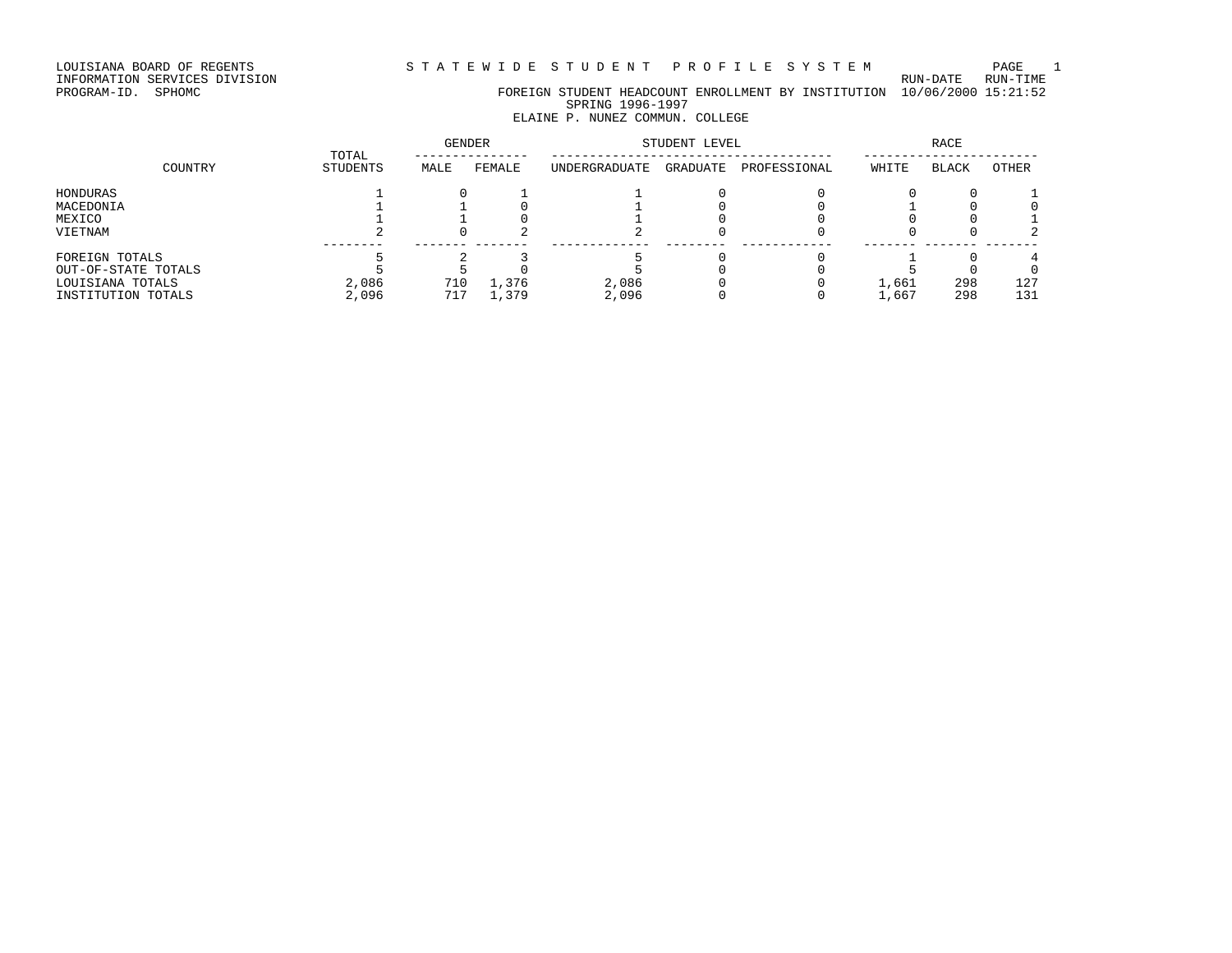LOUISIANA BOARD OF REGENTS STRITE WIDE STUDENT PROFILE SYSTEM PAGE 2<br>INFORMATION SERVICES DIVISION

INFORMATION SERVICES DIVISION<br>PROGRAM-ID. SPHOMC

#### FOREIGN STUDENT HEADCOUNT ENROLLMENT BY INSTITUTION 10/06/2000 15:21:52 SPRING 1996-1997 DELGADO COMMUNITY COLLEGE

|                                     |                          | <b>GENDER</b>  |                  | STUDENT LEVEL  |              | <b>RACE</b>  |                |              |                |
|-------------------------------------|--------------------------|----------------|------------------|----------------|--------------|--------------|----------------|--------------|----------------|
| COUNTRY                             | TOTAL<br><b>STUDENTS</b> | MALE           | FEMALE           | UNDERGRADUATE  | GRADUATE     | PROFESSIONAL | WHITE          | <b>BLACK</b> | OTHER          |
| ALGERIA                             | $\mathbf{1}$             | $\mathbf{1}$   | 0                | 1              | $\mathbf 0$  | 0            | 1              | 0            | 0              |
| <b>AUSTRALIA</b>                    | $\mathbf{1}$             | $\mathsf 0$    | 1                | $\mathbf{1}$   | $\mathbf 0$  | 0            | $\mathbf 0$    | $\mathbf 0$  | $1\,$          |
| <b>BAHRAIN</b>                      | 1                        | $\mathbf{1}$   | $\Omega$         | $\mathbf{1}$   | $\Omega$     | $\mathbf 0$  | 0              | $\Omega$     | $\mathbf 1$    |
| <b>BELGIUM</b>                      | 1                        | 1              | $\Omega$         |                | $\Omega$     | $\Omega$     | $\Omega$       | $\Omega$     | 1              |
| <b>BELIZE</b>                       | ζ                        | $\Omega$       | 3                | 3              | $\Omega$     | $\Omega$     | $\mathbf{1}$   | $\Omega$     | $\overline{c}$ |
| <b>BOLIVIA</b>                      |                          | $\Omega$       | $\overline{2}$   | $\overline{a}$ | $\Omega$     | $\mathbf 0$  | $\mathbf 0$    | $\Omega$     | 2              |
| <b>BRAZIL</b>                       |                          | $\Omega$       | $\mathbf{1}$     | 1              | $\Omega$     | $\mathbf 0$  | 0              | $\Omega$     | $\mathbf{1}$   |
| <b>BULGARIA</b>                     | ζ                        | 2              | 1                | ζ              | $\Omega$     | $\Omega$     | 2              | $\Omega$     | $\overline{1}$ |
| CANADA                              |                          | $\overline{2}$ | $\overline{2}$   | 4              | $\Omega$     | $\Omega$     | 3              | $\Omega$     | 1              |
| CHINA                               | 8                        | 4              | 4                | 8              | $\Omega$     | $\mathbf 0$  | 0              | $\Omega$     | 8              |
| <b>CHILE</b>                        |                          | $\mathbf{1}$   | $\Omega$         | 1              | $\Omega$     | $\Omega$     | $\Omega$       | $\Omega$     | 1              |
| COLOMBIA                            | 3                        | 2              |                  | 3              | $\Omega$     | $\Omega$     | $\Omega$       | $\Omega$     | 3              |
| COSTA RICA                          |                          | $\Omega$       | 1                | -1             | $\Omega$     | $\Omega$     | $\Omega$       | <sup>0</sup> | 1              |
| <b>CUBA</b>                         |                          | 3              |                  | 4              | $\Omega$     | $\Omega$     | $\Omega$       | $\Omega$     | 4              |
| <b>ECUADOR</b>                      |                          | $\overline{2}$ | $\overline{2}$   | 4              | $\Omega$     | $\mathbf 0$  | 0              | O            | 4              |
| EGYPT                               | $\overline{a}$           | $\overline{2}$ | $\Omega$         | $\overline{2}$ | $\Omega$     | $\Omega$     | $\Omega$       | $\Omega$     | 2              |
| EL SALVADOR                         | 3                        | 3              | $\Omega$         | 3              | $\Omega$     | 0            | $\Omega$       | $\Omega$     | 3              |
| ETHIOPIA                            | $\overline{a}$           | $\Omega$       | $\overline{c}$   | $\overline{c}$ | $\Omega$     | $\mathbf 0$  | $\Omega$       | -1           | 1              |
| EUROPA ISLAND                       |                          | $\Omega$       |                  | 1              | $\Omega$     | $\Omega$     | 1              | $\Omega$     | $\Omega$       |
| CZECH REPUBLIC                      | $\overline{2}$           | $\mathbf{1}$   |                  | $\overline{2}$ | $\Omega$     | $\mathbf 0$  | 2              | $\Omega$     | 0              |
| FAROE ISLANDS                       | 1                        | $\mathbf 0$    |                  |                | $\Omega$     | $\Omega$     | 1              | $\Omega$     | $\Omega$       |
| FRANCE                              | 5                        | 2              | 3                | 5              | $\Omega$     | $\Omega$     | 2              | $\mathbf{1}$ | 2              |
| GABON                               | 1                        | $\mathbf{1}$   | $\Omega$         | 1              | $\Omega$     | $\Omega$     | $\Omega$       | $\Omega$     | $\mathbf{1}$   |
| <b>GERMANY</b>                      | 1                        | $\mathbf 0$    |                  | 1              | $\Omega$     | $\mathbf 0$  | $\mathbf{1}$   | $\Omega$     | 0              |
| <b>GREECE</b>                       | $\overline{2}$           | $\overline{2}$ | $\Omega$         | $\overline{2}$ | $\Omega$     | $\mathbf 0$  | $\overline{2}$ | $\Omega$     | 0              |
| <b>GUATEMALA</b>                    | 3                        | $\mathbf{1}$   | $\overline{2}$   | 3              | $\Omega$     | $\Omega$     | $\Omega$       | $\Omega$     | 3              |
| HONG KONG                           | $\overline{2}$           | $\mathbf 0$    | 2                | $\overline{2}$ | $\Omega$     | $\mathbf 0$  | $\Omega$       | $\Omega$     | 2              |
| HONDURAS                            | 18                       | 8              | 10               | 18             | $\Omega$     | $\Omega$     | 1              | $\Omega$     | 17             |
| CROATIA                             | $\mathbf{1}$             | $\mathbf{1}$   | $\mathbf 0$      | 1              | $\Omega$     | 0            | $\mathbf{1}$   | $\Omega$     | $\mathbf 0$    |
| INDIA                               | 3                        | $\overline{2}$ | $\mathbf{1}$     | $\overline{3}$ | $\Omega$     | 0            | $\mathbf 0$    | $\Omega$     | 3              |
|                                     |                          | 14             | 9                |                | $\Omega$     | $\Omega$     |                | $\Omega$     |                |
| <b>JAPAN</b>                        | 23                       |                |                  | 23             | $\Omega$     |              | 0              |              | 23             |
| <b>JORDAN</b>                       | $\overline{2}$           | -1             |                  | $\overline{c}$ |              | O            | $\Omega$       | $\Omega$     | 2              |
| KENYA                               | 1                        | $\Omega$       | 1                | $\mathbf{1}$   | $\Omega$     | $\Omega$     | $\Omega$       | -1           | 0              |
| KOREA, DEMOCRATIC PEOPLE'S REPUBLIC | $\mathbf{1}$             | $\mathbf{1}$   | $\Omega$         | $\mathbf{1}$   | $\mathbf{0}$ | $\mathbf 0$  | $\Omega$       | $\Omega$     | 1              |
| KOREA, REPUBLIC OF                  | 7                        | 5              | $\overline{c}$   | 7              | $\Omega$     | $\mathbf 0$  | $\Omega$       | $\Omega$     | 7              |
| SLOVAKIA                            | 2                        | $\overline{2}$ | $\Omega$         | $\overline{2}$ | $\Omega$     | $\Omega$     |                | $\Omega$     | 1              |
| MACEDONIA                           | 1                        | $\Omega$       |                  |                | $\Omega$     | $\Omega$     |                | $\Omega$     | 0              |
| MALI                                | 1                        | $\Omega$       | 1                |                | $\Omega$     | $\Omega$     | $\Omega$       | -1           | $\Omega$       |
| MEXICO                              | 4                        | $\Omega$       | 4                | $\overline{4}$ | $\Omega$     | $\Omega$     | $\Omega$       | $\Omega$     | 4              |
| NIGERIA                             | 6                        | 4              | 2                | 6              | $\Omega$     | $\mathbf 0$  | 0              | 5            | 1              |
| NETHERLANDS                         | 1                        | $\Omega$       | $\mathbf{1}$     | -1             | $\Omega$     | $\Omega$     | 1              | $\Omega$     | 0              |
| NICARAGUA                           | R                        | 4              | 4                | 8              | $\Omega$     | $\Omega$     | $\Omega$       | O            | 8              |
| PERU                                | $\overline{2}$           | 1              | $\mathbf{1}$     | $\overline{2}$ | $\Omega$     | $\mathbf 0$  | $\Omega$       | $\Omega$     | 2              |
| PANAMA                              | $\overline{2}$           | $\Omega$       | $\boldsymbol{2}$ | $\overline{a}$ | $\Omega$     | $\Omega$     | $\Omega$       | $\Omega$     | $\overline{c}$ |
| PHILIPPINES                         | $\overline{a}$           | $\Omega$       | $\overline{2}$   | $\overline{a}$ | $\Omega$     | $\Omega$     | $\Omega$       | $\Omega$     | 2              |
| RUSSIA                              | 2                        | $\Omega$       | 2                | $\overline{2}$ | $\Omega$     | $\Omega$     | 2              | $\Omega$     | 0              |
| SAUDI ARABIA                        |                          | -1             | $\Omega$         |                | $\cap$       | $\Omega$     | $\Omega$       | $\Omega$     | 1              |
| SPAIN                               | 1                        | 1              | $\Omega$         | 1              | $\cap$       | $\mathbf 0$  |                | $\Omega$     | 0              |
| ST. LUCIA                           | $\mathbf{1}$             | $\mathbf{1}$   | $\Omega$         | $\mathbf{1}$   | $\Omega$     | 0            | $\mathbf 0$    | $\Omega$     | $\mathbf 1$    |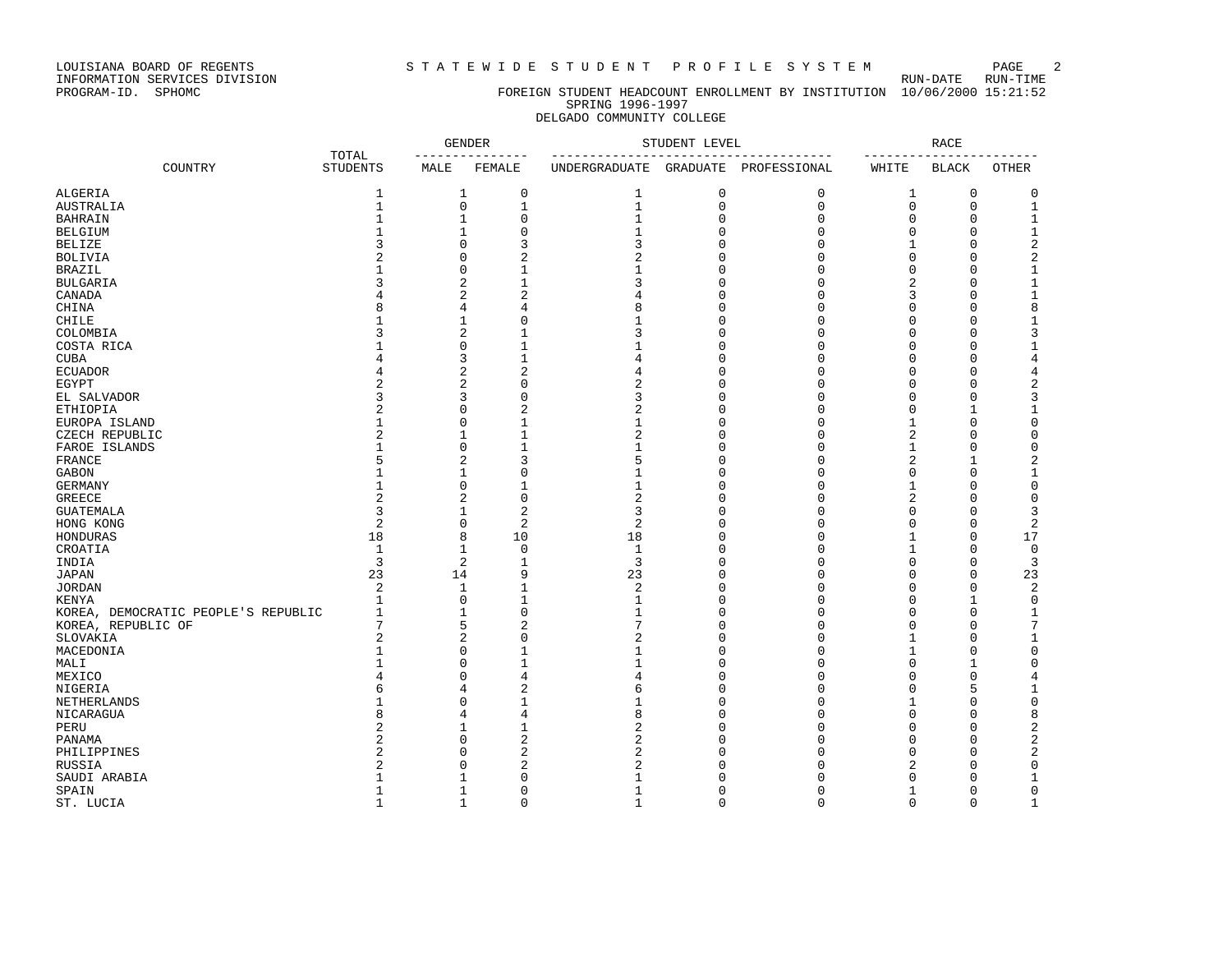LOUISIANA BOARD OF REGENTS STATEWIDE STUDENT PROFILE SYSTEM PAGE 3

INFORMATION SERVICES DIVISION RUN-DATE RUN-TIME

#### PROGRAM-ID. SPHOMC FOREIGN STUDENT HEADCOUNT ENROLLMENT BY INSTITUTION 10/06/2000 15:21:52 SPRING 1996-1997 DELGADO COMMUNITY COLLEGE

|                      | TOTAL           | <b>GENDER</b> |        |               | STUDENT LEVEL |              |       | RACE  |       |
|----------------------|-----------------|---------------|--------|---------------|---------------|--------------|-------|-------|-------|
| COUNTRY              | <b>STUDENTS</b> | MALE          | FEMALE | UNDERGRADUATE | GRADUATE      | PROFESSIONAL | WHITE | BLACK | OTHER |
| SWEDEN               |                 |               |        |               |               |              |       |       |       |
| SYRIA                |                 |               |        |               |               |              |       |       |       |
| SWITZERLAND          |                 |               |        |               |               |              |       |       |       |
| UNITED ARAB EMIRATES |                 |               |        |               |               |              |       |       |       |
| TRINIDAD AND TOBAGO  |                 |               |        |               |               |              |       |       |       |
| THAILAND             |                 |               |        |               |               |              |       |       |       |
| TURKEY               |                 |               |        |               |               |              |       |       |       |
| TAIWAN               |                 |               |        |               |               |              |       |       |       |
| UNITED KINGDOM       |                 |               |        |               |               |              |       |       |       |
| VENEZUELA            |                 |               |        |               |               |              |       |       |       |
| VIETNAM              |                 |               |        |               |               |              |       |       |       |
| FOREIGN TOTALS       | 191             | 94            | 97     | 191           |               |              | 34    | 13    | 144   |
| OUT-OF-STATE TOTALS  | 367             | 265           | 102    | 367           |               |              | 257   | 44    | 66    |
| LOUISIANA TOTALS     | 13,627          | 5,011         | 8,616  | 13,627        |               |              | 6,918 | 5,136 | 1,573 |
| INSTITUTION TOTALS   | 14,185          | 5,370         | 8,815  | 14,185        |               |              | 7,209 | 5,193 | 1,783 |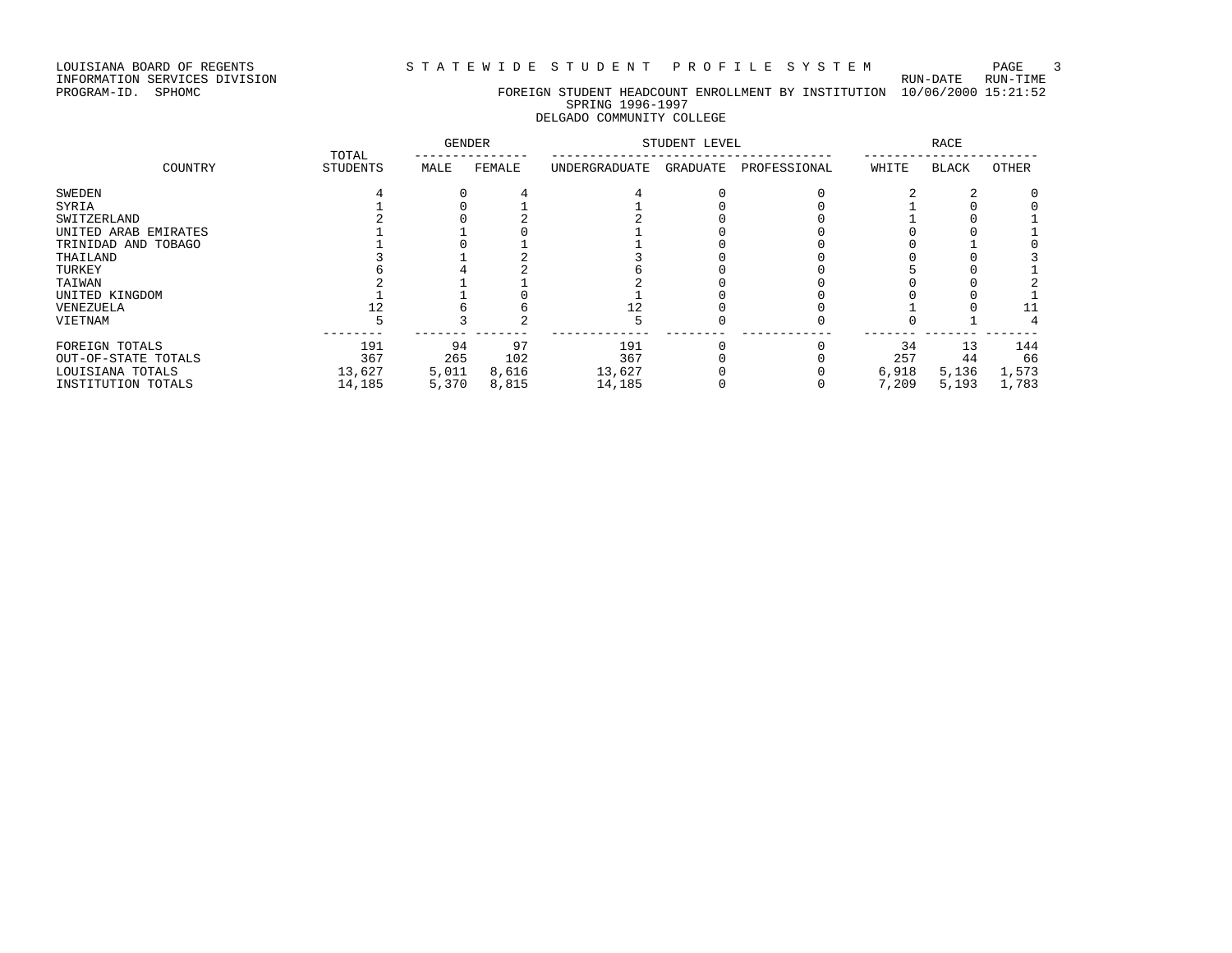### LOUISIANA BOARD OF REGENTS STATEWIDE STUDENT PROFILE SYSTEM PAGE 4

#### PROGRAM-ID. SPHOMC FOREIGN STUDENT HEADCOUNT ENROLLMENT BY INSTITUTION 10/06/2000 15:21:52 SPRING 1996-1997 GRAMBLING STATE UNIVERSITY

|                          |                          | <b>GENDER</b> |        |               | STUDENT LEVEL |              |       | RACE  |       |
|--------------------------|--------------------------|---------------|--------|---------------|---------------|--------------|-------|-------|-------|
| COUNTRY                  | TOTAL<br><b>STUDENTS</b> | MALE          | FEMALE | UNDERGRADUATE | GRADUATE      | PROFESSIONAL | WHITE | BLACK | OTHER |
| <b>BARBADOS</b>          |                          |               |        |               |               |              |       |       |       |
| BAHAMAS, THE             |                          |               |        |               |               |              |       |       |       |
| <b>BANGLADESH</b>        |                          |               |        |               |               |              |       |       |       |
| BURMA                    |                          |               |        |               |               |              |       |       |       |
| CANADA                   |                          |               |        |               |               |              |       |       |       |
| CHINA                    |                          |               |        |               |               |              |       |       |       |
| CENTRAL AFRICAN REPUBLIC |                          |               |        |               |               |              |       |       |       |
| ETHIOPIA                 |                          |               |        |               |               |              |       |       |       |
| INDIA                    |                          |               |        |               |               |              |       |       |       |
| IRAN                     |                          |               |        |               |               |              |       |       |       |
| JAPAN                    |                          |               |        |               |               |              |       |       |       |
| JAMAICA                  |                          |               |        |               |               |              |       |       |       |
| <b>JORDAN</b>            |                          |               |        |               |               |              |       |       |       |
| KENYA                    |                          |               |        |               |               |              |       |       |       |
| KUWAIT                   |                          |               |        |               |               |              |       |       |       |
| MADAGASCAR               |                          |               |        |               |               |              |       |       |       |
| MALAWI                   |                          |               |        |               |               |              |       |       |       |
| MEXICO                   |                          |               |        |               |               |              |       |       |       |
| NIGERIA                  |                          |               |        |               |               |              |       |       |       |
| TRINIDAD AND TOBAGO      |                          |               |        |               |               |              |       |       |       |
| UGANDA                   |                          |               |        |               |               |              |       |       |       |
| ZAMBIA                   |                          |               |        |               |               |              |       |       |       |
| FOREIGN TOTALS           | 59                       | 45            | 14     | 41            | 18            |              | 0     | 21    | 38    |
| OUT-OF-STATE TOTALS      | 2,816                    | 1,319         | 1,497  | 2,664         | 152           |              | 20    | 2,742 | 54    |
| LOUISIANA TOTALS         | 3,297                    | 1,215         | 2,082  | 2,958         | 339           |              | 142   | 3,092 | 63    |
| INSTITUTION TOTALS       | 6,172                    | 2,579         | 3,593  | 5,663         | 509           |              | 162   | 5,855 | 155   |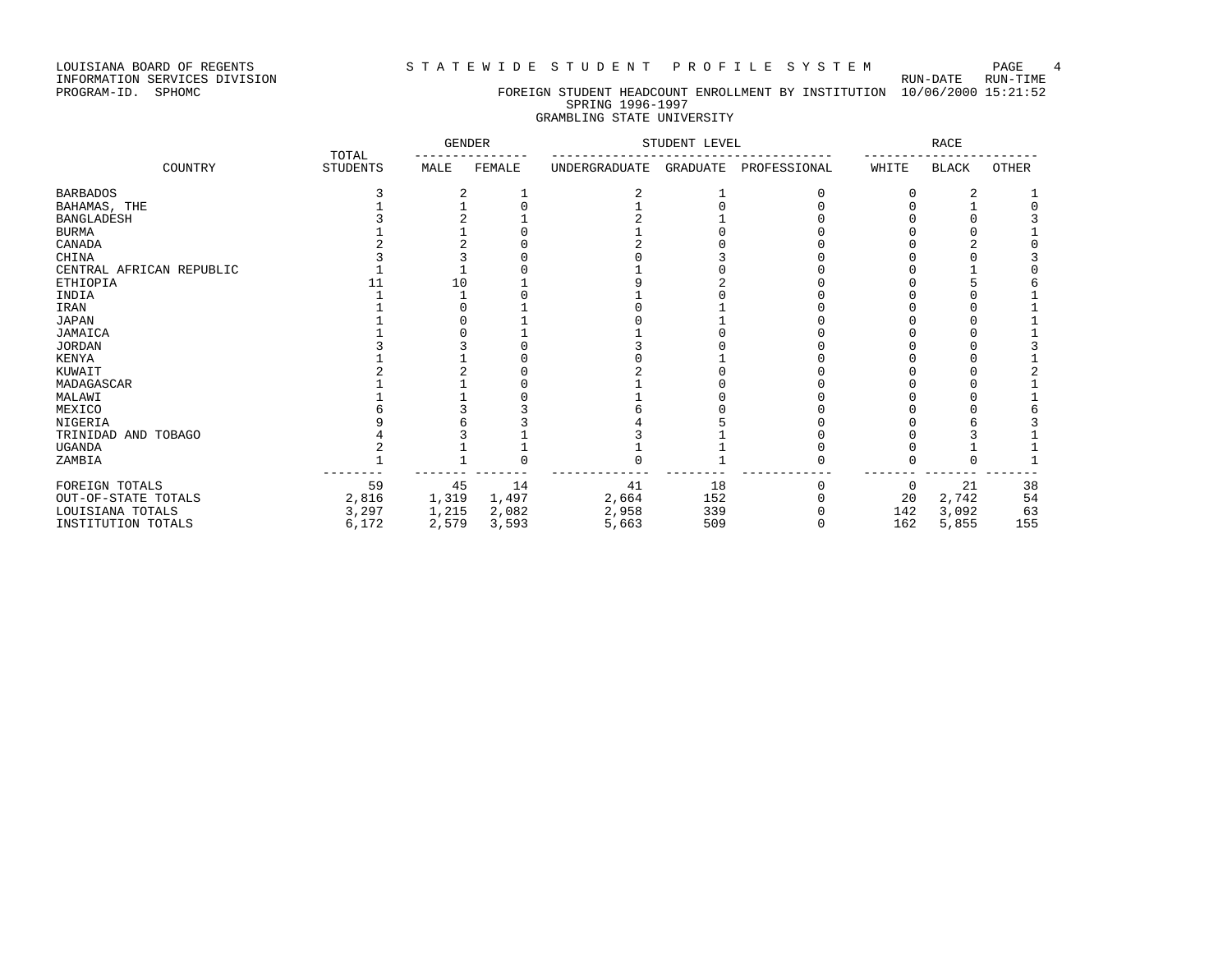### LOUISIANA BOARD OF REGENTS STRTEWIDE STUDENT PROFILE SYSTEM PAGE 5

#### PROGRAM-ID. SPHOMC FOREIGN STUDENT HEADCOUNT ENROLLMENT BY INSTITUTION 10/06/2000 15:21:52 SPRING 1996-1997 LOUISIANA TECH UNIVERSITY

|                    |                          | <b>GENDER</b><br>____________ |                                | STUDENT LEVEL                    |                         | <b>RACE</b>           |             |              |                         |
|--------------------|--------------------------|-------------------------------|--------------------------------|----------------------------------|-------------------------|-----------------------|-------------|--------------|-------------------------|
| COUNTRY            | TOTAL<br><b>STUDENTS</b> | MALE                          | FEMALE                         | ---------------<br>UNDERGRADUATE |                         | GRADUATE PROFESSIONAL | WHITE       | <b>BLACK</b> | <b>OTHER</b>            |
| AZERBAIJAN         | 6                        |                               | 3<br>3                         | 6                                | $\mathbf 0$             | 0                     | 0           | $\mathbf 0$  | 6                       |
| <b>ANGOLA</b>      | $\mathbf{1}$             | $\mathbf{1}$                  | $\mathbf{0}$                   | $\mathbf{1}$                     | $\mathbf{0}$            | 0                     | $\mathbf 0$ | $\mathbf{0}$ | $\mathbf{1}$            |
| ARGENTINA          | 1                        | $\mathbf{1}$                  | $\mathbf 0$                    | $\mathbf 0$                      | $\mathbf{1}$            | 0                     | $\mathbf 0$ | $\Omega$     | $1\,$                   |
| <b>AUSTRALIA</b>   | 4                        | 4                             | $\Omega$                       | 4                                | $\Omega$                | $\Omega$              | 1           | $\mathbf 0$  | 3                       |
| <b>BARBADOS</b>    |                          | $\mathbf{1}$                  | $\mathbf{0}$                   | $\Omega$                         | $\mathbf{1}$            | $\mathbf 0$           | $\Omega$    | $\Omega$     | $\mathbf 1$             |
| BAHAMAS, THE       | 7                        | 4                             | 3                              | 6                                | $\mathbf{1}$            | $\mathbf 0$           | $\Omega$    | $\Omega$     | 7                       |
| <b>BANGLADESH</b>  | 3                        | 3                             | $\Omega$                       | 1                                | $\overline{2}$          | 0                     | $\Omega$    | $\Omega$     | 3                       |
| <b>BRAZIL</b>      | 2                        | $\mathbf{1}$                  | $\mathbf{1}$                   | $\overline{2}$                   | $\Omega$                | $\Omega$              | $\Omega$    | $\Omega$     | $\overline{\mathbf{c}}$ |
| CANADA             | 5                        | 5                             | $\Omega$                       | 3                                | $\overline{2}$          | $\mathbf 0$           | 3           | $\Omega$     | 2                       |
| SRI LANKA          | 2                        |                               | $\overline{c}$<br>$\mathbf{0}$ | $\Omega$                         | $\overline{\mathbf{c}}$ | 0                     | $\Omega$    | $\Omega$     | $\overline{\mathbf{c}}$ |
| CHINA              | 71                       | 44                            | 27                             | $\overline{4}$                   | 67                      | 0                     | $\mathbf 0$ | $\Omega$     | 71                      |
| COLOMBIA           | $\overline{a}$           |                               | $\overline{c}$<br>$\mathbf{0}$ | $\overline{2}$                   | $\mathbf{0}$            | 0                     | 0           | $\Omega$     | $\sqrt{2}$              |
| COSTA RICA         | $\mathbf{1}$             | 1                             | $\mathbf 0$                    | 1                                | $\Omega$                | $\mathbf 0$           | $\Omega$    | $\Omega$     | $\mathbf 1$             |
| <b>CYPRUS</b>      | 1                        | $\mathbf{1}$                  | $\Omega$                       |                                  | $\Omega$                | $\mathbf 0$           | 0           | $\Omega$     | 1                       |
| DENMARK            | 1                        | $\mathbf{1}$                  | $\Omega$                       | 1                                | $\Omega$                | $\mathbf 0$           | 1           | $\Omega$     | 0                       |
| EGYPT              | 4                        | $\overline{4}$                | $\Omega$                       | $\Omega$                         | $\overline{4}$          | $\Omega$              | $\Omega$    | $\Omega$     | 4                       |
| IRELAND            | $\mathbf{1}$             | $\mathbf{1}$                  | $\mathbf 0$                    | 0                                | $\mathbf{1}$            | $\mathbf 0$           | 0           | $\Omega$     | 1                       |
|                    | 4                        | 3                             | $\mathbf{1}$                   | 4                                | $\mathbf 0$             | 0                     | $\Omega$    | $\Omega$     | $\overline{4}$          |
| FRANCE             | 3                        | $\mathbf{1}$                  |                                |                                  | $\mathbf{1}$            | 0                     | $\Omega$    | $\Omega$     |                         |
| <b>GERMANY</b>     |                          |                               | $\overline{2}$                 | 2                                |                         |                       |             |              | 3                       |
| <b>GUATEMALA</b>   | $\mathbf{1}$             | $\mathbf{1}$                  | $\mathbf{0}$                   | $\mathbf{1}$                     | $\Omega$                | 0                     | $\mathbf 0$ | $\Omega$     | $\mathbf{1}$            |
| HONG KONG          | $\mathbf{1}$             | $\mathbf{1}$                  | $\Omega$                       | $\mathbf{1}$                     | $\Omega$                | 0                     | $\Omega$    | $\Omega$     | 1                       |
| HONDURAS           | 7                        |                               | 3<br>4                         | 6                                | $\mathbf{1}$            | $\Omega$              | $\Omega$    | $\Omega$     | 7                       |
| INDONESIA          | $\mathbf{1}$             | $\mathbf{1}$                  | $\mathbf 0$                    | 1                                | $\Omega$                | $\mathbf 0$           | $\Omega$    | $\Omega$     | $\mathbf{1}$            |
| INDIA              | 85                       | 76                            | 9                              | 9                                | 76                      | 0                     | $\Omega$    | $\mathbf 0$  | 85                      |
| IRAN               | 5                        | 5                             | $\Omega$                       | $\mathbf 0$                      | 5                       | $\mathbf 0$           | $\mathbf 0$ | $\Omega$     | 5                       |
| <b>ISRAEL</b>      | 2                        | $\overline{2}$                | $\mathbf{0}$                   | 1                                | 1                       | $\mathbf 0$           | 1           | $\Omega$     | $\mathbf{1}$            |
| JAMAICA            | 4                        | 3                             | $\mathbf 1$                    | $\overline{4}$                   | $\Omega$                | 0                     | $\Omega$    | $\Omega$     | 4                       |
| <b>JORDAN</b>      | 6                        | 6                             | $\Omega$                       | 4                                | 2                       | $\Omega$              | $\Omega$    | $\Omega$     | 6                       |
| KOREA, REPUBLIC OF | 4                        | 4                             | $\mathbf 0$                    | 0                                | 4                       | 0                     | $\Omega$    | $\Omega$     | 4                       |
| KUWAIT             | 3                        | 3                             | $\mathbf{0}$                   | $\overline{2}$                   | $\mathbf{1}$            | 0                     | $\Omega$    | $\Omega$     | 3                       |
| KAZAKHSTAN         | 1                        | $\Omega$                      | $\mathbf{1}$                   | $\mathbf{1}$                     | $\Omega$                | $\Omega$              | $\Omega$    | $\Omega$     | 1                       |
| LEBANON            | 4                        | 4                             | $\Omega$                       | $\overline{2}$                   | $\overline{2}$          | $\mathbf 0$           | $\Omega$    | $\Omega$     | 4                       |
| MACEDONIA          | 5                        | 4                             | $\mathbf{1}$                   | 5                                | $\Omega$                | 0                     | $\Omega$    | $\Omega$     | 5                       |
| MOROCCO            | 1                        | $\mathbf{1}$                  | $\mathbf{0}$                   | $\mathbf{1}$                     | $\Omega$                | 0                     | 0           | $\Omega$     | $\mathbf 1$             |
| MEXICO             | 4                        | $\overline{2}$                | $\overline{2}$                 | $\overline{4}$                   | $\mathbf 0$             | 0                     | $\Omega$    | $\Omega$     | 4                       |
| MALAYSIA           | 3                        | $\overline{2}$                | $\mathbf 1$                    | $\Omega$                         | 3                       | $\mathbf 0$           | $\Omega$    | $\Omega$     | 3                       |
|                    | 5                        | $\overline{4}$                | 1                              | 2                                | 3                       | $\mathbf 0$           | $\Omega$    | $\Omega$     | 5                       |
| NIGERIA            | 1                        | $\mathbf{1}$                  | $\Omega$                       | $\mathbf{1}$                     | $\Omega$                | $\mathbf 0$           | $\Omega$    | $\Omega$     | 1                       |
| NETHERLANDS        |                          |                               |                                | 3                                | $\Omega$                | $\Omega$              | $\Omega$    | $\Omega$     |                         |
| NORWAY             | 3                        |                               | 2<br>$\mathbf{1}$              |                                  |                         |                       |             |              | 3                       |
| NEPAL              | 4                        | 4                             | $\mathbf{0}$                   | $\overline{2}$                   | $\overline{2}$          | 0                     | $\mathbf 0$ | $\Omega$     | 4                       |
| PAKISTAN           | 8                        | 7                             | $\mathbf 1$                    | 5                                | 3                       | 0                     | 0           | $\Omega$     | 8                       |
| PANAMA             | 4                        | $\overline{a}$                | 2                              | 3                                | $\mathbf{1}$            | 0                     | $\Omega$    | $\Omega$     | $\overline{4}$          |
| PUERTO RICO        | 2                        | $\mathbf{1}$                  | 1                              |                                  | 1                       | $\mathbf 0$           | $\Omega$    | $\Omega$     | 2                       |
| RUSSIA             | 2                        | $\mathbf 0$                   | 2                              | $\Omega$                         | $\overline{2}$          | $\mathbf 0$           | $\Omega$    | $\Omega$     | $\overline{\mathbf{c}}$ |
| SAUDI ARABIA       | 4                        |                               | 3<br>$\mathbf{1}$              | $\overline{2}$                   | $\overline{2}$          | $\Omega$              | $\cap$      | $\Omega$     | 4                       |
| SOUTH AFRICA       | 2                        | $\overline{a}$                | $\Omega$                       | $\overline{2}$                   | $\Omega$                | $\mathbf 0$           | $\Omega$    | $\Omega$     | 2                       |
| SINGAPORE          | 1                        | $\mathbf{1}$                  | $\mathbf 0$                    | $\Omega$                         | 1                       | $\mathbf 0$           | -1          | $\Omega$     | 0                       |
| SPAIN              | 2                        | $\mathbf{1}$                  | 1                              | $\sqrt{2}$                       | $\mathbf 0$             | 0                     | $\Omega$    | $\mathbf{0}$ | $\overline{\mathbf{c}}$ |
| SYRIA              | 2                        |                               | $\overline{2}$<br>$\Omega$     | $\mathbf{1}$                     | $\mathbf{1}$            | 0                     | $\mathbf 0$ | $\Omega$     | $\overline{2}$          |
|                    |                          |                               |                                |                                  |                         |                       |             |              |                         |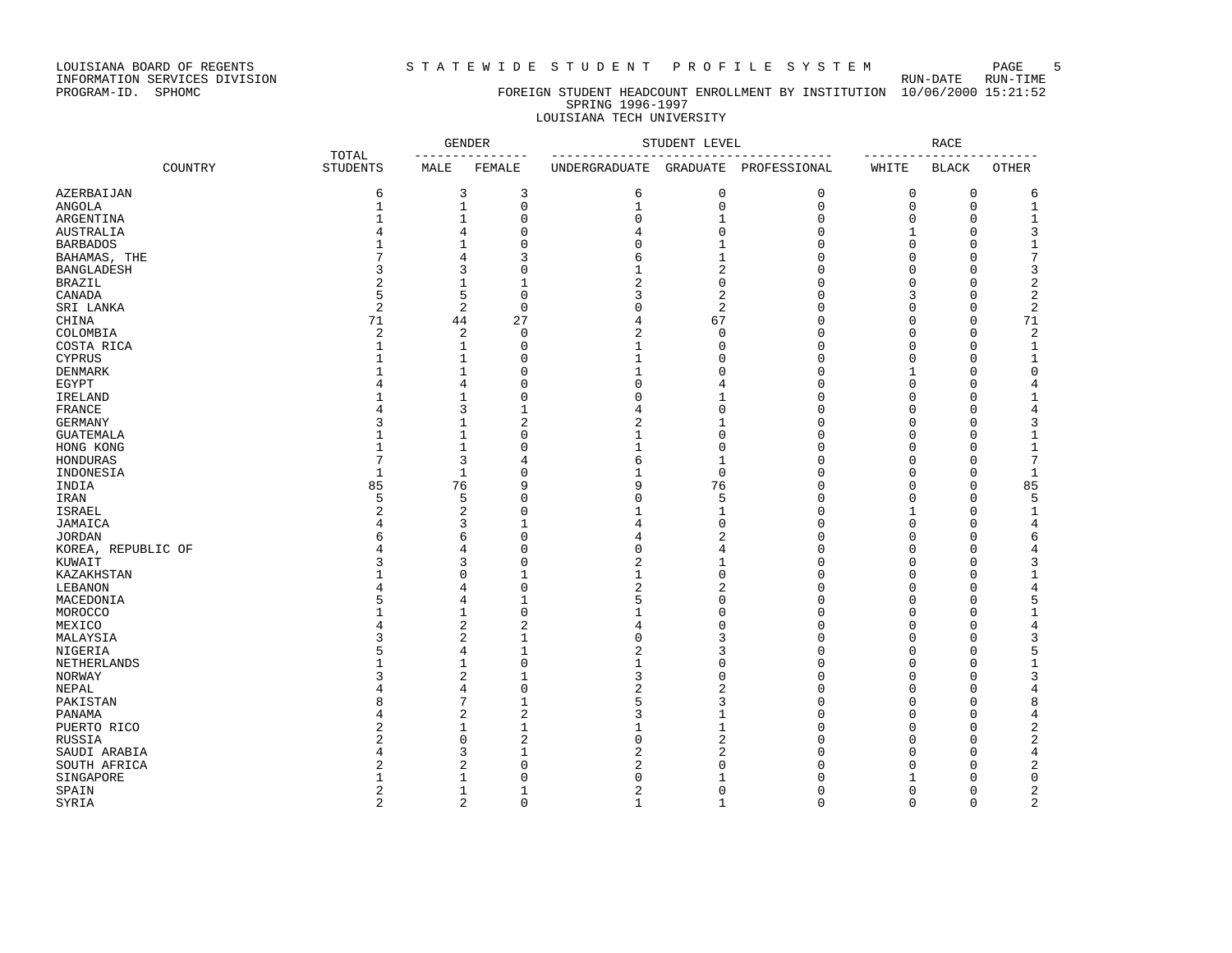LOUISIANA BOARD OF REGENTS STATEWIDE STUDENT PROFILE SYSTEM PAGE 6

INFORMATION SERVICES DIVISION RUN-DATE RUN-TIME

# PROGRAM-ID. SPHOMC FOREIGN STUDENT HEADCOUNT ENROLLMENT BY INSTITUTION 10/06/2000 15:21:52 SPRING 1996-1997

### LOUISIANA TECH UNIVERSITY

|                      | TOTAL           | <b>GENDER</b> |        |               | STUDENT LEVEL |              |       | RACE         |              |
|----------------------|-----------------|---------------|--------|---------------|---------------|--------------|-------|--------------|--------------|
| COUNTRY              | <b>STUDENTS</b> | MALE          | FEMALE | UNDERGRADUATE | GRADUATE      | PROFESSIONAL | WHITE | <b>BLACK</b> | <b>OTHER</b> |
| SWITZERLAND          |                 |               |        |               |               |              |       |              |              |
| UNITED ARAB EMIRATES |                 |               |        |               |               |              |       |              |              |
| TRINIDAD AND TOBAGO  |                 |               |        |               |               |              |       |              |              |
| THAILAND             |                 |               |        |               |               |              |       |              | 13           |
| TURKEY               |                 |               |        |               |               |              |       |              |              |
| TAIWAN               |                 |               |        |               |               |              |       |              |              |
| UNITED KINGDOM       |                 |               |        |               |               |              |       |              |              |
| VENEZUELA            |                 |               |        |               |               |              |       |              |              |
| VIRGIN ISLANDS       |                 |               |        |               |               |              |       |              |              |
| ZAMBIA               |                 |               |        |               |               |              |       |              |              |
| FOREIGN TOTALS       | 341             | 258           | 83     | 120           | 221           |              |       |              | 333          |
| OUT-OF-STATE TOTALS  | 1,196           | 698           | 498    | 1,026         | 170           |              | 904   | 223          | 69           |
| LOUISIANA TOTALS     | 6,971           | 3,409         | 3,562  | 6,213         | 758           |              | 5,681 | 912          | 378          |
| INSTITUTION TOTALS   | 8,508           | 4,365         | 4,143  | 7,359         | 1,149         |              | 6,593 | 1,135        | 780          |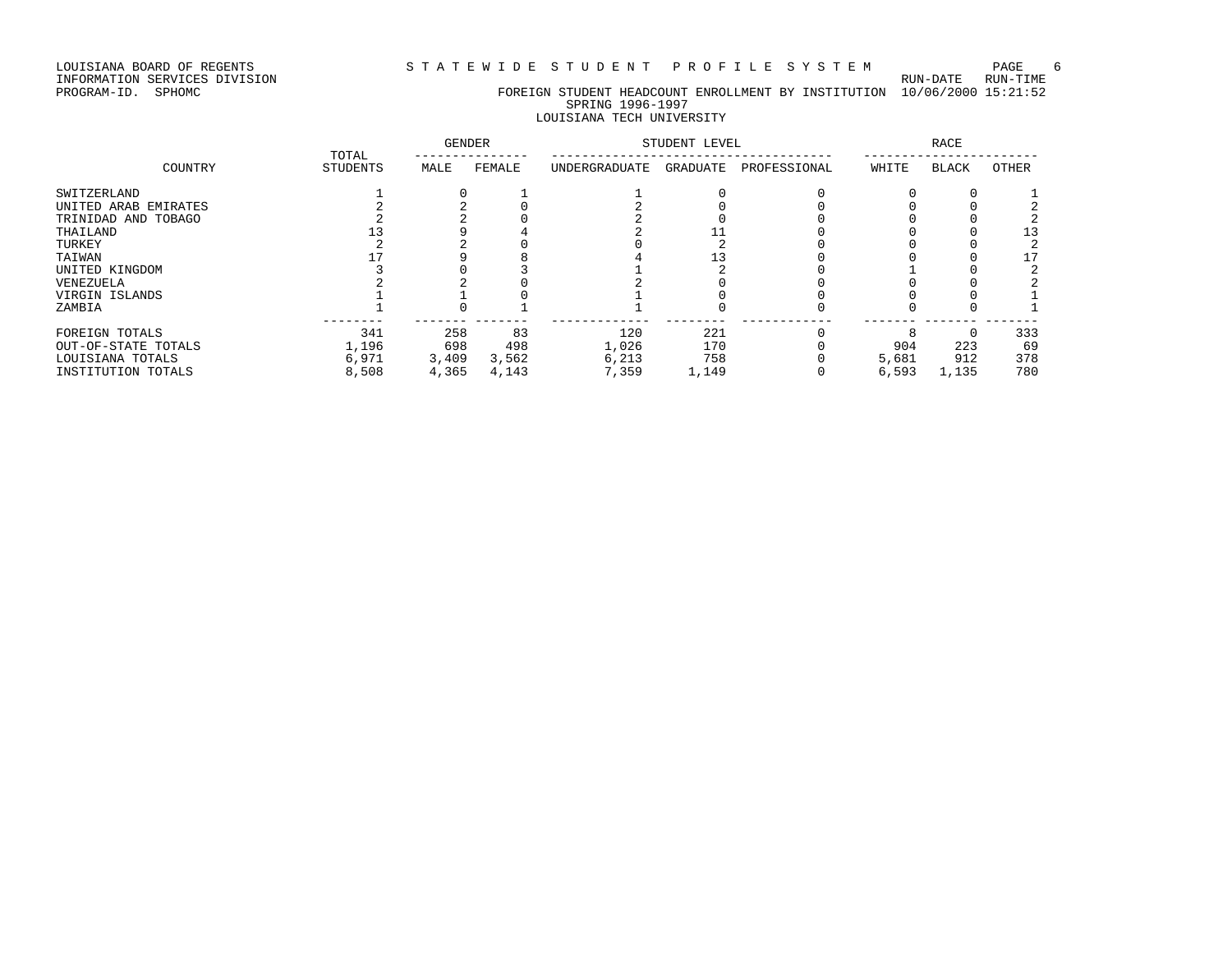LOUISIANA BOARD OF REGENTS STATEWIDE STUDENT PROFILE SYSTEM PAGE 7<br>INFORMATION SERVICES DIVISION

INFORMATION SERVICES DIVISION<br>PROGRAM-ID. SPHOMC

#### FOREIGN STUDENT HEADCOUNT ENROLLMENT BY INSTITUTION 10/06/2000 15:21:52 SPRING 1996-1997 MCNEESE STATE UNIVERSITY

|                        |                          | <b>GENDER</b> |          |               | STUDENT LEVEL |              |       | <b>RACE</b>  |              |
|------------------------|--------------------------|---------------|----------|---------------|---------------|--------------|-------|--------------|--------------|
| COUNTRY                | TOTAL<br><b>STUDENTS</b> | MALE          | FEMALE   | UNDERGRADUATE | GRADUATE      | PROFESSIONAL | WHITE | <b>BLACK</b> | <b>OTHER</b> |
| AUSTRALIA              |                          | $\Omega$      |          |               | 0             | 0            | 0     | 0            |              |
| <b>BELGIUM</b>         |                          |               |          |               |               |              |       |              | 5            |
| BANGLADESH             | 10                       |               |          |               |               |              |       |              | 10           |
| BELIZE                 |                          |               |          |               |               |              |       |              |              |
| BOSNIA AND HERZEGOVINA |                          |               |          |               |               |              |       |              |              |
| BRAZIL                 |                          |               |          |               |               |              |       |              |              |
| <b>BULGARIA</b>        |                          |               |          |               |               |              |       |              |              |
| CANADA                 |                          |               |          |               |               |              |       |              |              |
| CHINA                  | 10                       |               |          |               | 10            |              |       |              | 10           |
| CYPRUS                 |                          |               |          |               |               |              |       |              |              |
| ECUADOR                |                          |               |          |               |               |              |       |              |              |
| IRELAND                |                          |               |          |               |               |              |       |              |              |
| CZECH REPUBLIC         |                          |               |          |               |               |              |       |              |              |
| FRANCE                 |                          |               |          |               |               |              |       |              |              |
| GABON                  |                          |               |          |               |               |              |       |              |              |
| HONG KONG              |                          |               |          |               |               |              |       |              |              |
| HONDURAS               |                          |               |          |               |               |              |       |              |              |
| ICELAND                |                          |               |          |               |               |              |       |              |              |
| INDIA                  |                          |               |          |               |               |              |       |              |              |
| IRAN                   |                          |               |          |               |               |              |       |              |              |
| JAPAN                  |                          |               |          |               |               |              |       |              |              |
| LITHUANIA              |                          |               |          |               |               |              |       |              |              |
| MOROCCO                |                          |               |          |               |               |              |       |              |              |
| MEXICO                 |                          |               |          |               |               |              |       |              |              |
| NIGERIA                |                          |               |          |               |               |              |       |              |              |
| PAKISTAN               |                          |               |          |               |               |              |       |              |              |
| PHILIPPINES            |                          |               |          |               |               |              |       |              |              |
| RUSSIA                 |                          |               |          |               |               |              |       |              |              |
| SOUTH AFRICA           |                          |               |          |               |               |              |       |              |              |
| SWITZERLAND            |                          |               |          |               |               |              |       |              |              |
| TURKEY                 |                          |               |          |               |               |              |       |              |              |
| VENEZUELA              |                          | O             |          |               |               |              |       |              |              |
| VIETNAM                |                          |               | $\Omega$ |               |               |              | 0     | ∩            |              |
| FOREIGN TOTALS         | 107                      | 59            | 48       | 79            | 28            |              | 3     | 0            | 104          |
| OUT-OF-STATE TOTALS    | 498                      | 251           | 247      | 443           | 55            |              | 374   | 99           | 25           |
| LOUISIANA TOTALS       | 6,825                    | 2,655         | 4,170    | 5,791         | 1,034         |              | 5,658 | 1,016        | 151          |
| INSTITUTION TOTALS     | 7,430                    | 2,965         | 4,465    | 6,313         | 1,117         | $\Omega$     | 6,035 | 1,115        | 280          |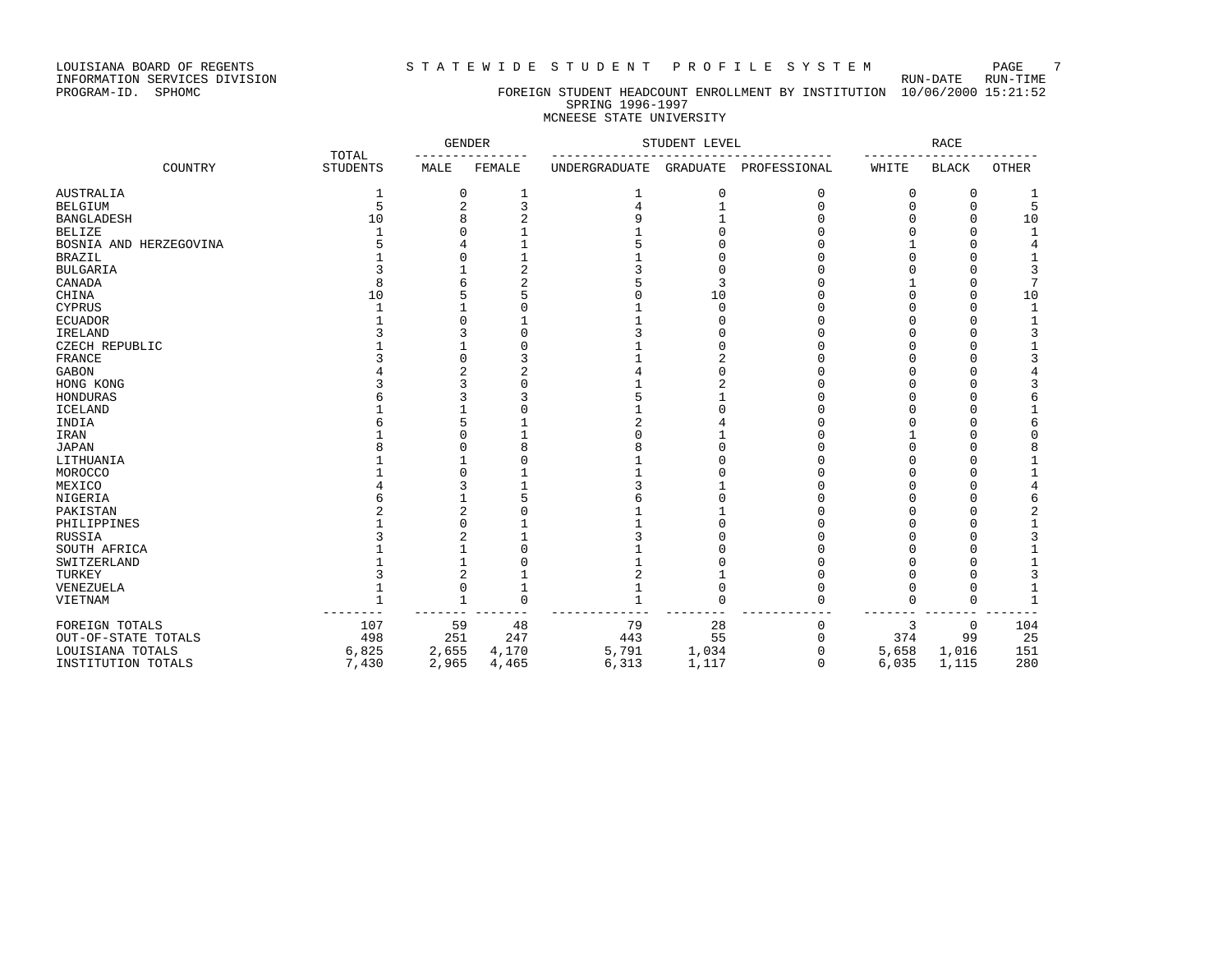LOUISIANA BOARD OF REGENTS STATEWIDE STUDENT PROFILE SYSTEM PAGE 8<br>INFORMATION SERVICES DIVISION

INFORMATION SERVICES DIVISION<br>PROGRAM-ID. SPHOMC

#### FOREIGN STUDENT HEADCOUNT ENROLLMENT BY INSTITUTION 10/06/2000 15:21:52 SPRING 1996-1997 NICHOLLS STATE UNIVERSITY

|                         |         |                          |                          | <b>GENDER</b>  |                | STUDENT LEVEL                |                            |                      | <b>RACE</b>          |                       |
|-------------------------|---------|--------------------------|--------------------------|----------------|----------------|------------------------------|----------------------------|----------------------|----------------------|-----------------------|
|                         | COUNTRY | TOTAL<br><b>STUDENTS</b> | MALE                     | FEMALE         | UNDERGRADUATE  | GRADUATE                     | PROFESSIONAL               | WHITE                | <b>BLACK</b>         | OTHER                 |
| <b>BAHRAIN</b>          |         | 6                        | 6                        | $\mathbf 0$    | 6              | $\mathbb O$                  | $\mathsf{O}\xspace$        | $\mathbf 0$          | $\mathbf 0$          | 6                     |
| <b>BELGIUM</b>          |         | $\mathbf{1}$             | $\mathbf{1}$             | $\mathbf{0}$   | $\mathbf{1}$   | $\mathbf 0$                  | $\mathbf 0$                | $\mathbf 0$          | $\mathbf 0$          | $\mathbf 1$           |
| <b>BANGLADESH</b>       |         | 3                        | 2                        | $\mathbf{1}$   | $\mathbf{1}$   | $\overline{2}$               | 0                          | 0                    | $\Omega$             | 3                     |
| <b>BELIZE</b>           |         | $\mathfrak{D}$           | 2                        | $\Omega$       | $\overline{2}$ | $\Omega$                     | $\Omega$                   | $\Omega$             | $\Omega$             | 2                     |
| <b>BRAZIL</b>           |         |                          | 3                        |                | 4              | $\Omega$                     | 0                          | $\Omega$             | $\Omega$             | 4                     |
| <b>BULGARIA</b>         |         | $\overline{c}$           |                          |                | 1              | $\mathbf{1}$                 | $\mathbf 0$                | $\Omega$             | $\Omega$             | 2                     |
| CANADA                  |         | $\mathsf{R}$             | $\overline{4}$           | 4              | 7              | $\mathbf{1}$                 | $\mathbf 0$                | $\Omega$             | $\Omega$             | 8                     |
| CHINA                   |         | 6                        | 3                        | 3              | $\overline{2}$ | $\overline{4}$               | 0                          | $\Omega$             | $\Omega$             | 6                     |
| CHILE                   |         |                          | 1                        | $\Omega$       | $\mathbf{1}$   | $\Omega$                     | $\mathbf 0$                | $\Omega$             | $\Omega$             | 1                     |
| COMOROS                 |         |                          | $\Omega$                 | $\mathbf{1}$   | $\mathbf{1}$   | $\mathbf{0}$                 | $\mathbf 0$                | $\mathbf 0$          | $\Omega$             | $\mathbf{1}$          |
| COLOMBIA                |         |                          |                          | $\Omega$       | $\Omega$       | 1                            | 0                          | 0                    | $\Omega$             | 1                     |
| COSTA RICA              |         | 1                        | $\Omega$                 | $\mathbf{1}$   | $\mathbf{1}$   | $\Omega$                     | $\mathbf 0$                | $\Omega$             | $\Omega$             | $1\,$                 |
| <b>CYPRUS</b>           |         | $\overline{c}$           | 1                        | $\mathbf{1}$   | 2              | $\Omega$                     | 0                          | $\Omega$             | $\Omega$             | 2                     |
| EGYPT                   |         | 5                        | 5                        | $\mathbf{0}$   | $\mathbf 0$    | 5                            | 0                          | $\Omega$             | $\Omega$             | 5                     |
| FINLAND                 |         | 3                        | $\mathbf{1}$             | $\overline{2}$ | 3              | $\mathbf{0}$                 | $\mathbf 0$                | $\mathbf 0$          | $\Omega$             | 3                     |
| <b>FRANCE</b>           |         | 36                       | 21                       | 15             | 25             | 11                           | $\mathbf 0$                | $\mathbf 0$          | $\Omega$             | 36                    |
| <b>GABON</b>            |         | 9                        | 9                        | $\Omega$       | 8              | $\mathbf{1}$                 | 0                          | $\Omega$             | $\Omega$             | 9                     |
| <b>GHANA</b>            |         | $\mathbf{1}$             | $\mathbf{1}$             | $\Omega$       | $\mathbf{1}$   | $\Omega$                     | $\Omega$                   | $\Omega$             | $\Omega$             | $\mathbf{1}$          |
| <b>GERMANY</b>          |         | $\mathfrak{D}$           | 2                        | $\Omega$       | $\overline{2}$ | $\Omega$                     | 0                          | $\Omega$             | $\Omega$             | 2                     |
| <b>GUATEMALA</b>        |         | 1                        | $\mathbf{1}$             | $\Omega$       | $\mathbf{1}$   | $\mathbf 0$                  | $\mathsf 0$                | 0                    | $\Omega$             | $\mathbf{1}$          |
| HONDURAS                |         |                          | $\Omega$                 | $\mathbf{1}$   | $\mathbf{1}$   | $\Omega$                     | $\mathbf 0$                | $\mathbf 0$          | $\Omega$             | $\mathbf{1}$          |
| INDONESIA               |         | 3                        | $\Omega$                 | 3              | 3              | $\Omega$                     | 0                          | $\Omega$             | $\Omega$             | 3                     |
| INDIA                   |         | Q                        | 6                        | 3              | 4              | 5                            | $\Omega$                   | $\Omega$             | $\Omega$             | 9                     |
| <b>JAPAN</b>            |         | ζ                        | $\overline{c}$           | $\mathbf{1}$   | $\overline{a}$ | $\mathbf{1}$                 | $\Omega$                   | $\Omega$             | $\Omega$             | 3                     |
| <b>JORDAN</b>           |         |                          | 1                        | $\Omega$       | $\mathbf{1}$   | $\mathbf 0$                  | $\mathsf 0$                | 0                    | $\Omega$             | $\overline{1}$        |
| KUWAIT                  |         |                          |                          | $\Omega$       | $\mathbf{1}$   | $\mathbf 0$                  | $\mathbf 0$                | $\Omega$             | $\Omega$             | $\mathbf{1}$          |
| MACEDONIA               |         |                          | 3                        | 1              | 3              | $\mathbf{1}$                 | 0                          | 0                    | $\Omega$             | 4                     |
| MEXICO                  |         | $\overline{c}$           |                          | $\mathbf{1}$   | $\overline{2}$ | $\Omega$                     | $\Omega$                   | $\Omega$             | $\Omega$             | 2                     |
| MALAYSIA                |         | $\overline{4}$           | 2                        | $\overline{2}$ | 3              | $\mathbf{1}$                 | 0                          | $\Omega$             | $\Omega$             | 4                     |
| NORWAY                  |         | $\overline{a}$           | $\mathbf 0$              | $\overline{c}$ | $\overline{2}$ | $\mathbf{0}$                 | 0                          | 0                    | $\Omega$             | 2                     |
| NEPAL                   |         | $\overline{a}$           | $\overline{c}$           | $\Omega$       | 2              | $\mathbf{0}$                 | $\mathbf 0$                | $\mathbf 0$          | $\Omega$             | 2                     |
| NEW ZEALAND             |         |                          | $\mathbf{1}$             | $\Omega$       | $\mathbf{1}$   | $\Omega$                     | $\Omega$                   | $\Omega$             | $\Omega$             | $\mathbf{1}$          |
| PAKISTAN                |         | 1                        | $\overline{c}$           | $\Omega$       | 1<br>$\Omega$  | $\mathbf{1}$                 | $\Omega$                   | $\Omega$             | $\Omega$<br>$\Omega$ | 2                     |
| PANAMA                  |         | $\mathbf{1}$             | $\Omega$<br>$\mathbf{1}$ | 1<br>$\Omega$  | $\Omega$       | $\mathbf{1}$<br>$\mathbf{1}$ | $\mathbf 0$<br>$\mathbf 0$ | $\Omega$<br>$\Omega$ | $\Omega$             | $1\,$<br>$\mathbf{1}$ |
| SAUDI ARABIA            |         |                          | $\mathbf{1}$             | $\Omega$       |                | $\mathbf{0}$                 |                            |                      | $\Omega$             |                       |
| SPAIN                   |         | २                        |                          | -1             | $\mathbf{1}$   | $\overline{c}$               | 0<br>$\mathbf 0$           | $\Omega$<br>$\Omega$ | $\Omega$             | 1<br>3                |
| SERBIA<br><b>SWEDEN</b> |         |                          | 2<br>$\overline{c}$      | $\overline{a}$ | 2              | $\overline{2}$               | $\Omega$                   | $\Omega$             | $\Omega$             | 4                     |
| THAILAND                |         | $\overline{2}$           | $\mathbf{1}$             | 1              | $\mathbf{1}$   | 1                            | $\mathbf 0$                | 0                    | $\Omega$             | 2                     |
| TONGA                   |         | $\mathbf{1}$             | $\mathbf{1}$             | $\Omega$       | $\mathbf{1}$   | $\Omega$                     | $\Omega$                   | $\Omega$             | $\Omega$             | 1                     |
| TURKEY                  |         | $\overline{4}$           | 3                        | 1              | 1              | 3                            | 0                          | $\Omega$             | $\Omega$             | 4                     |
| TANZANIA                |         | $\overline{c}$           | 2                        | $\Omega$       | $\overline{2}$ | $\Omega$                     | 0                          | $\Omega$             | $\Omega$             | 2                     |
| <b>UGANDA</b>           |         | $\overline{c}$           |                          |                | $\overline{2}$ | $\Omega$                     | $\Omega$                   | $\Omega$             | $\Omega$             | 2                     |
| UNITED KINGDOM          |         | 7                        | 3                        | $\overline{4}$ | 6              | $\mathbf{1}$                 | $\mathsf 0$                | $\mathbf 0$          | $\Omega$             | 7                     |
| VENEZUELA               |         | $\overline{2}$           | $\overline{2}$           | $\Omega$       | $\overline{2}$ | $\Omega$                     | $\mathbf 0$                | $\Omega$             | $\Omega$             | 2                     |
| VIETNAM                 |         | $\mathbf{1}$             | $\mathbf{1}$             | $\mathbf 0$    | 1              | $\Omega$                     | 0                          | 0                    | 0                    | $\mathbf 1$           |
| ZIMBABWE                |         | $\mathbf{1}$             | $\Omega$                 | 1              | $\mathbf{1}$   | $\Omega$                     | $\mathbf 0$                | $\mathbf 0$          | $\mathbf 0$          | $\mathbf{1}$          |
|                         |         |                          |                          |                |                |                              |                            |                      |                      |                       |
| FOREIGN TOTALS          |         | 162                      | 106                      | 56             | 116            | 46                           | 0                          | $\mathbf 0$          | $\mathbf 0$          | 162                   |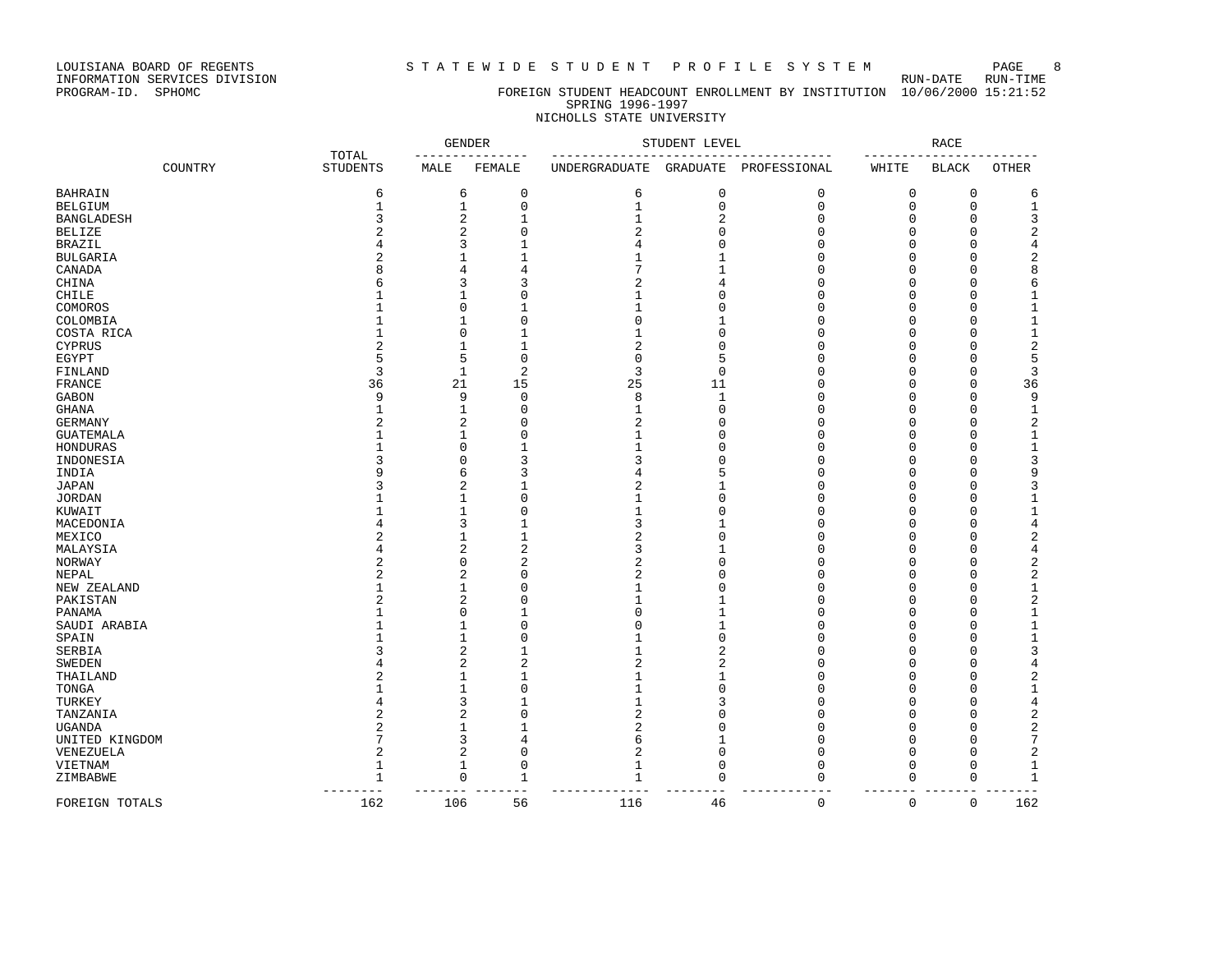# INFORMATION SERVICES DIVISION RUN-DATE RUN-TIME

PROGRAM-ID. SPHOMC FOREIGN STUDENT HEADCOUNT ENROLLMENT BY INSTITUTION 10/06/2000 15:21:52 SPRING 1996-1997 NICHOLLS STATE UNIVERSITY

# GENDER STUDENT LEVEL RACE TOTAL --------------- ------------------------------------- ----------------------- COUNTRY STUDENTS MALE FEMALE UNDERGRADUATE GRADUATE PROFESSIONAL WHITE BLACK OTHER OUT-OF-STATE TOTALS 180 93 87 167 13 0 128 36 16 LOUISIANA TOTALS 6,385 2,348 4,037 5,605 780 0 5,186 961 238 INSTITUTION TOTALS 6,727 2,547 4,180 5,888 839 0 5,314 997 416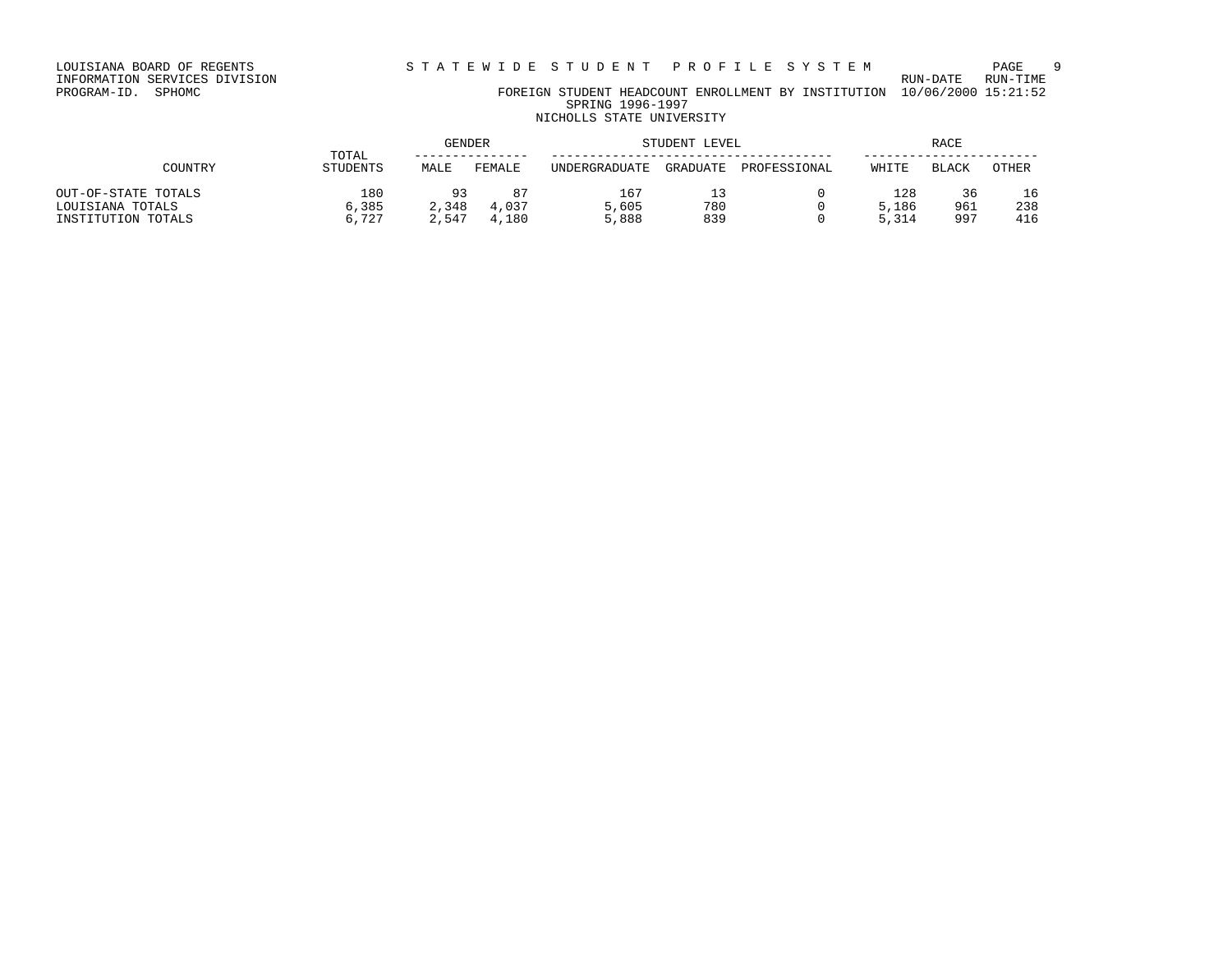LOUISIANA BOARD OF REGENTS S T A T E W I D E S T U D E N T P R O F I L E S Y S T E M PAGE 10

# PROGRAM-ID. SPHOMC FOREIGN STUDENT HEADCOUNT ENROLLMENT BY INSTITUTION 10/06/2000 15:21:52 SPRING 1996-1997

# UNIVERSITY OF LA. IN MONROE

|                        | TOTAL           |                |                | STUDENT LEVEL  |                 | <b>RACE</b>  |          |              |                |
|------------------------|-----------------|----------------|----------------|----------------|-----------------|--------------|----------|--------------|----------------|
| COUNTRY                | <b>STUDENTS</b> | MALE           | FEMALE         | UNDERGRADUATE  | <b>GRADUATE</b> | PROFESSIONAL | WHITE    | <b>BLACK</b> | <b>OTHER</b>   |
| AUSTRALIA              | 3               | 3              | 0              | 3              | 0               | 0            | 0        | 0            | 3              |
| <b>BANGLADESH</b>      | 15              | 14             |                | 12             | 3               | $\mathbf 0$  | 0        | 0            | 15             |
| BOSNIA AND HERZEGOVINA | 2               | 2              | $\Omega$       | 1              |                 | n            | U        | $\Omega$     | 2              |
| <b>BRAZIL</b>          | 3               | 3              | $\Omega$       | 3              | U               | $\cap$       | U        | $\Omega$     | 3              |
| <b>BULGARIA</b>        | $\mathbf{1}$    | $\mathbf{1}$   | $\Omega$       | $\mathbf 0$    |                 | n            | U        | $\Omega$     | $\mathbf{1}$   |
| CANADA                 | 17              | 12             | 5              | 16             | -1              | $\cap$       | U        | $\Omega$     | 17             |
| CHINA                  | 65              | 30             | 35             | 2              | 63              |              | U        | $\Omega$     | 65             |
| <b>CYPRUS</b>          | 21              | 20             | 1              | 21             | $\Omega$        | n            | U        | $\Omega$     | 21             |
| CZECH REPUBLIC         | 2               | 1              |                | 0              | 2               |              | U        | $\Omega$     | 2              |
| FRANCE                 | 13              | 5              | 8              | 10             |                 |              | ∩        | $\Omega$     | 13             |
| GAMBIA, THE            | $\mathbf{1}$    |                | $\Omega$       | $\mathbf 0$    |                 |              |          | $\Omega$     | $\mathbf{1}$   |
| <b>GERMANY</b>         | 2               |                |                | $\Omega$       | 2               |              |          | $\Omega$     | $\overline{c}$ |
| <b>GREECE</b>          |                 | $\Omega$       |                |                | Ω               |              | U        | $\Omega$     | $\mathbf 1$    |
| <b>GUATEMALA</b>       |                 | <sup>n</sup>   |                |                | U               | n            | U        | $\Omega$     | $\mathbf 1$    |
| HONDURAS               |                 | $\Omega$       |                | 1              | Ω               |              | U        | $\Omega$     | $\mathbf{1}$   |
| HUNGARY                |                 | $\Omega$       | $\overline{2}$ | $\overline{2}$ | 0               |              | U        | $\Omega$     | $\overline{2}$ |
| <b>ICELAND</b>         | 4               | $\overline{c}$ | 2              | 3              | $\mathbf{1}$    |              | ∩        | $\Omega$     | $\overline{4}$ |
| INDIA                  | 25              | 18             | $\mathbf{r}$   | 2              | 23              |              | U        | $\Omega$     | 25             |
| IRAN                   | 2               | $\Omega$       | $\overline{2}$ | 2              | $\Omega$        |              | ∩        | $\Omega$     | $\sqrt{2}$     |
| <b>ISRAEL</b>          | 2               |                |                | $\Omega$       | $\overline{2}$  |              |          | $\Omega$     | $\sqrt{2}$     |
| <b>JAPAN</b>           | 3               |                | $\overline{2}$ | 1              | 2               |              |          | $\Omega$     | 3              |
| <b>KENYA</b>           | 2               |                |                | $\overline{2}$ | 0               |              | O        | $\Omega$     | $\sqrt{2}$     |
| KOREA, REPUBLIC OF     |                 | 2              | $\Omega$       |                |                 |              | U        | $\Omega$     | $\overline{c}$ |
| MEXICO                 | 2               | U              | $\overline{2}$ | 2              |                 |              | U        | $\Omega$     | $\overline{c}$ |
| MALAYSIA               |                 | 3              |                | 2              |                 |              | U        | $\Omega$     | 7              |
| NETHERLANDS            | 2               | Ω              | $\overline{c}$ | $\mathbf{1}$   |                 |              | O        | $\Omega$     | $\overline{c}$ |
| NEPAL                  |                 |                |                | $\mathbf{1}$   |                 |              | U        | $\Omega$     | $\mathbf{1}$   |
| PERU                   |                 | $\Omega$       | 3              | $\overline{a}$ |                 |              | U        | $\Omega$     | 3              |
| PAKISTAN               |                 |                |                | $\mathbf{1}$   |                 |              | U        | $\Omega$     | $\mathbf{1}$   |
| PANAMA                 |                 | $\Omega$       |                | $\mathbf{1}$   |                 |              | U        | $\Omega$     | $\mathbf{1}$   |
| SAUDI ARABIA           |                 | 1              | $\Omega$       | $\Omega$       |                 |              | O        | $\Omega$     | $1\,$          |
| SPAIN                  |                 | $\overline{2}$ |                | $\overline{c}$ |                 |              |          | $\Omega$     | 3              |
| SWEDEN                 |                 |                |                |                |                 |              | U        | $\Omega$     | $\mathbf{1}$   |
| SYRIA                  |                 |                | $\Omega$       |                | U               | n            | U        | $\Omega$     | $\mathbf{1}$   |
| THAILAND               |                 |                |                | O              |                 |              | O        | $\Omega$     | $\mathbf{1}$   |
| TURKEY                 | q               |                | 5              |                |                 |              | O        | $\Omega$     | 9              |
| UNITED KINGDOM         |                 | 1              | 2              | ς              | Ω               | $\cap$       | $\Omega$ | $\Omega$     | $\overline{3}$ |
| VENEZUELA              | 6               | 4              | $\overline{a}$ | 5              | $\mathbf{1}$    | $\Omega$     | $\Omega$ | $\Omega$     | 6              |
| ZIMBABWE               | $\mathbf{1}$    | $\mathbf{1}$   | $\Omega$       | $\Omega$       | $\overline{1}$  | $\cap$       | $\Omega$ | $\Omega$     | $\mathbf{1}$   |
| FOREIGN TOTALS         | 233             | 138            | 95             | 110            | 123             | $\Omega$     | 0        | $\mathbf 0$  | 233            |
| OUT-OF-STATE TOTALS    | 566             | 257            | 309            | 448            | 118             | $\mathbf 0$  | 431      | 110          | 25             |
| LOUISIANA TOTALS       | 9,837           | 3,783          | 6,054          | 8,823          | 1,014           | $\Omega$     | 7,088    | 2,348        | 401            |
| INSTITUTION TOTALS     | 10,636          | 4,178          | 6,458          | 9,381          | 1,255           | $\Omega$     | 7,519    | 2,458        | 659            |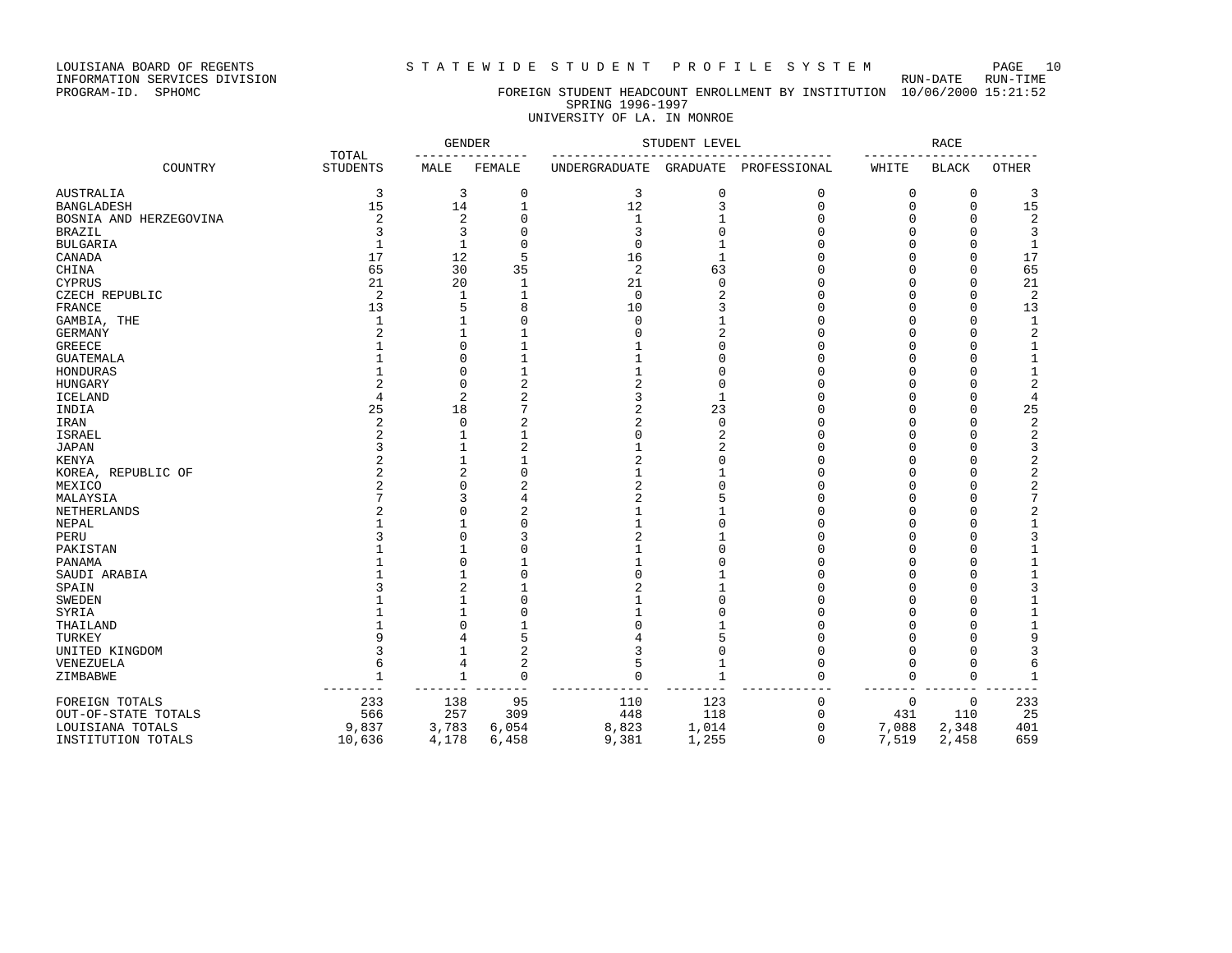INFORMATION SERVICES DIVISION RUN-DATE RUN-TIME

#### PROGRAM-ID. SPHOMC FOREIGN STUDENT HEADCOUNT ENROLLMENT BY INSTITUTION 10/06/2000 15:21:52 SPRING 1996-1997 NORTHWESTERN STATE UNIVERSITY

|                          |                          | <b>GENDER</b> |        | STUDENT LEVEL |          |              | <b>RACE</b> |              |       |
|--------------------------|--------------------------|---------------|--------|---------------|----------|--------------|-------------|--------------|-------|
| COUNTRY                  | TOTAL<br><b>STUDENTS</b> | MALE          | FEMALE | UNDERGRADUATE | GRADUATE | PROFESSIONAL | WHITE       | <b>BLACK</b> | OTHER |
| BOSNIA AND HERZEGOVINA   |                          |               |        |               |          |              |             |              |       |
| BASSAS DA INDIA          |                          |               |        |               |          |              |             |              |       |
| ZAIRE                    |                          |               |        |               |          |              |             |              |       |
| CAYMAN ISLANDS           |                          |               |        |               |          |              |             |              |       |
| NORTHERN MARIANA ISLANDS |                          |               |        |               |          |              |             |              |       |
| CYPRUS                   |                          |               |        |               |          |              |             |              |       |
| DENMARK                  |                          |               |        |               |          |              |             |              |       |
| IRELAND                  |                          |               |        |               |          |              |             |              |       |
| EL SALVADOR              |                          |               |        |               |          |              |             |              |       |
| GABON                    |                          |               |        |               |          |              |             |              |       |
| INDIA                    |                          |               |        |               |          |              |             |              |       |
| JAPAN                    |                          |               |        |               |          |              |             |              |       |
| MEXICO                   |                          |               |        |               |          |              |             |              |       |
| MALAYSIA                 |                          |               |        |               |          |              |             |              |       |
| NETHERLANDS              |                          |               |        |               |          |              |             |              |       |
| NORWAY                   |                          |               |        |               |          |              |             |              |       |
| PARAGUAY                 |                          |               |        |               |          |              |             |              |       |
| RUSSIA                   |                          |               |        |               |          |              |             |              |       |
| SPAIN                    |                          |               |        |               |          |              |             |              |       |
| SWEDEN                   |                          |               |        |               |          |              |             |              |       |
| ZAMBIA                   |                          |               |        |               |          |              |             |              |       |
| FOREIGN TOTALS           | 40                       | 23            | 17     | 30            | 10       |              |             |              | 39    |
| OUT-OF-STATE TOTALS      | 545                      | 281           | 264    | 484           | 61       |              | 385         | 114          | 46    |
| LOUISIANA TOTALS         | 8,358                    | 2,739         | 5,619  | 7,337         | 1,021    |              | 5,795       | 1,866        | 697   |
| INSTITUTION TOTALS       | 8,943                    | 3,043         | 5,900  | 7,851         | 1,092    |              | 6,181       | 1,980        | 782   |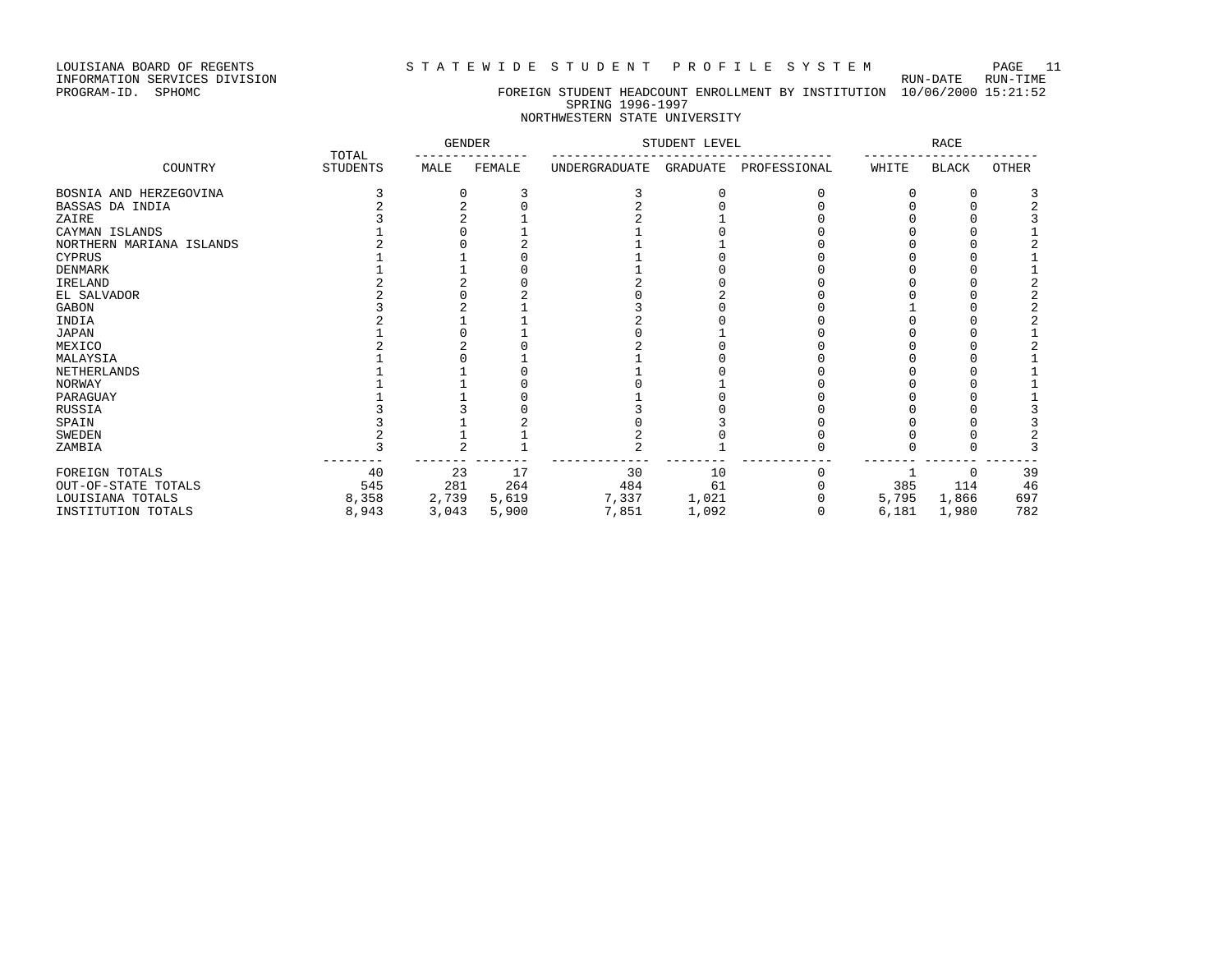INFORMATION SERVICES DIVISION RUN-DATE RUN-TIME

# PROGRAM-ID. SPHOMC FOREIGN STUDENT HEADCOUNT ENROLLMENT BY INSTITUTION 10/06/2000 15:21:52 SPRING 1996-1997

# SOUTHEASTERN LA. UNIVERSITY

| TOTAL                                       |                 |                | <b>GENDER</b>  | STUDENT LEVEL  |                |                    | RACE        |              |                |
|---------------------------------------------|-----------------|----------------|----------------|----------------|----------------|--------------------|-------------|--------------|----------------|
| COUNTRY                                     | <b>STUDENTS</b> | MALE           | FEMALE         | UNDERGRADUATE  | GRADUATE       | PROFESSIONAL       | WHITE       | <b>BLACK</b> | <b>OTHER</b>   |
| AZERBAIJAN                                  | 1               | 1              | $\mathbf 0$    | 0              | 1              | 0                  | 0           | 0            | 1              |
| AUSTRALIA                                   | 1               | $\mathbf 0$    |                | 1              | $\mathbf 0$    | $\mathbf{0}$       | 0           | 0            | $\mathbf{1}$   |
| <b>AUSTRIA</b>                              |                 | $\overline{2}$ | $\Omega$       | $\Omega$       | 2              | $\Omega$           | O           | $\Omega$     | 2              |
| <b>BANGLADESH</b>                           |                 |                | O              | $\Omega$       |                | $\Omega$           | 0           | 0            | 1              |
| <b>BRAZIL</b>                               |                 | $\cap$         | $\overline{c}$ | $\overline{c}$ | $\Omega$       | $\Omega$           | O           | $\Omega$     | $\sqrt{2}$     |
| <b>BULGARIA</b>                             |                 |                | $\Omega$       | $\Omega$       |                | $\Omega$           | 0           | $\Omega$     | $\mathbf{1}$   |
| CANADA                                      |                 |                | $\overline{2}$ |                |                | $\Omega$           | 0           | $\Omega$     | 7              |
| CHINA                                       |                 | κ              |                |                |                | $\Omega$           | O           | $\Omega$     | 4              |
| COLOMBIA                                    |                 | $\overline{2}$ |                | 3              | C              | $\Omega$           | O           | $\Omega$     | 3              |
| COSTA RICA                                  |                 |                | $\Omega$       | O              |                | $\Omega$           | 0           | $\Omega$     | $\mathbf{1}$   |
| CZECH REPUBLIC                              | 3               |                | $\overline{2}$ | $\overline{a}$ |                | $\Omega$           | 0           | $\Omega$     | 3              |
| FRANCE                                      | 15              |                | 8              | q              | б              | $\Omega$           | U           | $\Omega$     | 15             |
| INDONESIA                                   | 8               | 6              | $\overline{c}$ | 6              | 2              | $\cap$             | O           | $\Omega$     | 8              |
| INDIA                                       | $\overline{a}$  | $\overline{2}$ | $\Omega$       |                |                | $\Omega$           | 0           | $\Omega$     | $\sqrt{2}$     |
| IRAN                                        |                 |                | $\Omega$       |                | $\cap$         | $\Omega$           | 0           | $\Omega$     | 1              |
|                                             |                 |                | O              |                | C              | $\Omega$           | O           | $\Omega$     | 1              |
| <b>ITALY</b><br>COTE D'IVOIRE (IVORY COAST) |                 | 1              | $\Omega$       | $\Omega$       |                | $\cap$             | O           | $\Omega$     | 1              |
|                                             | 2               | 1              |                | $\Omega$       | 2              | $\Omega$           | 0           | $\Omega$     |                |
| <b>JAPAN</b>                                |                 | $\Omega$       |                |                | $\Omega$       | $\Omega$           |             |              | $\sqrt{2}$     |
| JAMAICA                                     |                 |                | 2              | 2              |                |                    | 0           | $\Omega$     | $\sqrt{2}$     |
| <b>JORDAN</b>                               |                 |                | ∩              | U              | $\cap$         | $\Omega$<br>$\cap$ | O           | $\Omega$     | $\mathbf{1}$   |
| <b>KENYA</b>                                |                 |                | $\Omega$       |                |                |                    | O           | $\Omega$     | $\mathbf{1}$   |
| KOREA, REPUBLIC OF                          | 2               | 1              |                |                |                | $\Omega$           | 0           | $\Omega$     | $\sqrt{2}$     |
| SLOVAKIA                                    |                 | $\Omega$       |                |                | $\Omega$       | $\Omega$           | O           | $\Omega$     | $\mathbf{1}$   |
| MADAGASCAR                                  |                 |                |                | O              | 2              | $\Omega$           | O           | $\Omega$     | $\overline{c}$ |
| MOLDOVA                                     |                 | 2              | O              | n              | 2              | $\cap$             | U           | $\Omega$     | $\sqrt{2}$     |
| MOROCCO                                     |                 | 1              | $\Omega$       |                | $\Omega$       | $\Omega$           | 0           | $\Omega$     | $\mathbf{1}$   |
| MAURITIUS                                   |                 | $\Omega$       |                |                | C              | $\Omega$           | O           | $\Omega$     | $\mathbf{1}$   |
| MEXICO                                      |                 |                | $\Omega$       |                | C              | $\Omega$           | O           | $\Omega$     | $\mathbf{1}$   |
| NETHERLANDS                                 |                 | n              |                |                | C              | $\cap$             | U           | $\Omega$     | 1              |
| PERU                                        |                 |                | $\Omega$       |                | C              | $\Omega$           | 0           | $\Omega$     | $\mathbf{1}$   |
| PAKISTAN                                    |                 | 2              | $\Omega$       | $\Omega$       |                | $\Omega$           | O           | $\Omega$     | $\overline{c}$ |
| ROMANIA                                     |                 | U              |                |                | $\Omega$       | $\Omega$           | 0           | $\Omega$     | $\mathbf{1}$   |
| SOUTH AFRICA                                |                 | ٦              | 2              | ς              | 2              | $\cap$             | O           | $\Omega$     | 5              |
| <b>SWEDEN</b>                               | 5               |                |                |                | $\Omega$       | $\Omega$           | 0           | $\Omega$     | 5              |
| THAILAND                                    | 10              | 8              | $\overline{2}$ | C              | 10             | $\Omega$           | 0           | $\Omega$     | 10             |
| TURKEY                                      | 3               | $\overline{a}$ |                |                | $\overline{c}$ | $\Omega$           | 0           | $\Omega$     | 3              |
| TAIWAN                                      |                 |                | 2              | $\overline{a}$ |                | $\cap$             | O           | $\Omega$     | 3              |
| UNITED KINGDOM                              |                 | $\Omega$       |                |                | $\cap$         | $\Omega$           | 0           | $\Omega$     | $\mathbf{1}$   |
| VENEZUELA                                   |                 | 1              | $\Omega$       |                | $\bigcap$      | $\Omega$           | 0           | $\Omega$     | $\mathbf{1}$   |
| ZIMBABWE                                    | 2               | $\overline{2}$ | $\Omega$       |                | $\mathbf{1}$   | $\Omega$           | 0           | $\mathbf 0$  | $\overline{2}$ |
| UNKNOWN LOCATION                            | $\mathbf{1}$    | $\mathbf 0$    | 1              | $\cap$         | 1              | $\Omega$           | 0           | $\Omega$     | 1              |
| FOREIGN TOTALS                              | 106             | 68             | 38             | 59             | 47             | $\mathbf 0$        | $\mathsf 0$ | 0            | 106            |
| OUT-OF-STATE TOTALS                         | 270             | 103            | 167            | 198            | 72             | $\mathbf 0$        | 227         | 26           | 17             |
| LOUISIANA TOTALS                            | 13,876          | 5,264          | 8,612          | 12,313         | 1,563          | $\mathbf 0$        | 12,171      | 1,374        | 331            |
| INSTITUTION TOTALS                          | 14,252          | 5,435          | 8,817          | 12,570         | 1,682          | $\Omega$           | 12,398      | 1,400        | 454            |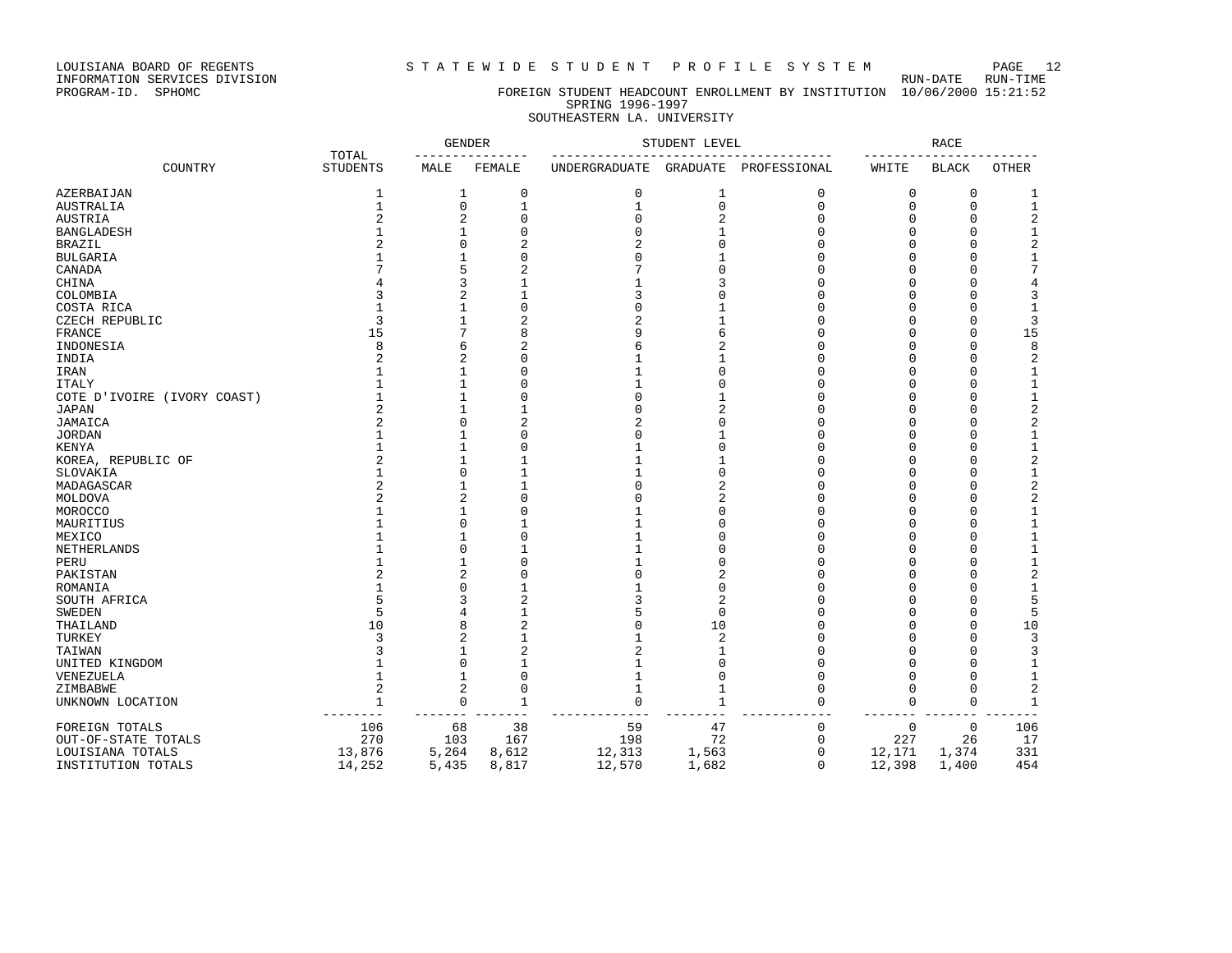LOUISIANA BOARD OF REGENTS STATEWIDE STUDENT PROFILE SYSTEM PAGE 13

# PROGRAM-ID. SPHOMC FOREIGN STUDENT HEADCOUNT ENROLLMENT BY INSTITUTION 10/06/2000 15:21:52 SPRING 1996-1997

## UNIVERSITY OF LA. IN LAFAYETTE

| TOTAL                       |                  |                | <b>GENDER</b>  | STUDENT LEVEL                   |                | <b>RACE</b>  |          |              |                |
|-----------------------------|------------------|----------------|----------------|---------------------------------|----------------|--------------|----------|--------------|----------------|
| COUNTRY                     | <b>STUDENTS</b>  | MALE           | FEMALE         | --------------<br>UNDERGRADUATE | GRADUATE       | PROFESSIONAL | WHITE    | <b>BLACK</b> | <b>OTHER</b>   |
| ALBANIA                     | 1                | 0              | 1              | 1                               | 0              | 0            | 0        | 0            | 1              |
| <b>ANGOLA</b>               | $\mathbf{1}$     | $\mathbf 1$    | $\Omega$       | $1\,$                           | 0              | $\mathbf 0$  | 0        | $\mathbf 0$  | $1\,$          |
| ARGENTINA                   | $\mathbf{1}$     | $\mathbf{1}$   | $\Omega$       | 0                               | $\mathbf{1}$   | $\mathbf 0$  | 0        | $\mathbf 0$  | $\mathbf{1}$   |
| AUSTRALIA                   | 3                | 3              | $\Omega$       | 3                               | $\mathbf 0$    | $\mathbf 0$  | $\Omega$ | $\Omega$     | 3              |
| <b>BAHRAIN</b>              | 6                | 6              | $\Omega$       | 5                               | $\mathbf{1}$   | $\mathbf 0$  | 0        | $\mathbf 0$  | $\epsilon$     |
| <b>BARBADOS</b>             | 1                | $\Omega$       | $\mathbf{1}$   | $\mathbf{1}$                    | $\Omega$       | $\mathbf 0$  | 0        | $\mathbf 0$  | $\mathbf{1}$   |
| <b>BOTSWANA</b>             | 5                | 3              | $\overline{c}$ | 5                               | $\Omega$       | $\mathbf 0$  | 0        | $\Omega$     | 5              |
| <b>BELGIUM</b>              |                  | 4              | 3              | 5                               | $\overline{2}$ | $\mathbf 0$  | $\Omega$ | $\Omega$     | $\overline{7}$ |
| <b>BANGLADESH</b>           |                  | 4              | O              | 3                               | $\mathbf{1}$   | $\mathbf 0$  | O        | $\Omega$     | 4              |
|                             |                  |                | $\Omega$       | $\overline{2}$                  | $\Omega$       |              |          | $\Omega$     |                |
| BELIZE                      | 2                | $\overline{2}$ |                |                                 |                | $\mathbf 0$  | $\Omega$ |              | $\sqrt{2}$     |
| BOSNIA AND HERZEGOVINA      | $\mathbf{1}$     | $\Omega$       | $\mathbf{1}$   | $\Omega$                        | $\mathbf{1}$   | $\Omega$     | $\Omega$ | $\Omega$     | $\mathbf 1$    |
| <b>BRAZIL</b>               | 5                | 3              | $\overline{2}$ | 4                               | $\mathbf{1}$   | $\Omega$     | $\Omega$ | $\Omega$     | 5              |
| <b>BULGARIA</b>             | $\mathbf{1}$     | 1              | $\mathbf 0$    | $\mathbf 0$                     | $\mathbf{1}$   | $\mathbf 0$  | $\Omega$ | $\Omega$     | $\mathbf{1}$   |
| CANADA                      | 24               | 9              | 15             | 12                              | 12             | $\Omega$     | $\Omega$ | $\Omega$     | 24             |
| SRI LANKA                   | 3                | 2              | $\mathbf{1}$   | 3                               | $\mathbf 0$    | $\mathbf 0$  | 0        | $\mathbf 0$  | $\overline{3}$ |
| CHINA                       | 81               | 59             | 22             | 10                              | 71             | $\mathbf 0$  | $\Omega$ | $\Omega$     | 81             |
| COLOMBIA                    | $\overline{4}$   | 3              | $\mathbf{1}$   | 3                               | $\mathbf{1}$   | $\mathbf 0$  | 0        | $\mathbf 0$  | $\overline{4}$ |
| <b>CYPRUS</b>               | 4                | 3              | $\mathbf{1}$   | 2                               | $\overline{a}$ | $\mathbf 0$  | $\Omega$ | $\mathbf 0$  | $\overline{4}$ |
| <b>DENMARK</b>              | 1                | $\mathbf 0$    | $\mathbf{1}$   | $\mathbf 1$                     | $\Omega$       | $\mathbf 0$  | $\Omega$ | $\Omega$     | $1\,$          |
| DOMINICAN REPUBLIC          | $\overline{a}$   | 1              | $\mathbf{1}$   | 2                               | $\Omega$       | $\mathbf 0$  | $\Omega$ | $\Omega$     | $\sqrt{2}$     |
| <b>ECUADOR</b>              | 3                | 1              | $\overline{c}$ | 2                               | -1             | $\mathbf 0$  | O        | $\Omega$     | 3              |
| EGYPT                       | 4                | 3              | $\mathbf{1}$   | $\Omega$                        | 4              | $\Omega$     | $\Omega$ | $\Omega$     | $\overline{4}$ |
| IRELAND                     | $\mathbf{1}$     | $\mathbf{1}$   | $\Omega$       | $\mathbf{1}$                    | $\Omega$       | $\Omega$     | $\Omega$ | $\Omega$     | $\mathbf{1}$   |
| ETHIOPIA                    | $\mathbf{1}$     | $\Omega$       | 1              | $\mathbf{1}$                    | $\Omega$       | $\Omega$     | $\Omega$ | $\Omega$     | $1\,$          |
| FRANCE                      | 8                | $\overline{2}$ | 6              | 7                               | 1              | $\Omega$     | $\Omega$ | $\Omega$     | 8              |
| GAMBIA, THE                 | 2                | $\Omega$       | 2              | $\Omega$                        | $\overline{2}$ | $\mathbf 0$  | $\Omega$ | $\Omega$     | $\sqrt{2}$     |
| <b>GHANA</b>                | $\mathbf{1}$     | $\mathbf{1}$   | 0              | $\mathbf{1}$                    | $\Omega$       | $\mathbf 0$  | 0        | $\mathbf 0$  | $\mathbf 1$    |
| <b>GERMANY</b>              | 5                | $\mathbf{1}$   | 4              | 4                               | 1              | $\mathbf 0$  | $\Omega$ | $\Omega$     | 5              |
| <b>GREECE</b>               | $\overline{a}$   | $\overline{2}$ | $\Omega$       | $\mathbf{1}$                    | $\mathbf{1}$   | $\mathbf 0$  | $\Omega$ | $\Omega$     | $\sqrt{2}$     |
| <b>GUATEMALA</b>            | $\overline{2}$   | 1              | $\mathbf{1}$   | $\mathbf{1}$                    | $\mathbf{1}$   | $\mathbf 0$  | $\Omega$ | 0            | $\overline{2}$ |
|                             | $\boldsymbol{2}$ | $\overline{2}$ | $\Omega$       | 0                               | $\overline{2}$ | $\mathbf 0$  | 0        | $\Omega$     | $\overline{2}$ |
| GUINEA                      | 12               | 7              |                | 8                               |                |              | $\Omega$ |              | 12             |
| HONG KONG                   |                  |                | 5              |                                 | 4              | $\mathbf 0$  |          | $\mathbf 0$  |                |
| HONDURAS                    | 10               | 5              | 5              | 10                              | $\Omega$       | $\mathbf 0$  | O        | $\Omega$     | 10             |
| CROATIA                     | $\mathbf{1}$     | $\Omega$       | $\mathbf{1}$   | $\mathbf 0$                     | $\mathbf{1}$   | $\Omega$     | $\Omega$ | $\Omega$     | 1              |
| INDONESIA                   | 8                | 8              | $\Omega$       | 6                               | $\overline{a}$ | $\Omega$     | $\Omega$ | $\Omega$     | 8              |
| INDIA                       | 119              | 100            | 19             | 6                               | 113            | $\Omega$     | $\Omega$ | $\Omega$     | 119            |
| IRAN                        | 3                | 3              | $\mathbf 0$    | $\mathsf 0$                     | 3              | $\mathbf 0$  | 0        | $\mathbf 0$  | 3              |
| <b>ITALY</b>                | 3                | 1              | $\overline{2}$ | 3                               | $\Omega$       | $\mathbf 0$  | $\Omega$ | $\mathbf 0$  | 3              |
| COTE D'IVOIRE (IVORY COAST) | $\mathbf{1}$     | $\mathbf{1}$   | 0              | $\overline{1}$                  | $\Omega$       | $\mathbf 0$  | 0        | $\mathbf 0$  | $1\,$          |
| <b>JAPAN</b>                | 8                | 4              | 4              | 6                               | $\overline{2}$ | $\mathbf 0$  | $\Omega$ | $\Omega$     | 8              |
| JAMAICA                     | 6                | 2              | 4              | 5                               | $\mathbf{1}$   | $\Omega$     | O        | $\Omega$     | 6              |
| <b>JORDAN</b>               | 3                | 1              | 2              | 3                               | $\Omega$       | $\mathbf 0$  | $\Omega$ | 0            | 3              |
| KENYA                       | $\overline{2}$   | $\overline{2}$ | $\Omega$       | $\overline{2}$                  | $\Omega$       | $\mathbf 0$  | O        | $\Omega$     | $\overline{2}$ |
| KOREA, REPUBLIC OF          | 9                | 7              | $\overline{2}$ | 7                               | $\overline{2}$ | $\mathbf 0$  | $\Omega$ | $\Omega$     | 9              |
| KUWAIT                      | 18               | 17             |                | 18                              | $\cap$         | $\Omega$     | U        | $\Omega$     | 18             |
| KAZAKHSTAN                  | $\mathbf{1}$     | $\mathbf{1}$   | $\Omega$       | $\Omega$                        | $\mathbf{1}$   | $\Omega$     | O        | $\Omega$     | $\mathbf{1}$   |
| LEBANON                     | 2                | $\overline{2}$ | $\Omega$       | $\Omega$                        | 2              | $\cap$       | O        | $\Omega$     | $\sqrt{2}$     |
| LATVIA                      | $\overline{2}$   | $\mathbf 0$    | 2              | 2                               | $\Omega$       | $\mathbf 0$  | 0        | $\mathbf 0$  | $\sqrt{2}$     |
| MOLDOVA                     | $\mathbf{1}$     | $\Omega$       | $\mathbf{1}$   | $\Omega$                        | $\mathbf{1}$   | $\Omega$     | $\Omega$ | $\Omega$     | $\mathbf{1}$   |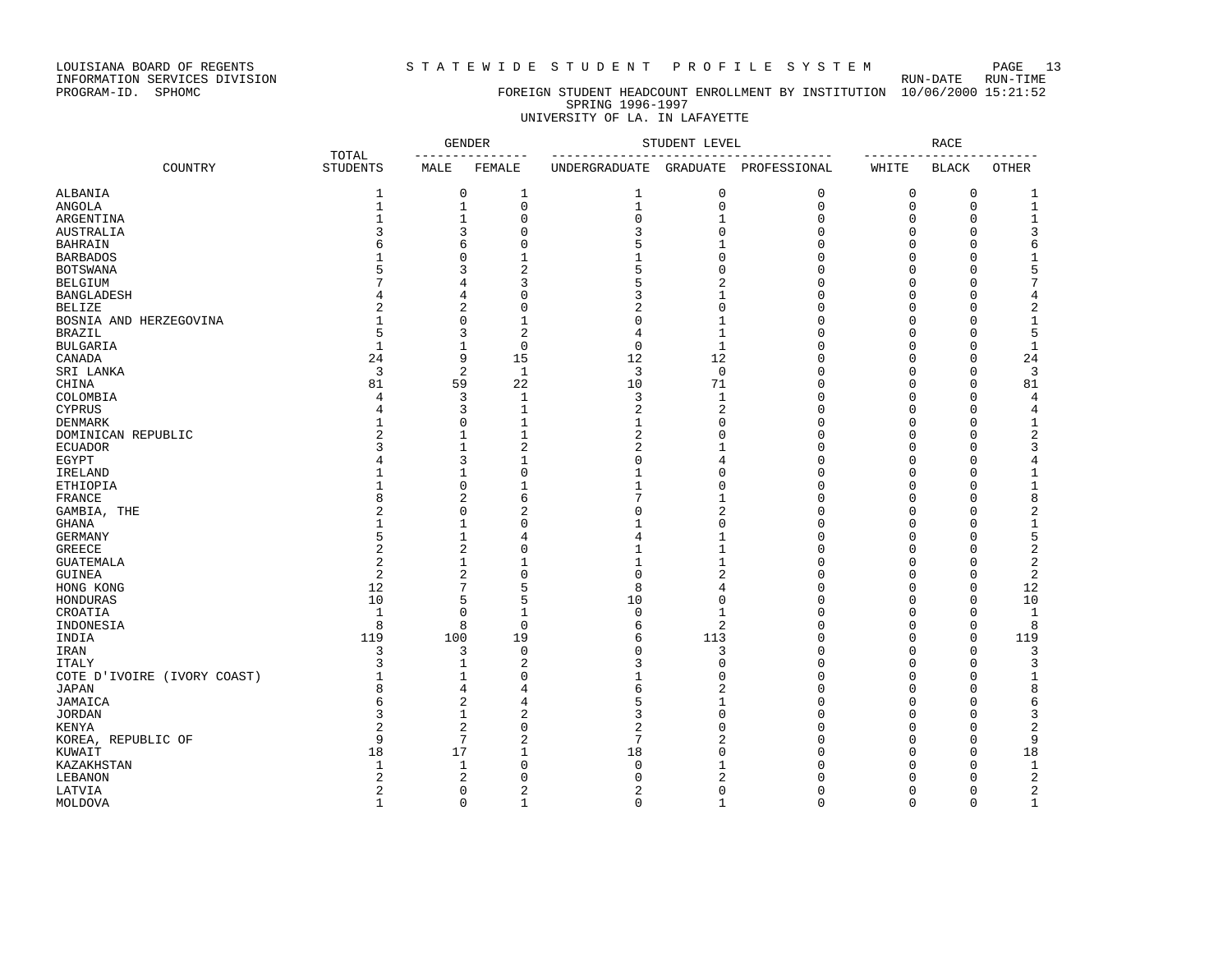LOUISIANA BOARD OF REGENTS S T A T E W I D E S T U D E N T P R O F I L E S Y S T E M PAGE 14

#### PROGRAM-ID. SPHOMC FOREIGN STUDENT HEADCOUNT ENROLLMENT BY INSTITUTION 10/06/2000 15:21:52 SPRING 1996-1997 UNIVERSITY OF LA. IN LAFAYETTE

|                      |                          | <b>GENDER</b> |                |                | STUDENT LEVEL |              |             | <b>RACE</b>  |                |
|----------------------|--------------------------|---------------|----------------|----------------|---------------|--------------|-------------|--------------|----------------|
| COUNTRY              | TOTAL<br><b>STUDENTS</b> | MALE          | FEMALE         | UNDERGRADUATE  | GRADUATE      | PROFESSIONAL | WHITE       | <b>BLACK</b> | <b>OTHER</b>   |
| MOROCCO              | 2                        | $\Omega$      | 2              | 0              | 2             | $\Omega$     | 0           | 0            | 2              |
| MAURITIUS            | 3                        | 3             | $\Omega$       | 3              | $\Omega$      | $\Omega$     |             | $\Omega$     | 3              |
| OMAN                 | 11                       | 11            |                | 11             |               |              |             |              | 11             |
| MEXICO               | 3                        | $\mathbf{1}$  | 2              | 3              |               |              |             |              | 3              |
| MALAYSIA             | 23                       | 18            | 5              | 19             |               |              |             | Λ            | 23             |
| MOZAMBIOUE           |                          | O             |                | 0              |               |              |             | Λ            | $\mathbf 1$    |
| NIGERIA              |                          |               |                | $\overline{a}$ |               |              |             |              | 2              |
| NETHERLANDS          |                          |               |                | 7              |               |              |             |              | 7              |
| NORWAY               |                          |               |                |                |               |              |             |              |                |
| NICARAGUA            |                          |               |                | 2              |               |              |             |              | 2              |
| PARAGUAY             |                          |               |                | $\Omega$       |               |              |             |              | 1              |
| PERU                 |                          |               |                | 1              |               |              |             |              | $\mathbf 1$    |
| POLAND               | 2                        |               |                | $\overline{c}$ |               |              |             |              | $\overline{2}$ |
| PANAMA               | 11                       | 8             |                | 9              |               |              |             |              | 11             |
| ROMANIA              | 1                        |               |                |                |               |              |             |              | $\mathbf{1}$   |
| PHILIPPINES          |                          | 2             |                |                |               |              |             |              | 2              |
| RUSSIA               | 2                        | $\mathbf{1}$  |                | $\mathbf 0$    |               |              |             |              | 2              |
| SAUDI ARABIA         | 11                       | 11            |                | 11             |               |              |             | $\Omega$     | 11             |
| SOUTH AFRICA         |                          | -1            |                | 1              |               |              |             | Λ            | 1              |
| SPAIN                |                          |               |                |                |               |              |             |              | 2              |
| <b>SUDAN</b>         |                          |               |                |                |               |              |             |              | 2              |
| SWEDEN               |                          |               |                |                |               |              |             |              | 1              |
| SYRIA                |                          |               |                |                |               |              |             |              | 3              |
| SWITZERLAND          |                          |               |                | 5              |               |              |             |              | 5              |
| UNITED ARAB EMIRATES |                          |               |                | ζ              |               |              |             |              | 3              |
| TRINIDAD AND TOBAGO  |                          |               | 2              |                |               |              |             |              | 2              |
| THAILAND             |                          |               |                | 3              |               |              |             |              | 7              |
| TURKEY               |                          |               |                | $\Omega$       |               |              |             |              | 2              |
| TAIWAN               |                          |               |                |                |               |              |             |              | 6              |
| UNITED KINGDOM       |                          |               |                | 2              |               |              |             |              | 4              |
| UKRAINE              |                          |               |                | $\Omega$       |               |              |             |              |                |
| VENEZUELA            |                          |               | κ              | 7              |               |              |             |              | 7              |
| YEMEN                |                          |               |                |                |               |              |             | Ω            |                |
| ZIMBABWE             |                          | 1             | $\Omega$       | 0              |               |              | $\Omega$    | $\Omega$     |                |
| UNKNOWN LOCATION     | 5                        | 3             | $\overline{c}$ | O              | 5             |              | $\mathbf 0$ | $\Omega$     | 5              |
| FOREIGN TOTALS       | 536                      | 380           | 156            | 259            | 277           | 0            | 0           | 0            | 536            |
| OUT-OF-STATE TOTALS  | 295                      | 165           | 130            | 233            | 62            | $\Omega$     | 220         | 50           | 25             |
| LOUISIANA TOTALS     | 14,686                   | 6,107         | 8,579          | 13,578         | 1,108         | 0            | 11,026      | 2,907        | 753            |
| INSTITUTION TOTALS   | 15,517                   | 6,652         | 8,865          | 14,070         | 1,447         | $\Omega$     | 11,246      | 2,957        | 1,314          |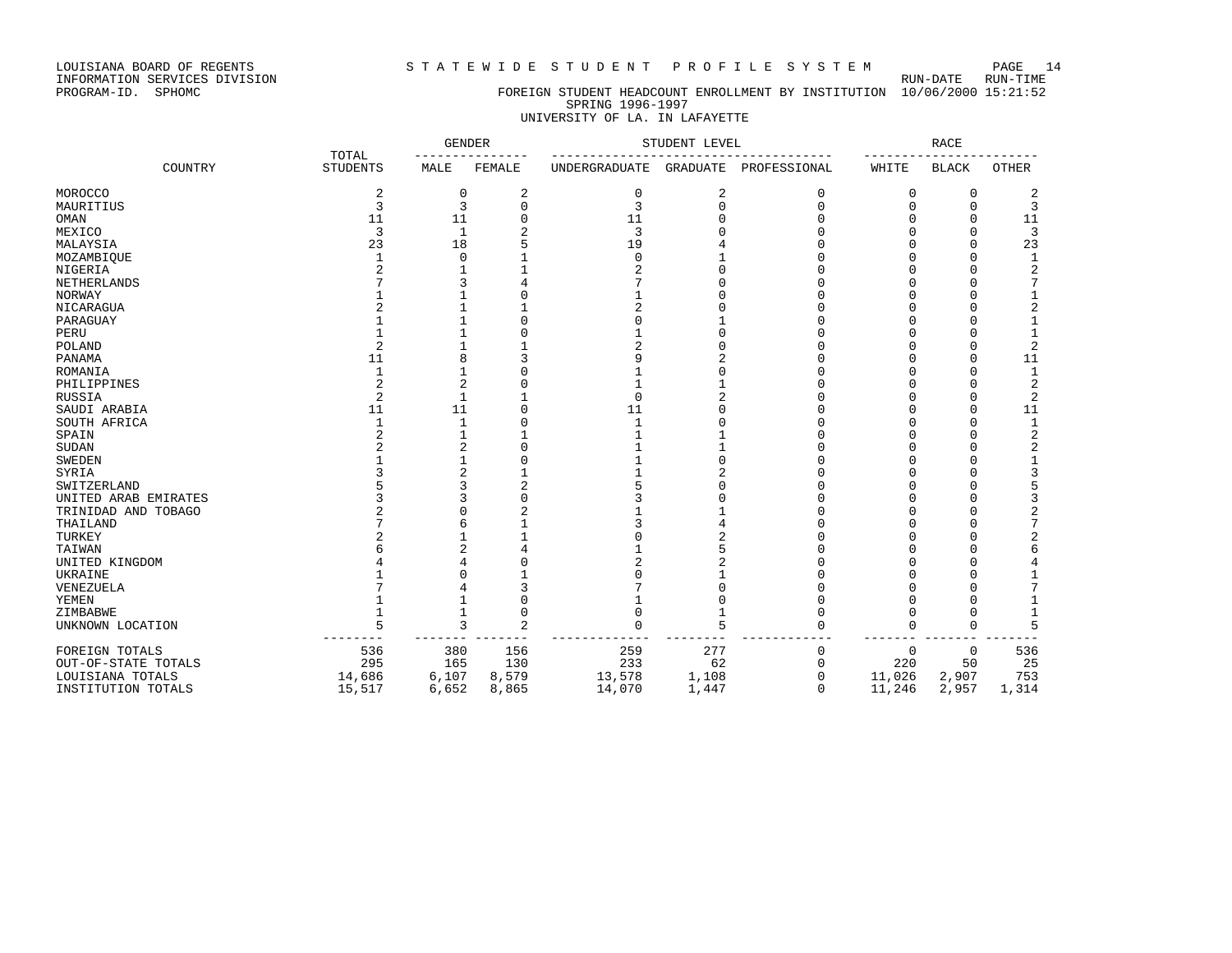# INFORMATION SERVICES DIVISION RUN-DATE RUN-TIME

PROGRAM-ID. SPHOMC FOREIGN STUDENT HEADCOUNT ENROLLMENT BY INSTITUTION 10/06/2000 15:21:52 SPRING 1996-1997

# L.S.U. AT ALEXANDRIA

|                     | TOTAL     | <b>GENDER</b> |        |               | STUDENT LEVEL |              | <b>RACE</b> |              |       |  |
|---------------------|-----------|---------------|--------|---------------|---------------|--------------|-------------|--------------|-------|--|
| COUNTRY             | STUDENTS  | MALE          | FEMALE | UNDERGRADUATE | GRADUATE      | PROFESSIONAL | WHITE       | <b>BLACK</b> | OTHER |  |
| NIUE                |           |               |        |               |               |              |             |              |       |  |
| TURKMENISTAN        |           |               |        |               |               |              |             |              |       |  |
| FOREIGN TOTALS      |           |               |        |               |               |              |             |              |       |  |
| OUT-OF-STATE TOTALS | $\perp$ 4 |               |        | ⊥4            |               |              |             |              |       |  |
| LOUISIANA TOTALS    | 2,201     | 599           | 1,602  | 2.201         |               |              | 1,831       | 303          | 67    |  |
| INSTITUTION TOTALS  | 2,217     | 607           | 1,610  | 2,217         |               |              | 1,844       | 306          | 67    |  |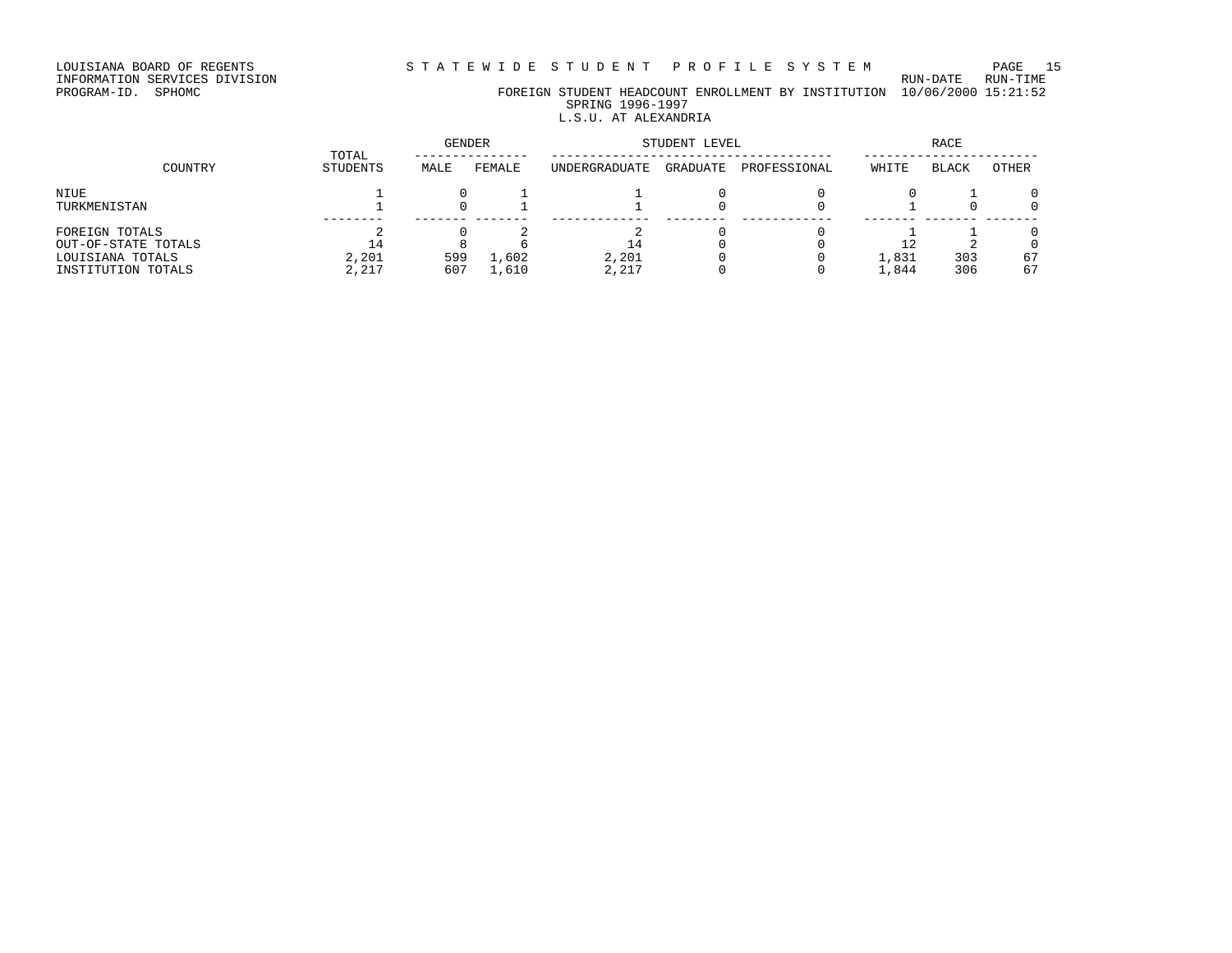### LOUISIANA BOARD OF REGENTS S T A T E W I D E S T U D E N T P R O F I L E S Y S T E M PAGE 16

### PROGRAM-ID. SPHOMC FOREIGN STUDENT HEADCOUNT ENROLLMENT BY INSTITUTION 10/06/2000 15:21:52 SPRING 1996-1997

### L.S.U. IN BATON ROUGE

|                                 |                          | <b>GENDER</b><br>. _ _ _ _ _ _ _ _ _ _ _ _ |                                    | STUDENT LEVEL                               |                | <b>RACE</b><br>-------       |             |              |                    |
|---------------------------------|--------------------------|--------------------------------------------|------------------------------------|---------------------------------------------|----------------|------------------------------|-------------|--------------|--------------------|
| COUNTRY                         | TOTAL<br><b>STUDENTS</b> | MALE                                       | FEMALE                             | -------------------<br><b>UNDERGRADUATE</b> | GRADUATE       | ------------<br>PROFESSIONAL | WHITE       | <b>BLACK</b> | <b>OTHER</b>       |
| ANTIGUA AND BARBUDA             | 2                        | 1                                          | 1                                  | 2                                           | 0              | $\mathbf 0$                  | 0           | $\mathbf 0$  | $\overline{c}$     |
| ALBANIA                         | 4                        |                                            | 3<br>$\mathbf{1}$                  | $\mathbf{1}$                                | 3              | $\mathbf 0$                  | $\mathbf 0$ | $\mathbf 0$  | 4                  |
| ARMENIA                         | 3                        |                                            | 3<br>$\mathbf 0$                   | $\mathbf{1}$                                | 2              | $\mathbf 0$                  | $\mathbf 0$ | $\mathbf 0$  | 3                  |
| <b>ANGOLA</b>                   | 15                       | 15                                         | $\mathbf{0}$                       | 12                                          | 3              | $\Omega$                     | $\Omega$    | $\mathbf 0$  | 15                 |
| ARGENTINA                       | 11                       |                                            | 7<br>$\overline{4}$                | 5                                           | 6              | $\Omega$                     | $\Omega$    | $\mathbf 0$  | 11                 |
| <b>AUSTRALIA</b>                | 4                        |                                            | $\mathbf 0$<br>$\overline{4}$      | 2                                           | $\overline{2}$ | $\Omega$                     | $\mathbf 0$ | $\mathbf 0$  | 4                  |
| <b>AUSTRIA</b>                  | 2                        |                                            | 2<br>$\mathbf{0}$                  | 0                                           | 2              | $\Omega$                     | $\Omega$    | $\mathbf 0$  | $\overline{c}$     |
| <b>BAHRAIN</b>                  | 1                        | $\mathbf{1}$                               | $\mathbf{0}$                       | $\mathbf{1}$                                | $\Omega$       | $\Omega$                     | $\Omega$    | $\mathbf 0$  | $\mathbf{1}$       |
| <b>BARBADOS</b>                 | 1                        |                                            | $\Omega$<br>$\mathbf{1}$           | 0                                           | 1              | $\Omega$                     | $\Omega$    | $\mathbf 0$  | $\mathbf{1}$       |
| <b>BOTSWANA</b>                 | $\mathbf{1}$             |                                            | $\Omega$<br>$\mathbf{1}$           | $\Omega$                                    | $\mathbf{1}$   | $\Omega$                     | $\Omega$    | $\mathbf 0$  | $\mathbf{1}$       |
| <b>BELGIUM</b>                  | 9                        |                                            | 5<br>4                             | ζ                                           | 6              | $\Omega$                     | $\Omega$    | $\Omega$     | 9                  |
| BAHAMAS, THE                    | $\mathbf{1}$             | $\mathbf{1}$                               | $\mathbf{0}$                       | $\mathbf{1}$                                | $\Omega$       | $\Omega$                     | $\mathbf 0$ | $\mathbf 0$  | $\mathbf{1}$       |
| <b>BANGLADESH</b>               | 14                       | 13                                         | $\mathbf 1$                        | 5                                           | 9              | $\Omega$                     | $\mathbf 0$ | $\mathbf 0$  | 14                 |
| <b>BELIZE</b>                   | 2                        | $\mathbf{1}$                               | $\mathbf{1}$                       | $\mathbf{1}$                                | $\mathbf{1}$   | $\Omega$                     | $\mathbf 0$ | $\mathbf 0$  | $\sqrt{2}$         |
| <b>BOLIVIA</b>                  | 8                        |                                            | 5<br>3                             | 3                                           | 5              | $\Omega$                     | $\mathbf 0$ | $\mathbf 0$  | 8                  |
| <b>BENIN</b>                    | $\mathbf{1}$             |                                            | $\Omega$<br>$\mathbf{1}$           | $\Omega$                                    | $\mathbf{1}$   | $\Omega$                     | $\Omega$    | $\Omega$     | 1                  |
| <b>BELARUS</b>                  | 3                        |                                            | 2<br>$\mathbf{1}$                  | $\mathbf 0$                                 | 3              | $\Omega$                     | 0           | $\mathbf 0$  | 3                  |
| <b>BRAZIL</b>                   | 40                       | 22                                         | 18                                 | 25                                          | 15             | $\Omega$                     | $\mathbf 0$ | $\mathbf 0$  | 40                 |
| <b>BULGARIA</b>                 | 17                       |                                            | 6<br>11                            | 8                                           | 9              | $\Omega$                     | $\Omega$    | $\mathbf 0$  | 17                 |
| CANADA                          | 27                       |                                            | 9<br>18                            | 16                                          | 10             | $\mathbf{1}$                 | $\Omega$    | $\mathbf 0$  | 27                 |
| SRI LANKA                       | 8                        |                                            | 5<br>3                             | 3                                           | 5              | $\Omega$                     | $\mathbf 0$ | $\mathbf 0$  | 8                  |
|                                 | $\mathbf{1}$             | $\mathbf{1}$                               | $\mathbf 0$                        | $\mathbf 0$                                 | $\mathbf{1}$   | $\Omega$                     | $\mathbf 0$ | $\mathbf 0$  | $\mathbf{1}$       |
| ZAIRE                           | 244                      | 159                                        | 85                                 | 19                                          | 225            | $\Omega$                     | $\mathbf 0$ | $\mathbf 0$  | 244                |
| CHINA                           |                          |                                            |                                    |                                             | 8              | $\Omega$                     | $\mathbf 0$ | $\mathbf 0$  |                    |
| CHILE<br>CAMEROON               | 11<br>$\mathbf{1}$       |                                            | 5<br>6<br>$\Omega$<br>$\mathbf{1}$ | 3<br>$\mathbf{1}$                           | O              | $\Omega$                     | $\Omega$    | $\mathbf 0$  | 11<br>$\mathbf{1}$ |
| COLOMBIA                        | 15                       |                                            | 8<br>7                             | 7                                           | 8              | $\Omega$                     | $\Omega$    | $\mathbf 0$  | 15                 |
| COSTA RICA                      | 25                       | 17                                         | 8                                  | 19                                          | 6              | $\Omega$                     | 0           | $\mathbf 0$  | 25                 |
|                                 | 22                       | 20                                         | $\overline{2}$                     | 18                                          | 4              | $\Omega$                     | $\Omega$    | $\Omega$     | 22                 |
| <b>CYPRUS</b><br><b>DENMARK</b> | $\mathbf{1}$             | $\mathbf{1}$                               | $\Omega$                           | $\mathbf 0$                                 | 1              | $\Omega$                     | $\Omega$    | $\Omega$     | $\mathbf{1}$       |
|                                 |                          |                                            |                                    |                                             |                | $\Omega$                     |             |              |                    |
| DJIBOUTI                        | $\mathbf{1}$             | $\mathbf{1}$                               | $\mathbf 0$                        | $\mathbf{1}$                                | 0              | $\Omega$                     | $\mathbf 0$ | $\mathbf 0$  | $\mathbf{1}$       |
| DOMINICAN REPUBLIC              | 6                        |                                            | $\mathbf{0}$<br>6                  | 5                                           | $\mathbf{1}$   |                              | 0           | $\mathbf 0$  | $\epsilon$         |
| <b>ECUADOR</b>                  | 12                       | 10                                         | $\overline{c}$                     | 10                                          | 2              | $\Omega$                     | $\mathbf 0$ | $\mathbf 0$  | 12                 |
| <b>EGYPT</b>                    | 2                        |                                            | 2<br>$\mathbf{0}$                  | $\mathbf{1}$                                | $\mathbf{1}$   | $\Omega$                     | $\Omega$    | $\mathbf 0$  | 2                  |
| IRELAND                         | $\mathbf{1}$             |                                            | $\mathbf 0$<br>$\mathbf{1}$        | $\mathbf{1}$                                | $\Omega$       | $\Omega$                     | $\Omega$    | $\mathbf 0$  | $\mathbf{1}$       |
| EOUATORIAL GUINEA               | $\mathbf{1}$             | $\mathbf{1}$                               | $\mathbf{0}$                       | $\mathbf{1}$                                | $\Omega$       | $\Omega$                     | $\Omega$    | $\mathbf 0$  | $\mathbf{1}$       |
| EL SALVADOR                     | 16                       | 11                                         | 5                                  | 14                                          | $\overline{c}$ | $\Omega$                     | $\Omega$    | $\mathbf 0$  | 16                 |
| <b>ETHIOPIA</b>                 | 9                        |                                            | 8<br>$\mathbf{1}$                  | 3                                           | 6              | $\Omega$                     | $\Omega$    | $\Omega$     | 9                  |
| CZECH REPUBLIC                  | 2                        | $\mathbf{1}$                               | $\mathbf{1}$                       | $\mathbf{1}$                                | $\mathbf{1}$   | $\Omega$                     | $\Omega$    | $\Omega$     | 2                  |
| FINLAND                         | 9                        |                                            | 5<br>4                             | 5                                           | 4              | $\Omega$                     | $\mathbf 0$ | $\mathbf 0$  | 9                  |
| FRANCE                          | 29                       | 12                                         | 17                                 | 8                                           | 21             | $\Omega$                     | $\Omega$    | $\mathbf 0$  | 29                 |
| <b>GEORGIA</b>                  | 7                        |                                            | $\overline{2}$<br>5                | $\overline{4}$                              | 3              | $\Omega$                     | $\Omega$    | $\mathbf 0$  | $7\phantom{.0}$    |
| <b>GHANA</b>                    | 7                        |                                            | $\overline{2}$<br>5                | 4                                           | 3              | $\Omega$                     | $\mathbf 0$ | $\mathbf 0$  | $7\phantom{.0}$    |
| <b>GRENADA</b>                  | 1                        | $\mathbf{1}$                               | $\Omega$                           | 0                                           | $\mathbf{1}$   | $\Omega$                     | $\Omega$    | $\mathbf 0$  | $\mathbf{1}$       |
| <b>GERMANY</b>                  | 37                       | 27                                         | 10                                 | 8                                           | 29             | $\Omega$                     | $\mathbf 0$ | $\mathbf 0$  | 37                 |
| <b>GREECE</b>                   | 5                        |                                            | 3<br>$\overline{2}$                | 2                                           | 3              | $\Omega$                     | $\Omega$    | $\mathbf 0$  | 5                  |
| <b>GUATEMALA</b>                | 17                       | 13                                         | 4                                  | 11                                          | 6              | $\Omega$                     | $\Omega$    | $\Omega$     | 17                 |
| <b>GUYANA</b>                   | 2                        |                                            | 2<br>$\Omega$                      | 2                                           | O              | $\Omega$                     | $\Omega$    | $\Omega$     | 2                  |
| HAITI                           | 2                        |                                            | $\overline{2}$<br>$\mathbf 0$      | 2                                           | $\Omega$       | $\Omega$                     | $\Omega$    | $\mathbf 0$  | $\overline{c}$     |
| HONG KONG                       | 10                       |                                            | 6<br>$\overline{4}$                | 6                                           | 4              | $\Omega$                     | $\Omega$    | $\Omega$     | 10                 |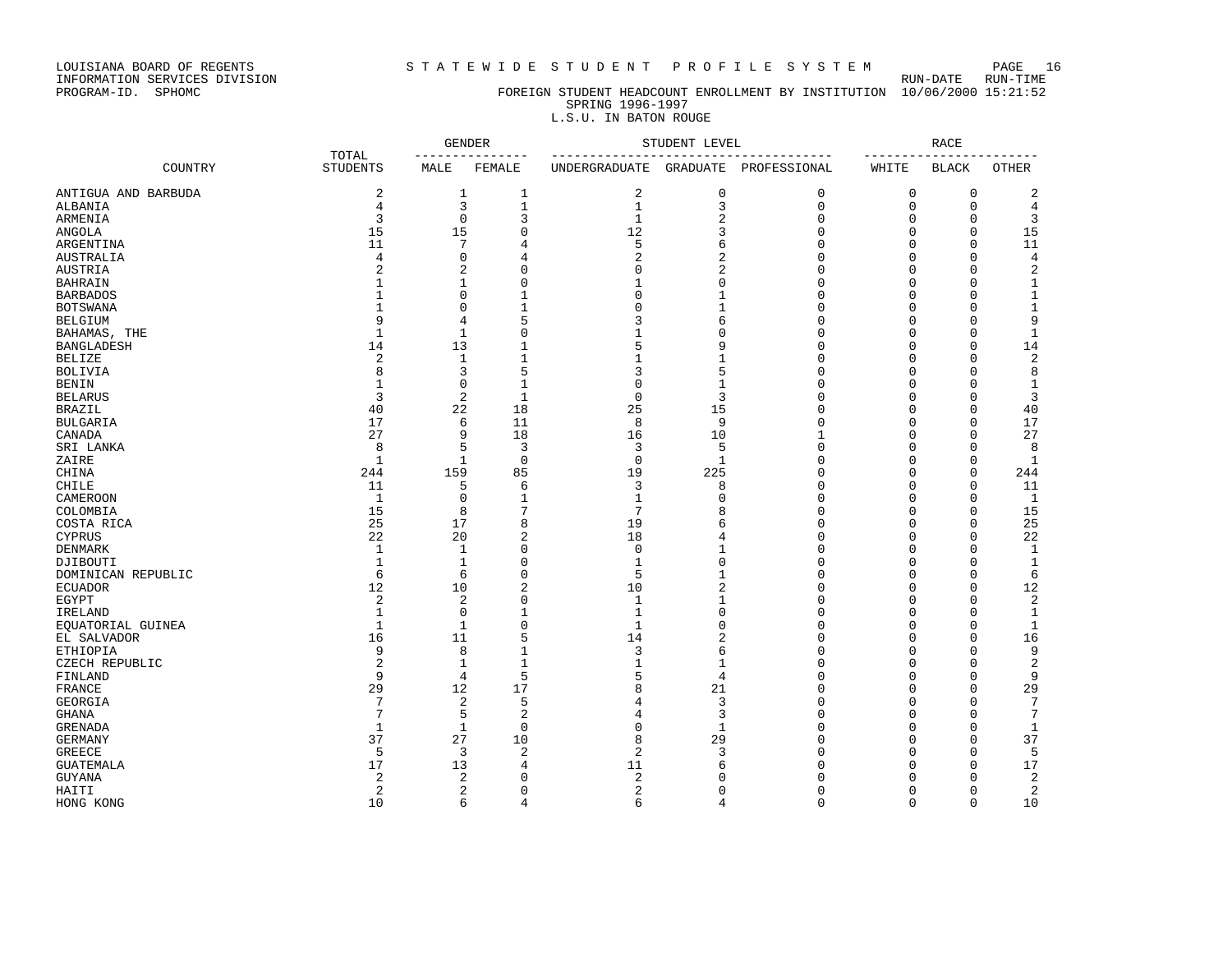INFORMATION SERVICES DIVISION RUN-DATE RUN-TIME

## PROGRAM-ID. SPHOMC FOREIGN STUDENT HEADCOUNT ENROLLMENT BY INSTITUTION 10/06/2000 15:21:52 SPRING 1996-1997

# L.S.U. IN BATON ROUGE

|                             |                          | <b>GENDER</b><br>____________<br>$- - -$ |                | STUDENT LEVEL<br>--------------- |                |              | <b>RACE</b> |              |                |  |
|-----------------------------|--------------------------|------------------------------------------|----------------|----------------------------------|----------------|--------------|-------------|--------------|----------------|--|
| COUNTRY                     | TOTAL<br><b>STUDENTS</b> | MALE                                     | FEMALE         | UNDERGRADUATE                    | GRADUATE       | PROFESSIONAL | WHITE       | <b>BLACK</b> | <b>OTHER</b>   |  |
| HONDURAS                    | 63                       | 34                                       | 29             | 47                               | 16             | 0            | 0           | 0            | 63             |  |
| CROATIA                     | 4                        | $\overline{c}$                           | $\overline{2}$ | $\mathbf{1}$                     | 3              | $\mathbf 0$  | $\mathbf 0$ | $\mathbf 0$  | $\overline{4}$ |  |
| HUNGARY                     | 5                        | $\mathbf{1}$                             | 4              | $\overline{2}$                   | 3              | 0            | 0           | 0            | 5              |  |
| <b>ICELAND</b>              | 3                        | $1\,$                                    | $\overline{a}$ | $\overline{0}$                   | 3              | $\Omega$     | $\Omega$    | $\Omega$     | 3              |  |
| INDONESIA                   | 27                       | 20                                       | $\overline{7}$ | 14                               | 13             | $\Omega$     | $\Omega$    | $\Omega$     | 27             |  |
| INDIA                       | 238                      | 185                                      | 53             | 24                               | 214            | 0            | 0           | $\Omega$     | 238            |  |
| IRAN                        | 12                       | 4                                        | 8              | 4                                | 8              | 0            | 0           | 0            | 12             |  |
| ISRAEL                      | 2                        | 1                                        | 1              | 1                                | $\mathbf{1}$   | 0            | $\Omega$    | $\Omega$     | $\overline{c}$ |  |
| <b>ITALY</b>                | 3                        | 3                                        | $\mathbf 0$    | 0                                | 3              | 0            | $\Omega$    | Ω            | 3              |  |
| COTE D'IVOIRE (IVORY COAST) | $\mathbf{1}$             | $\mathbf{1}$                             | $\mathbf 0$    | $\mathbf 0$                      | $\mathbf{1}$   | $\Omega$     | $\Omega$    | Ω            | $\mathbf{1}$   |  |
| JAPAN                       | 35                       | 14                                       | 21             | 25                               | 10             | $\Omega$     | $\Omega$    | Ω            | 35             |  |
| JAMAICA                     | 11                       | 5                                        | 6              | 6                                | 5              | 0            | 0           | 0            | 11             |  |
| <b>JORDAN</b>               | 10                       | 9                                        | $\mathbf{1}$   | 4                                | 6              | 0            | 0           | 0            | 10             |  |
| KENYA                       | 15                       | 13                                       | $\overline{2}$ | 6                                | 9              | $\Omega$     | 0           | $\Omega$     | 15             |  |
|                             |                          |                                          |                |                                  |                |              |             | 0            |                |  |
| KOREA, REPUBLIC OF          | 62                       | 44                                       | 18             | 17                               | 45             | 0            | 0           |              | 62             |  |
| KUWAIT                      | 9                        | 9                                        | $\Omega$       | 8                                | 1              | $\Omega$     | $\Omega$    | Ω            | 9              |  |
| KAZAKHSTAN                  | 2                        | 2                                        | $\mathbf 0$    | 2                                | $\mathbf 0$    | 0            | $\Omega$    | 0            | 2              |  |
| LEBANON                     | 7                        | 7                                        | $\Omega$       | 5                                | $\overline{2}$ | 0            | $\Omega$    | Ω            | 7              |  |
| LATVIA                      | 2                        | $\overline{c}$                           | $\mathbf 0$    | 1                                | $\mathbf{1}$   | 0            | $\Omega$    | 0            | $\overline{c}$ |  |
| LIBERIA                     | 2                        | 1                                        | $\mathbf{1}$   | $\overline{c}$                   | $\Omega$       | $\Omega$     | $\Omega$    | $\Omega$     | $\overline{c}$ |  |
| SLOVAKIA                    |                          | $\mathbf 0$                              | $\overline{2}$ | 1                                | 1              | 0            | $\Omega$    | 0            | $\overline{2}$ |  |
| LESOTHO                     |                          | $1\,$                                    | $\mathbf 0$    | $\Omega$                         | $\mathbf{1}$   | 0            | $\Omega$    | 0            | $\mathbf 1$    |  |
| MADAGASCAR                  |                          | $\mathbf 0$                              | $\mathbf{1}$   | $\mathbf 0$                      | $\mathbf{1}$   | $\Omega$     | $\Omega$    | 0            | $\mathbf 1$    |  |
| MACAU                       |                          | 1                                        | $\mathbf 0$    | $\mathbf{1}$                     | $\mathbf 0$    | 0            | 0           | 0            | $\mathbf 1$    |  |
| MALAWI                      |                          | 1                                        | $\mathbf 0$    | $\Omega$                         | 1              | 0            | 0           | 0            | $\mathbf 1$    |  |
| MACEDONIA                   |                          | 1                                        | $\mathbf{1}$   | 2                                | $\mathbf 0$    | 0            | 0           | Ω            | $\sqrt{2}$     |  |
| MALI                        |                          | 3                                        | $\Omega$       | 1                                | 2              | 0            | 0           | Ω            | 3              |  |
| MOROCCO                     |                          | $\overline{2}$                           | $\Omega$       | $\mathbf{1}$                     | $\mathbf{1}$   | $\Omega$     | $\Omega$    | U            | $\sqrt{2}$     |  |
| MAURITIUS                   | 4                        | $\overline{2}$                           | $\overline{c}$ | 3                                | $\mathbf{1}$   | 0            | $\Omega$    | 0            | 4              |  |
| MAURITANIA                  | $\overline{2}$           | $\overline{2}$                           | $\mathbf 0$    | 0                                | $\overline{2}$ | 0            | 0           | 0            | $\overline{2}$ |  |
| OMAN                        | 4                        | $\overline{4}$                           | $\mathbf 0$    | 3                                | $\mathbf{1}$   | 0            | 0           | 0            | 4              |  |
| MEXICO                      | 37                       | 28                                       | 9              | 7                                | 30             | 0            | 0           | $\Omega$     | 37             |  |
| MALAYSIA                    | 55                       | 37                                       | 18             | 49                               | 6              | 0            | 0           | 0            | 55             |  |
| MOZAMBIQUE                  | 4                        | 4                                        | $\mathbf 0$    | 0                                | 4              | 0            | $\Omega$    | $\Omega$     | 4              |  |
| NIGERIA                     | 9                        | 7                                        | $\overline{2}$ | 6                                | 3              | 0            | $\Omega$    | Ω            | 9              |  |
| NETHERLANDS                 | 3                        | 3                                        | $\mathbf 0$    | 2                                | 1              | 0            | $\Omega$    | 0            | 3              |  |
| NORWAY                      | 5                        | $\overline{c}$                           | 3              | 4                                | $\mathbf{1}$   | 0            | $\Omega$    | Ω            | 5              |  |
| SURINAME                    | 3                        | $\mathbf{1}$                             | $\overline{2}$ | 3                                | $\Omega$       | 0            | $\Omega$    | 0            | 3              |  |
| NICARAGUA                   | 24                       | 14                                       | 10             | 23                               | $\mathbf{1}$   | 0            | 0           | 0            | 24             |  |
|                             | $\sqrt{2}$               | $\mathbf 0$                              | $\overline{a}$ | $\sqrt{2}$                       | $\mathbf 0$    | $\Omega$     | $\Omega$    | $\Omega$     | $\sqrt{2}$     |  |
| NEW ZEALAND                 |                          |                                          |                |                                  | 5              | $\Omega$     | $\Omega$    | 0            |                |  |
| PERU                        | 6                        | $\overline{2}$                           | $\overline{4}$ | $\mathbf{1}$                     |                |              |             |              | 6              |  |
| PAKISTAN                    | 16                       | 15                                       | 1              | 7                                | 9              | 0            | 0           | 0            | 16             |  |
| POLAND                      | 8                        | 6                                        | $\overline{2}$ | 5                                | 3              | 0            | $\Omega$    | $\Omega$     | 8              |  |
| PANAMA                      | 25                       | 16                                       | 9              | 20                               | 5              | 0            | 0           | 0            | 25             |  |
| OATAR                       | 1                        | 1                                        | $\mathbf 0$    | 1                                | $\mathbf 0$    | 0            | $\Omega$    | Ω            | 1              |  |
| ROMANIA                     | 18                       | 10                                       | 8              | $\mathbf{1}$                     | 17             | 0            | $\cap$      | Ω            | 18             |  |
| PHILIPPINES                 | 5                        | 2                                        | 3              | $\mathbf{1}$                     | 4              | 0            | $\Omega$    | 0            | 5              |  |
| RUSSIA                      | 26                       | 14                                       | 12             | 11                               | 15             | 0            | $\Omega$    | 0            | 26             |  |
| SAUDI ARABIA                | 11                       | 11                                       | $\Omega$       | 9                                | $\overline{2}$ | $\Omega$     | $\Omega$    | $\Omega$     | 11             |  |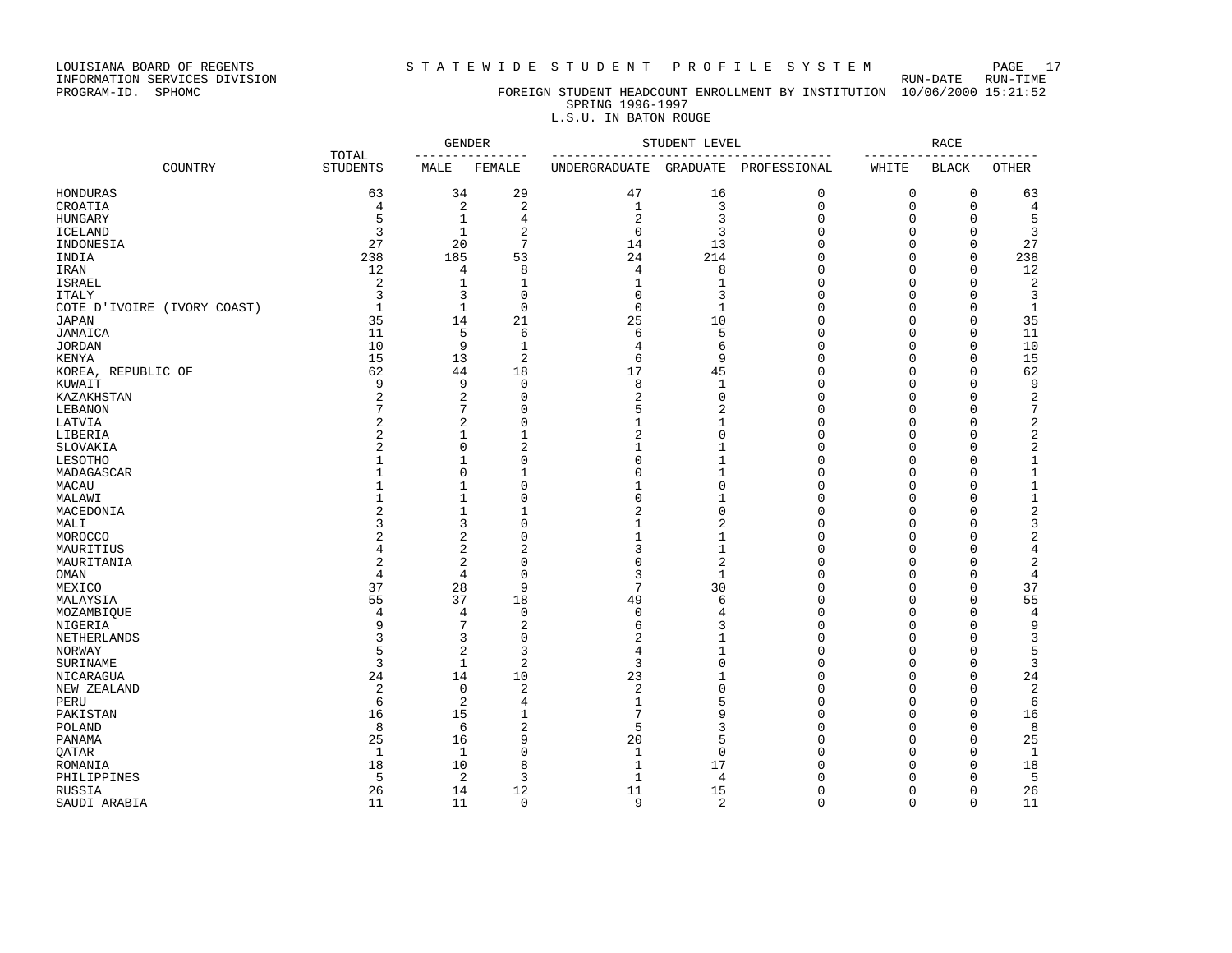### LOUISIANA BOARD OF REGENTS S T A T E W I D E S T U D E N T P R O F I L E S Y S T E M PAGE 18

## PROGRAM-ID. SPHOMC FOREIGN STUDENT HEADCOUNT ENROLLMENT BY INSTITUTION 10/06/2000 15:21:52 SPRING 1996-1997

## L.S.U. IN BATON ROUGE

|                      |                          | <b>GENDER</b> |        | STUDENT LEVEL        |                 | <b>RACE</b>  |        |              |                |
|----------------------|--------------------------|---------------|--------|----------------------|-----------------|--------------|--------|--------------|----------------|
| COUNTRY              | TOTAL<br><b>STUDENTS</b> | MALE          | FEMALE | <b>UNDERGRADUATE</b> | <b>GRADUATE</b> | PROFESSIONAL | WHITE  | <b>BLACK</b> | <b>OTHER</b>   |
| SOUTH AFRICA         | 12                       |               |        |                      |                 |              |        |              | 12             |
| SIERRA LEONE         |                          |               |        |                      |                 |              |        |              |                |
| SINGAPORE            |                          |               |        |                      |                 |              |        |              |                |
| SPAIN                | 11                       |               |        |                      |                 |              |        |              | 11             |
| <b>SWEDEN</b>        | 13                       | 2             |        | 10                   |                 |              |        |              | 13             |
| SYRIA                |                          |               |        |                      |                 |              |        |              |                |
| SWITZERLAND          |                          |               |        |                      |                 |              |        |              |                |
| UNITED ARAB EMIRATES |                          |               |        |                      |                 |              |        |              |                |
| TRINIDAD AND TOBAGO  |                          |               |        |                      |                 |              |        |              |                |
| THAILAND             |                          |               |        |                      |                 |              |        |              |                |
| TUNISIA              |                          |               |        |                      |                 |              |        |              |                |
| TURKEY               | 49                       | 31            | 18     |                      | 43              |              |        |              | 49             |
| TAIWAN               | 43                       | 27            | 16     |                      | 37              |              |        |              | 43             |
| TURKMENISTAN         |                          |               |        |                      |                 |              |        |              |                |
| TANZANIA             |                          |               |        |                      |                 |              |        |              |                |
| <b>UGANDA</b>        |                          |               |        |                      |                 |              |        |              | 6              |
| UNITED KINGDOM       | 35                       | 20            | 15     | 21                   | 14              |              |        |              | 35             |
| UKRAINE              | 17                       | 11            |        |                      | 12              |              |        |              | 17             |
| URUGUAY              |                          |               |        |                      |                 |              |        |              | $\overline{2}$ |
| UZBEKISTAN           |                          |               |        |                      |                 |              |        |              | $\overline{2}$ |
| VENEZUELA            | 33                       | 17            | 16     | 18                   | 15              |              |        |              | 33             |
| VIETNAM              |                          |               |        |                      |                 |              |        |              |                |
| YEMEN                |                          |               |        |                      |                 |              |        |              |                |
| ZAMBIA               |                          |               |        |                      |                 |              |        |              |                |
| ZIMBABWE             |                          |               |        |                      |                 |              |        |              | $\mathfrak{D}$ |
| FOREIGN TOTALS       | 1,727                    | 1,134         | 593    | 675                  | 1,051           |              | 0      | 0            | 1,727          |
| OUT-OF-STATE TOTALS  | 2,925                    | 1,513         | 1,412  | 1,883                | 957             | 85           | 2,377  | 283          | 265            |
| LOUISIANA TOTALS     | 20,640                   | 9,866         | 10,774 | 17,382               | 3,048           | 210          | 17,009 | 1,885        | 1,746          |
| INSTITUTION TOTALS   | 25,292                   | 12,513        | 12,779 | 19,940               | 5,056           | 296          | 19,386 | 2,168        | 3,738          |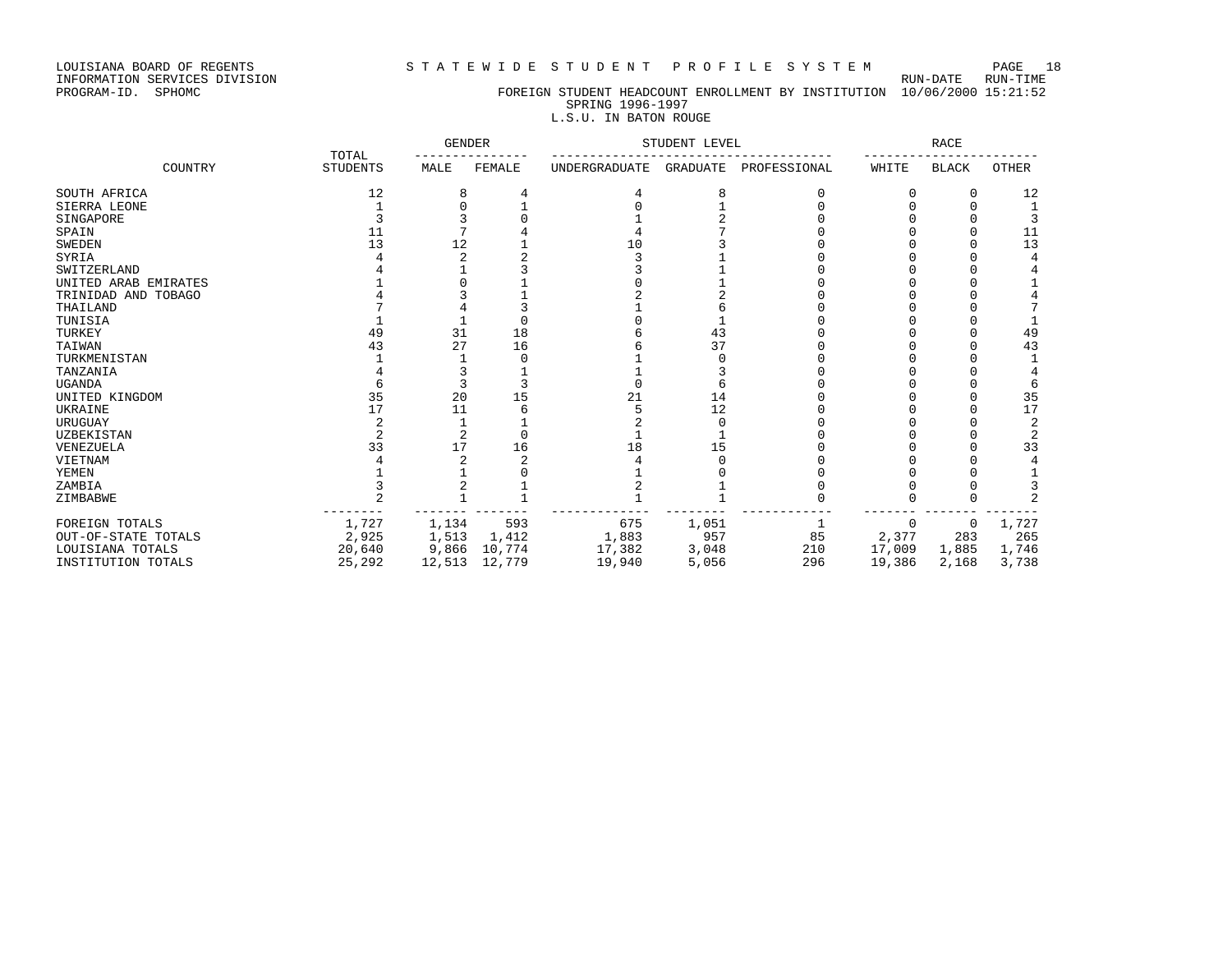# INFORMATION SERVICES DIVISION RUN-DATE RUN-TIME

PROGRAM-ID. SPHOMC FOREIGN STUDENT HEADCOUNT ENROLLMENT BY INSTITUTION 10/06/2000 15:21:52 SPRING 1996-1997

# L.S.U. AT EUNICE

|                                         |                   | <b>GENDER</b> |        | STUDENT LEVEL | <b>RACE</b> |              |       |       |       |
|-----------------------------------------|-------------------|---------------|--------|---------------|-------------|--------------|-------|-------|-------|
| COUNTRY                                 | TOTAL<br>STUDENTS | MALE          | FEMALE | UNDERGRADUATE | GRADUATE    | PROFESSIONAL | WHITE | BLACK | OTHER |
| UNKNOWN LOCATION                        |                   |               |        |               |             |              |       |       |       |
| FOREIGN TOTALS                          |                   |               |        |               |             |              |       |       |       |
| OUT-OF-STATE TOTALS<br>LOUISIANA TOTALS | 2,490             | 826           | 1,664  | 2,490         |             |              | 2,021 | 433   | 36    |
| INSTITUTION TOTALS                      | 2,498             | 830           | 1,668  | 2,498         |             |              | 2,025 | 433   | 40    |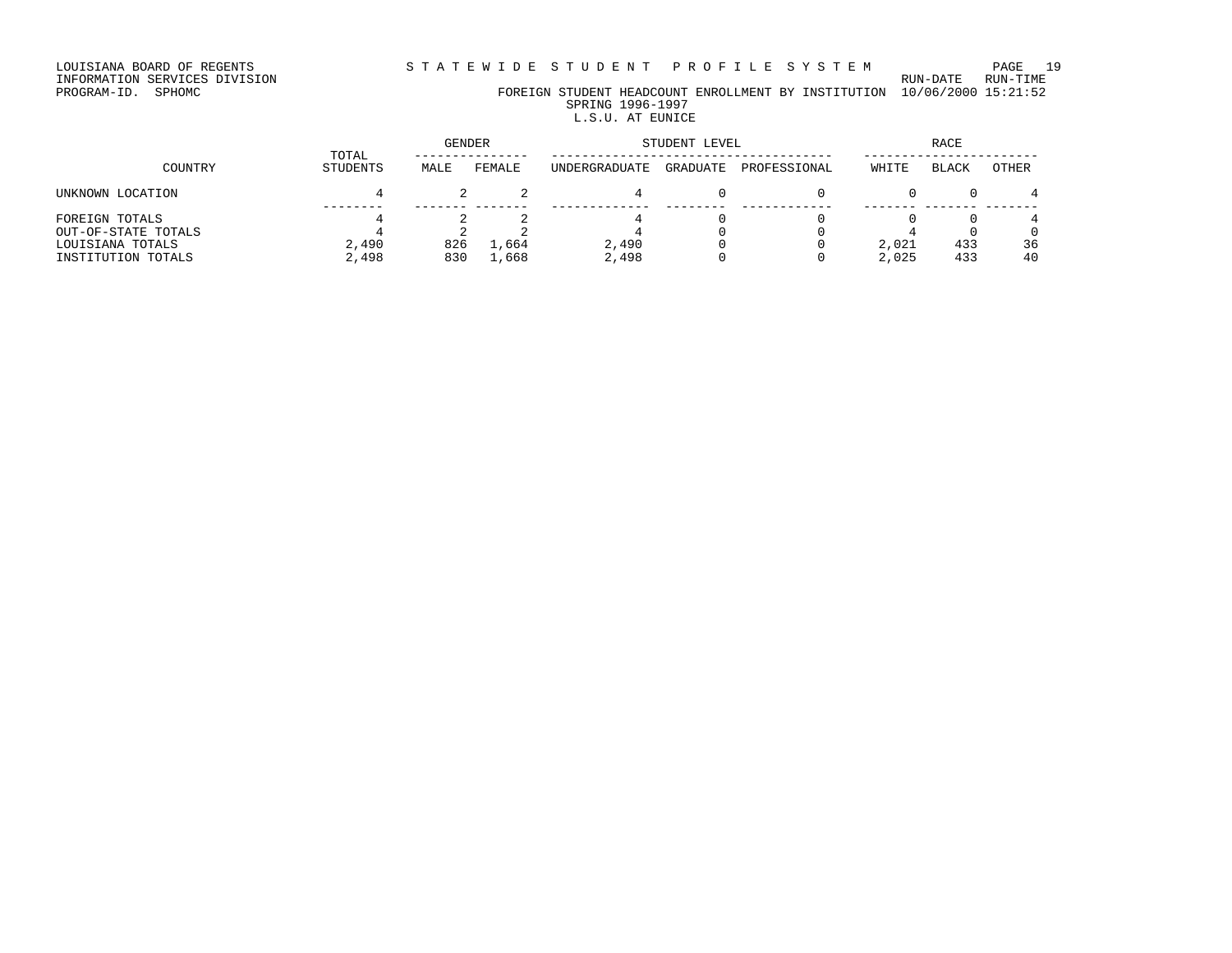INFORMATION SERVICES DIVISION RUN-DATE RUN-TIME

# PROGRAM-ID. SPHOMC FOREIGN STUDENT HEADCOUNT ENROLLMENT BY INSTITUTION 10/06/2000 15:21:52 SPRING 1996-1997

# L.S.U. IN SHREVEPORT

| TOTAL               |                 | <b>GENDER</b> |        | STUDENT LEVEL |          | <b>RACE</b>  |       |              |       |
|---------------------|-----------------|---------------|--------|---------------|----------|--------------|-------|--------------|-------|
| COUNTRY             | <b>STUDENTS</b> | MALE          | FEMALE | UNDERGRADUATE | GRADUATE | PROFESSIONAL | WHITE | <b>BLACK</b> | OTHER |
| BELGIUM             |                 |               |        |               |          |              |       |              |       |
| BAHAMAS, THE        |                 |               |        |               |          |              |       |              |       |
| BRAZIL              |                 |               |        |               |          |              |       |              |       |
| CHINA               |                 |               |        |               |          |              |       |              |       |
| FINLAND             |                 |               |        |               |          |              |       |              |       |
| INDIA               |                 |               |        |               |          |              |       |              |       |
| ITALY               |                 |               |        |               |          |              |       |              |       |
| TURKMENISTAN        |                 |               |        |               |          |              |       |              |       |
| UNKNOWN LOCATION    |                 |               |        |               |          |              |       |              |       |
| FOREIGN TOTALS      | 12              |               |        |               |          |              |       |              | 12    |
| OUT-OF-STATE TOTALS | 107             | 41            | 66     | 97            | 10       |              | 95    |              |       |
| LOUISIANA TOTALS    | 3,758           | 1,477         | 2,281  | 3,045         | 713      |              | 3,021 | 589          | 148   |
| INSTITUTION TOTALS  | 3,877           | 1,523         | 2,354  | 3,149         | 728      |              | 3,116 | 598          | 163   |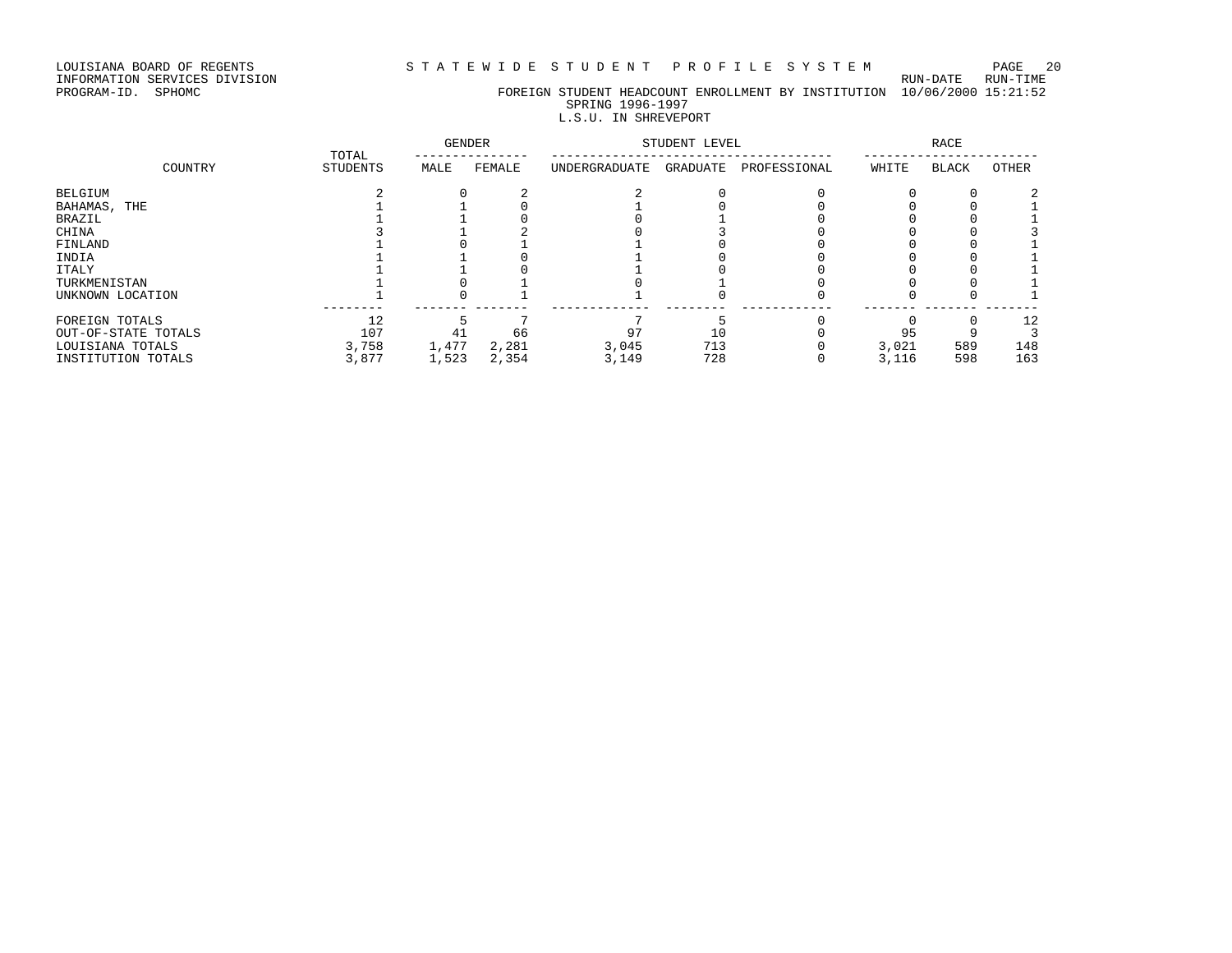### LOUISIANA BOARD OF REGENTS S T A T E W I D E S T U D E N T P R O F I L E S Y S T E M PAGE 21

# PROGRAM-ID. SPHOMC FOREIGN STUDENT HEADCOUNT ENROLLMENT BY INSTITUTION 10/06/2000 15:21:52 SPRING 1996-1997

# UNIVERSITY OF NEW ORLEANS

|                                |                          | <b>GENDER</b><br>____________ |                | STUDENT LEVEL                             |                | <b>RACE</b><br>-----        |             |              |                |
|--------------------------------|--------------------------|-------------------------------|----------------|-------------------------------------------|----------------|-----------------------------|-------------|--------------|----------------|
| COUNTRY                        | TOTAL<br><b>STUDENTS</b> | MALE                          | FEMALE         | ---------------<br>UNDERGRADUATE GRADUATE |                | -----------<br>PROFESSIONAL | WHITE       | <b>BLACK</b> | <b>OTHER</b>   |
| AUSTRALIA                      | 1                        | 1                             | $\mathbf 0$    | 1                                         | $\mathbf 0$    | $\mathbf 0$                 | 0           | 0            | -1             |
| <b>AUSTRIA</b>                 | 10                       | 7                             | 3              | 3                                         | 7              | $\mathbf{0}$                | $\mathbf 0$ | $\mathbf 0$  | 10             |
| <b>BELGIUM</b>                 | 6                        | 4                             | $\overline{c}$ | 3                                         | 3              | $\Omega$                    | 0           | $\mathbf 0$  | 6              |
| BAHAMAS, THE                   | $\mathbf{1}$             | $\mathbf{1}$                  | $\mathbf{0}$   | $\mathbf{1}$                              | $\mathbf 0$    | $\Omega$                    | 0           | $\mathbf 0$  | $\mathbf{1}$   |
| <b>BANGLADESH</b>              | 16                       | 14                            | $\overline{2}$ | $\overline{c}$                            | 14             | $\Omega$                    | $\Omega$    | $\mathbf 0$  | 16             |
| <b>BELIZE</b>                  | 2                        | $\mathbf 0$                   | $\overline{2}$ | 2                                         | $\Omega$       | $\Omega$                    | 0           | $\mathbf 0$  | $\overline{a}$ |
| BOSNIA AND HERZEGOVINA         | 4                        | 3                             | $\mathbf{1}$   | $\overline{4}$                            | $\Omega$       | $\Omega$                    | 0           | $\mathbf 0$  | $\overline{4}$ |
| <b>BRAZIL</b>                  | 3                        | $\overline{2}$                | $\mathbf{1}$   | 3                                         | $\Omega$       | $\Omega$                    | $\mathbf 0$ | $\Omega$     | 3              |
| <b>BULGARIA</b>                | 4                        | 3                             | $\mathbf{1}$   | 3                                         | -1             | ∩                           | 0           | $\Omega$     | 4              |
|                                |                          | $\mathbf 0$                   | $\mathbf{1}$   | $\mathbf{1}$                              | $\Omega$       | $\cap$                      |             | $\Omega$     |                |
| BOUVET ISLAND                  | 1<br>$\mathbf{1}$        |                               | $\Omega$       |                                           |                | $\Omega$                    | 0           |              | $\mathbf{1}$   |
| <b>BRUNEI</b>                  |                          | $\mathbf{1}$                  |                | $\mathbf{1}$                              | $\Omega$       |                             | $\Omega$    | $\Omega$     | $\mathbf{1}$   |
| CANADA                         | 25                       | 12                            | 13             | 11                                        | 14             | $\Omega$                    | 2           | $\mathbf{0}$ | 23             |
| CHAD                           | $\mathbf{1}$             | $\mathbf{1}$                  | $\mathbf 0$    | $\mathbf{1}$                              | $\mathbf 0$    | $\Omega$                    | $\mathbf 0$ | $\Omega$     | $\mathbf{1}$   |
| CHINA                          | 75                       | 46                            | 29             | 5                                         | 70             | $\Omega$                    | $\Omega$    | $\Omega$     | 75             |
| <b>CAMEROON</b>                | $\mathbf{1}$             | $\mathbf 0$                   | $\mathbf 1$    | $\mathbf 0$                               | $\mathbf{1}$   | $\Omega$                    | 0           | $\mathbf{0}$ | $\mathbf{1}$   |
| COLOMBIA                       | $\overline{4}$           | $\overline{2}$                | $\overline{2}$ | 3                                         | $\mathbf{1}$   | $\Omega$                    | 0           | $\mathbf{0}$ | $\overline{4}$ |
| <b>CYPRUS</b>                  | 32                       | 25                            | 7              | 27                                        | 5              | $\Omega$                    | 0           | $\mathbf{0}$ | 32             |
| <b>DENMARK</b>                 | $\overline{c}$           | $\mathbf{1}$                  | $\mathbf{1}$   | 2                                         | 0              | $\Omega$                    | 0           | $\mathbf{0}$ | $\overline{2}$ |
| DOMINICA                       | $\mathbf{1}$             | 0                             | $\mathbf{1}$   | $\mathbf{1}$                              | $\Omega$       | $\Omega$                    | 0           | $\mathbf{0}$ | $\mathbf{1}$   |
| <b>ECUADOR</b>                 | 16                       | 6                             | 10             | 14                                        | $\overline{2}$ | $\Omega$                    | 0           | $\mathbf{0}$ | 16             |
| EGYPT                          | 7                        | 7                             | $\Omega$       | 5                                         | 2              | $\cap$                      | 0           | 0            | 7              |
| IRELAND                        | $\mathbf{1}$             | $\mathbf{1}$                  | $\Omega$       | $\mathbf{1}$                              | $\Omega$       | $\cap$                      | 0           | $\Omega$     | $\mathbf{1}$   |
| EL SALVADOR                    | 1                        | $\Omega$                      | $\mathbf{1}$   | $\mathbf{1}$                              | $\Omega$       | $\Omega$                    | $\Omega$    | $\Omega$     | $\mathbf{1}$   |
| CZECH REPUBLIC                 | 3                        | $\mathbf{1}$                  | $\overline{a}$ | $\overline{2}$                            | $\mathbf{1}$   | $\Omega$                    | 0           | $\Omega$     | 3              |
| FINLAND                        | 6                        | 5                             | $\mathbf{1}$   | 6                                         | $\Omega$       | $\Omega$                    | 0           | $\Omega$     | 6              |
| FRANCE                         | 16                       | 9                             | 7              | 5                                         | 11             | $\Omega$                    | 0           | $\mathbf{0}$ | 16             |
| GAMBIA, THE                    | $\mathbf{1}$             | $\mathbf{1}$                  | $\Omega$       | 1                                         | $\mathbf{0}$   | $\Omega$                    | 0           | $\mathbf{0}$ | $\mathbf 1$    |
| <b>GABON</b>                   | 1                        | $\mathbf{1}$                  | $\Omega$       | $\mathbf 0$                               | -1             | $\cap$                      | $\Omega$    | $\Omega$     | $\mathbf{1}$   |
| <b>GHANA</b>                   | 3                        | $\overline{2}$                |                | 2                                         | $\mathbf{1}$   | $\Omega$                    | $\Omega$    | $\mathbf{0}$ | 3              |
| <b>GERMANY</b>                 | 9                        | 5                             | 4              | 5                                         | 4              | $\Omega$                    | 0           | 0            | 9              |
| <b>GREECE</b>                  | 5                        | $\overline{2}$                | 3              | 4                                         | 1              | $\Omega$                    | 0           | $\mathbf{0}$ | 5              |
| <b>GUATEMALA</b>               |                          | $\Omega$                      |                | 1                                         | $\Omega$       | $\cap$                      | 0           | $\Omega$     | $\mathbf{1}$   |
| HONG KONG                      | 9                        | 5                             | 4              | 8                                         | -1             | $\cap$                      | 0           | $\Omega$     | 9              |
| HONDURAS                       | 5                        | $\overline{2}$                | 3              | 5                                         | $\Omega$       | $\Omega$                    | 0           | $\Omega$     | 5              |
| CROATIA                        | 3                        | 2                             | $\mathbf{1}$   | $\overline{2}$                            | $\mathbf{1}$   | $\Omega$                    | $\Omega$    | $\Omega$     | 3              |
|                                | $\mathbf{1}$             | $\mathbf{1}$                  | $\Omega$       |                                           | $\Omega$       | $\Omega$                    |             | $\Omega$     |                |
| <b>HUNGARY</b>                 |                          |                               |                | $\mathbf{1}$                              |                | $\Omega$                    | 0           |              | $\mathbf{1}$   |
| <b>ICELAND</b>                 | $\mathbf{1}$             | $\mathbf 0$                   | $\mathbf{1}$   | $\mathsf 0$                               | $\mathbf{1}$   | $\Omega$                    | 0           | $\mathbf 0$  | $\mathbf{1}$   |
| INDONESIA                      | 20                       | 14                            | 6              | 15                                        | 5              |                             | 0           | $\mathbf 0$  | 20             |
| INDIA                          | 64                       | 56                            | 8              | 8                                         | 56             | $\Omega$                    | 0           | $\mathbf 0$  | 64             |
| BRITISH INDIAN OCEAN TERRITORY | $\mathbf{1}$             | $\mathbf{1}$                  | $\Omega$       | $\mathbf 0$                               | -1             | $\Omega$                    | $\Omega$    | $\Omega$     | $\mathbf{1}$   |
| ISRAEL                         | $\mathbf{1}$             | $\mathbf 0$                   | $\mathbf{1}$   | $\mathbf 0$                               | $\mathbf{1}$   | $\Omega$                    | 0           | $\Omega$     | $\mathbf 1$    |
| <b>ITALY</b>                   | 3                        | 1                             | $\overline{2}$ | 2                                         |                | ∩                           | 0           | 0            | 3              |
| COTE D'IVOIRE (IVORY COAST)    | $\mathbf{1}$             | $\mathbf{1}$                  | $\Omega$       | $\mathbf 0$                               |                | $\Omega$                    | 0           | $\mathbf 0$  | 1              |
| <b>JAPAN</b>                   | 25                       | 11                            | 14             | 18                                        |                | $\Omega$                    | 0           | $\Omega$     | 25             |
| <b>JORDAN</b>                  | 5                        | 5                             | $\Omega$       | $\overline{c}$                            |                | $\cap$                      | 0           | $\Omega$     | 5              |
| KENYA                          | $\mathbf{1}$             | $\mathbf{1}$                  | $\Omega$       | $\mathbf{1}$                              | Λ              | $\cap$                      | O           | $\Omega$     | $\mathbf{1}$   |
| KOREA, REPUBLIC OF             | 10                       | 5                             | 5              | 3                                         |                |                             | O           | $\mathbf{0}$ | 10             |
| LEBANON                        | 2                        | 2                             | $\Omega$       | $\mathbf{1}$                              |                | $\Omega$                    | 0           | $\mathbf{0}$ | 2              |
| LIBERIA                        | $\mathbf{1}$             | $\mathbf{1}$                  | $\Omega$       | $\Omega$                                  | $\overline{1}$ | $\Omega$                    | $\Omega$    | $\Omega$     | $\mathbf{1}$   |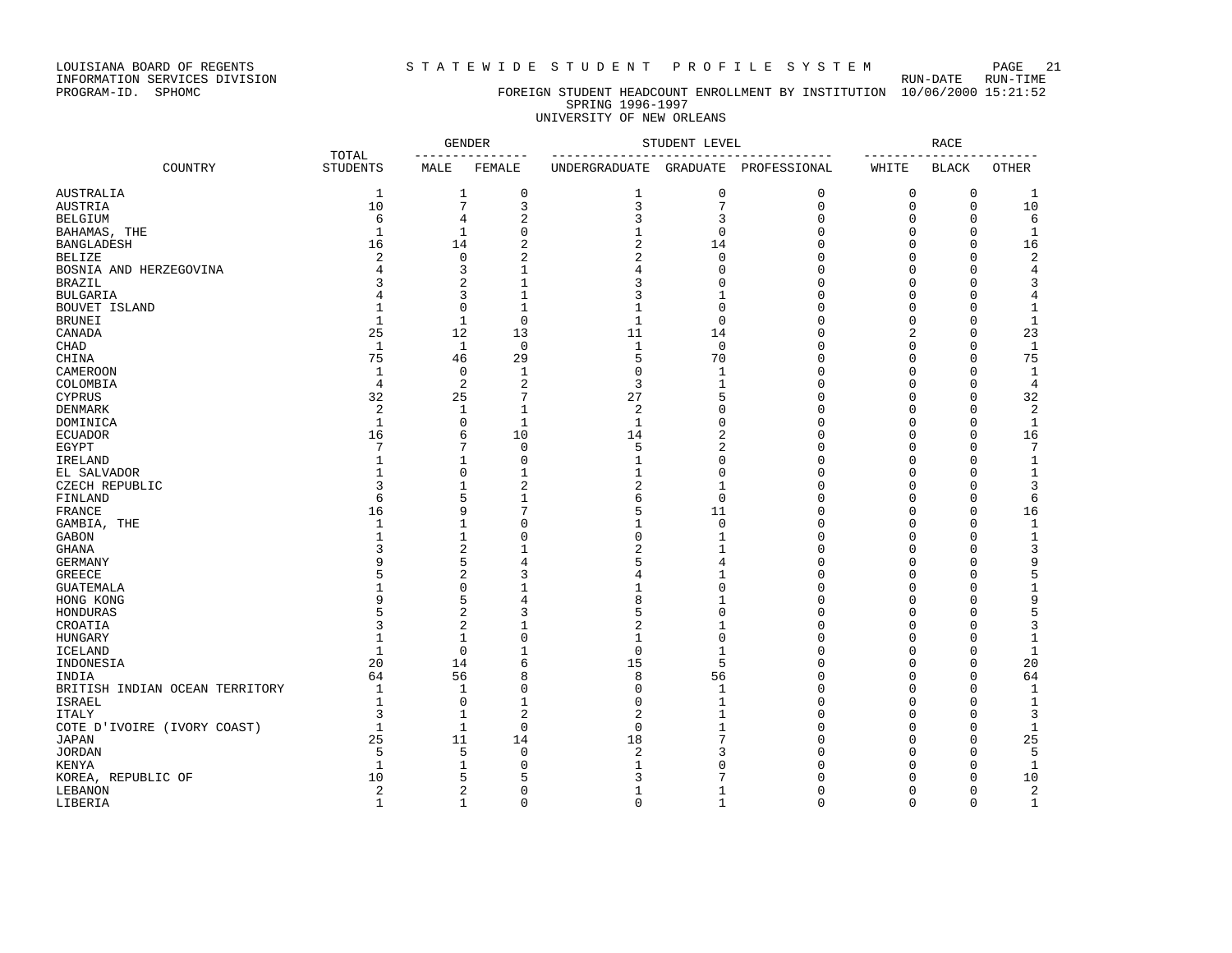LOUISIANA BOARD OF REGENTS STATEWIDE STUDENT PROFILE SYSTEM PAGE 22

### PROGRAM-ID. SPHOMC FOREIGN STUDENT HEADCOUNT ENROLLMENT BY INSTITUTION 10/06/2000 15:21:52 SPRING 1996-1997 UNIVERSITY OF NEW ORLEANS

|                      |                 | <b>GENDER</b><br>TOTAL |                | STUDENT LEVEL        | <b>RACE</b>     |              |        |              |                |
|----------------------|-----------------|------------------------|----------------|----------------------|-----------------|--------------|--------|--------------|----------------|
| COUNTRY              | <b>STUDENTS</b> | MALE                   | FEMALE         | <b>UNDERGRADUATE</b> | <b>GRADUATE</b> | PROFESSIONAL | WHITE  | <b>BLACK</b> | <b>OTHER</b>   |
| MADAGASCAR           |                 | $\Omega$               | 2              | 2                    | $\Omega$        | 0            | O      |              |                |
| MACAU                |                 |                        | $\Omega$       | O                    |                 | $\cap$       |        | C            |                |
| MACEDONIA            |                 |                        |                |                      |                 |              |        |              |                |
| MOROCCO              |                 |                        |                |                      |                 |              |        |              |                |
| MEXICO               |                 |                        |                |                      |                 |              |        |              |                |
| MALAYSIA             |                 |                        |                |                      |                 |              |        |              | 8              |
| NIGERIA              |                 |                        |                |                      |                 |              |        |              | 4              |
| NETHERLANDS          |                 |                        |                |                      |                 |              |        |              | $\mathbf 2$    |
| <b>NORWAY</b>        | 15              | 10                     |                | 12                   |                 |              |        |              | 15             |
| <b>NEPAL</b>         |                 |                        |                | $\Omega$             |                 |              |        |              | 1              |
| NICARAGUA            |                 |                        |                |                      |                 |              |        |              |                |
| PARAGUAY             |                 |                        |                |                      |                 |              |        |              |                |
| PERU                 |                 |                        |                |                      |                 |              |        |              | 5              |
| PAKISTAN             | 11              | 10                     |                | q                    |                 |              |        |              | 11             |
| POLAND               |                 | ∩                      |                |                      |                 |              |        |              |                |
| PANAMA               |                 |                        |                |                      |                 |              |        |              | 7              |
| PORTUGAL             |                 | ſ                      |                |                      |                 |              |        |              |                |
| ROMANIA              |                 | ſ                      |                | U                    |                 |              |        |              |                |
| RUSSIA               |                 | 5                      |                | 4                    |                 |              |        |              | 6              |
| SAUDI ARABIA         | 27              | 27                     |                | 23                   |                 |              |        |              | 27             |
| SOUTH AFRICA         |                 | 2                      |                |                      |                 |              |        |              | 3              |
| SINGAPORE            |                 | 5                      |                | 4                    |                 |              |        |              | 6              |
| SPAIN                | 3               |                        |                | $\mathbf 0$          |                 |              |        |              | 3              |
| <b>SWEDEN</b>        | 16              |                        |                | 15                   |                 |              |        |              | 16             |
| SYRIA                | $\overline{2}$  |                        |                | $\Omega$             |                 |              |        |              | $\overline{c}$ |
| SWITZERLAND          |                 | $\Omega$               |                | $\mathbf{1}$         |                 |              |        |              | 1              |
| UNITED ARAB EMIRATES | 15              | 15                     |                | 15                   |                 |              |        |              | 15             |
| THAILAND             | 12              | 8                      |                | 3                    | q               |              |        |              | 12             |
| TURKEY               | 21              | 16                     | 5              | б                    | 15              |              |        |              | 21             |
| TAIWAN               | 60              | 32                     | 28             | 4                    | 56              |              |        |              | 60             |
| UNITED KINGDOM       | 14              | 11                     |                | 9                    |                 |              |        |              | 14             |
| VENEZUELA            | 6               | $\overline{2}$         |                | 2                    |                 |              |        |              | 6              |
| VIETNAM              | $\overline{2}$  | $\mathbf 0$            | $\overline{2}$ | $\overline{c}$       | $\Omega$        |              | $\cap$ |              | 2              |
| UNKNOWN LOCATION     | 49              | 27                     | 22             | 24                   | 25              |              | 16     | 4            | 29             |
| FOREIGN TOTALS       | 724             | 477                    | 247            | 344                  | 380             |              | 19     | 5            | 700            |
| OUT-OF-STATE TOTALS  | 631             | 312                    | 319            | 394                  | 237             | O            | 415    | 95           | 121            |
| LOUISIANA TOTALS     | 13,494          | 5,613                  | 7,881          | 10,212               | 3,282           | O            | 9,141  | 2,446        | 1,907          |
| INSTITUTION TOTALS   | 14,849          | 6,402                  | 8,447          | 10,950               | 3,899           | O            | 9,575  | 2,546        | 2,728          |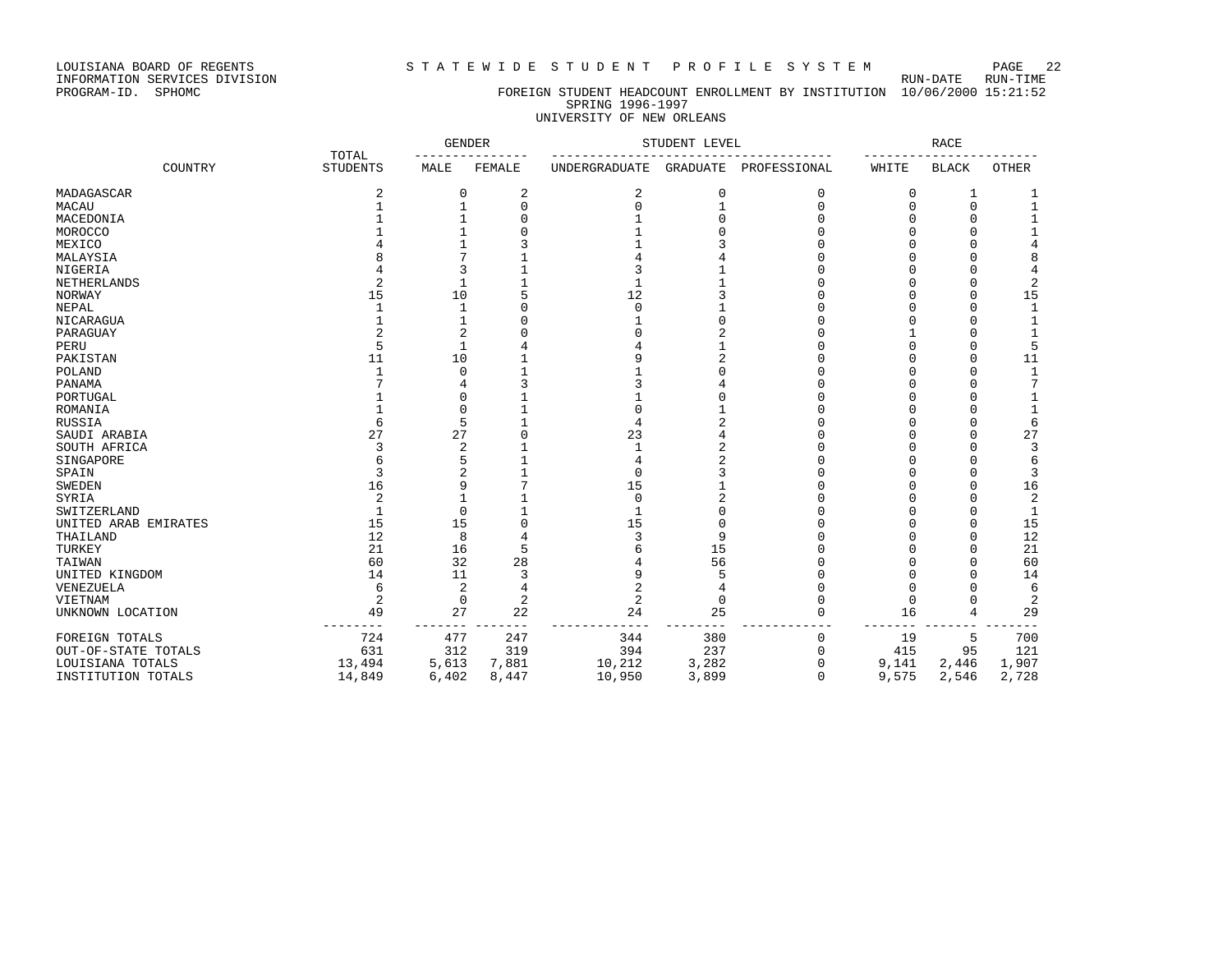LOUISIANA BOARD OF REGENTS STATEWIDE STUDENT PROFILE SYSTEM PAGE 23

INFORMATION SERVICES DIVISION RUN-DATE RUN-TIME

PROGRAM-ID. SPHOMC FOREIGN STUDENT HEADCOUNT ENROLLMENT BY INSTITUTION 10/06/2000 15:21:52 SPRING 1996-1997

## L.S.U. LAW CENTER

|                     | TOTAL           | <b>GENDER</b> |        | STUDENT LEVEL |          | RACE         |       |              |       |
|---------------------|-----------------|---------------|--------|---------------|----------|--------------|-------|--------------|-------|
| COUNTRY             | <b>STUDENTS</b> | MALE          | FEMALE | UNDERGRADUATE | GRADUATE | PROFESSIONAL | WHITE | <b>BLACK</b> | OTHER |
| BELGIUM             |                 |               |        |               |          |              |       |              |       |
| <b>BULGARIA</b>     |                 |               |        |               |          |              |       |              |       |
| CAMEROON            |                 |               |        |               |          |              |       |              |       |
| FRANCE              |                 |               |        |               |          |              |       |              |       |
| <b>GREECE</b>       |                 |               |        |               |          |              |       |              |       |
| <b>ITALY</b>        |                 |               |        |               |          |              |       |              |       |
| MEXICO              |                 |               |        |               |          |              |       |              |       |
| MALAYSIA            |                 |               |        |               |          |              |       |              |       |
| NIGERIA             |                 |               |        |               |          |              |       |              |       |
| TAIWAN              |                 |               |        |               |          |              |       |              |       |
| FOREIGN TOTALS      |                 |               |        |               |          |              |       |              |       |
| OUT-OF-STATE TOTALS | 55              | 31            | 24     |               |          | 55           | 43    | 10           |       |
| LOUISIANA TOTALS    | 542             | 294           | 248    |               |          | 542          | 503   | 23           | 16    |
| INSTITUTION TOTALS  | 608             | 334           | 274    |               |          | 608          | 546   | 33           | 29    |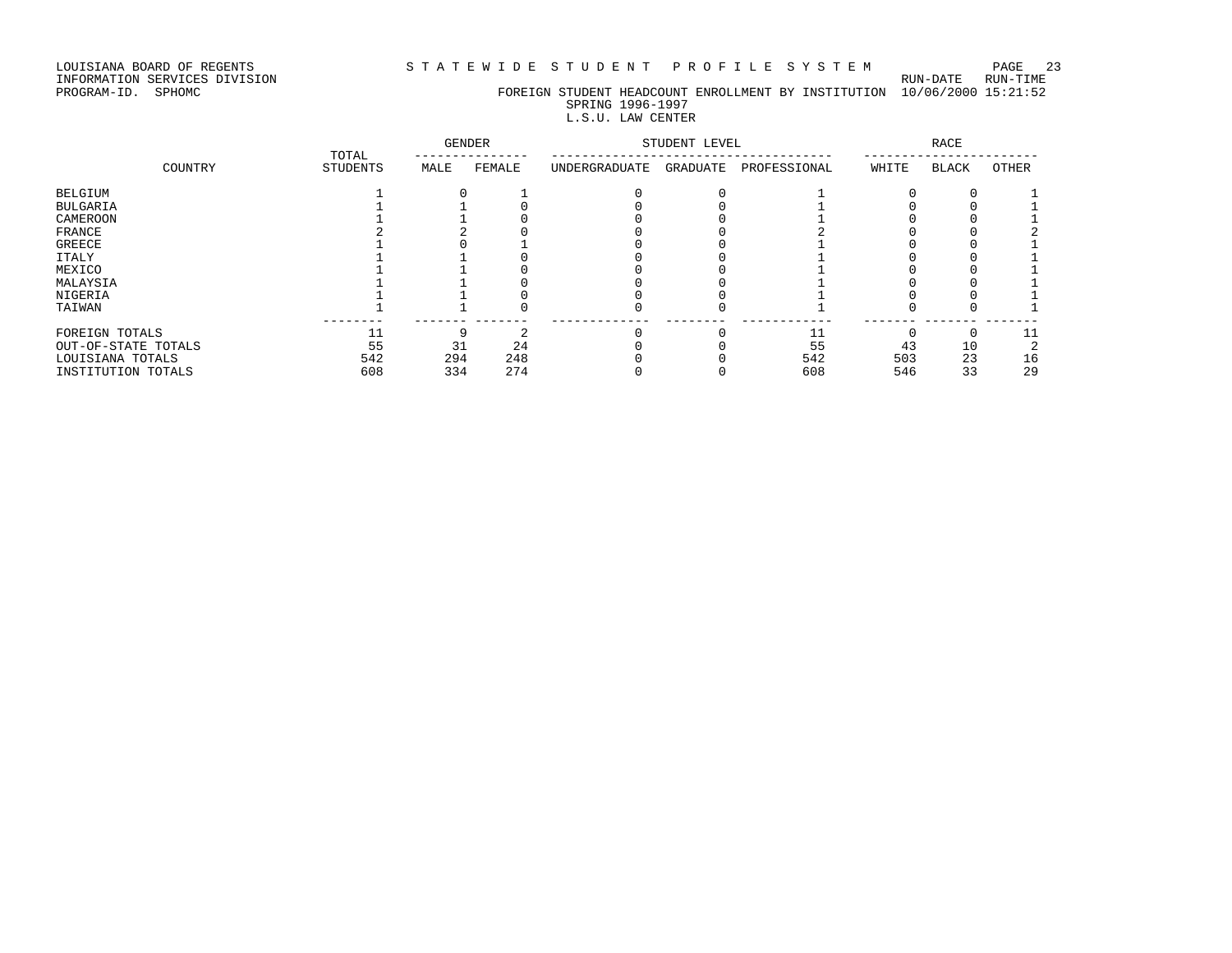LOUISIANA BOARD OF REGENTS STATEWIDE STUDENT PROFILE SYSTEM PAGE 24 PAGE 24

INFORMATION SERVICES DIVISION<br>PROGRAM-ID. SPHOMC

#### FOREIGN STUDENT HEADCOUNT ENROLLMENT BY INSTITUTION 10/06/2000 15:21:52 SPRING 1996-1997 SOUTHERN U. IN BATON ROUGE

|                                     |                          | <b>GENDER</b><br><u>_______________</u> |                | STUDENT LEVEL                       |             | RACE<br>-------- |            |                |                         |
|-------------------------------------|--------------------------|-----------------------------------------|----------------|-------------------------------------|-------------|------------------|------------|----------------|-------------------------|
| COUNTRY                             | TOTAL<br><b>STUDENTS</b> | MALE                                    | FEMALE         | UNDERGRADUATE GRADUATE PROFESSIONAL |             |                  | WHITE      | <b>BLACK</b>   | <b>OTHER</b>            |
| ANGOLA                              | $\overline{2}$           | 0                                       | 2              | $\overline{c}$                      | $\mathbf 0$ | 0                | 0          | 2              | 0                       |
| <b>BARBADOS</b>                     | $\mathbf{1}$             | $\mathbf{1}$                            | $\Omega$       | $\mathbf{1}$                        | $\mathbf 0$ | $\Omega$         | $\Omega$   | $\Omega$       | $\mathbf{1}$            |
| BAHAMAS, THE                        | $\mathbf{1}$             | 1                                       | $\mathbf{0}$   | 1                                   | $\Omega$    | $\Omega$         | 0          | 0              | 1                       |
| BANGLADESH                          |                          | 1                                       | $\Omega$       | $\Omega$                            |             | $\Omega$         | U          | n              | 1                       |
| BENIN                               | $\mathbf{1}$             |                                         | $\mathbf{0}$   | $\Omega$                            |             |                  | O          |                | 0                       |
| BRAZIL                              | 3                        | U                                       | 3              | $\overline{2}$                      | 1           | U                | 1          | ∩              | $\overline{2}$          |
| CANADA                              | 2                        |                                         | 1              | 1                                   | 1           | n                |            |                | 1                       |
| CHINA                               | 17                       | 6                                       | 11             | 6                                   | 11          | O                | U          | n              | 17                      |
| CYPRUS                              | 1                        | U                                       | 1              | $\Omega$                            | 1           | n                | U          | ∩              | 1                       |
| EGYPT                               | $\mathbf{1}$             | 1                                       | $\Omega$       | $\cap$                              | -1          | ∩                | U          |                | 1                       |
| EL SALVADOR                         |                          | $\overline{\mathcal{L}}$                | $\Omega$       | $\overline{c}$                      | U           | $\cap$           | U          |                | $\overline{\mathbf{c}}$ |
| ETHIOPIA                            | q                        | 5                                       | 4              | 4                                   | 5           | C                | U          |                | 6                       |
|                                     |                          |                                         | $\Omega$       |                                     | O           | O                | U          |                | 0                       |
| FINLAND                             |                          | 3                                       | 1              | 4                                   | $\Omega$    | $\Omega$         | U          |                | $\Omega$                |
| GHANA                               |                          |                                         |                |                                     | $\Omega$    | C                |            |                |                         |
| HONG KONG                           | $\mathbf{1}$             | $\mathbf{1}$                            | $\mathbf{0}$   |                                     |             |                  | U          | ∩              | 1                       |
| HONDURAS                            | $\overline{2}$           | $\Omega$                                | $\overline{2}$ | $\overline{2}$                      | $\Omega$    | n                | U          |                | 2                       |
| INDIA                               | 17                       | 13                                      | 4              | $\overline{c}$                      | 15          | O                | 1          | n              | 16                      |
| IRAN                                | 4                        | 3                                       | 1              | 3                                   | 1           | O                | 0          | n              | 4                       |
| ISRAEL                              | 1                        |                                         | $\mathbf{0}$   | 1                                   | $\Omega$    | ∩                | U          | ∩              | $\mathbf{1}$            |
| JAPAN                               | 12                       | 4                                       | 8              | 11                                  |             | $\Omega$         | O          | n              | 12                      |
| JAMAICA                             | $\overline{c}$           | 1                                       | 1              | $\overline{2}$                      | O           | U                | U          |                | 1                       |
| JORDAN                              |                          | 3                                       | $\Omega$       | 2                                   |             | $\cap$           |            | $\Omega$       | 2                       |
| KENYA                               |                          | 3                                       | $\mathbf{1}$   | 3                                   |             | $\Omega$         | O          | 2              | 2                       |
| KOREA, DEMOCRATIC PEOPLE'S REPUBLIC |                          | $\Omega$                                | $\mathbf{1}$   |                                     | $\Omega$    | $\Omega$         | U          | $\cap$         | $1\,$                   |
| KUWAIT                              | 6                        | 5                                       | 1              | 6                                   | U           | O                |            | n              | 5                       |
| LIBERIA                             |                          |                                         | $\overline{2}$ | 2                                   |             | U                | U          | 2              | 1                       |
| MOROCCO                             | $\overline{2}$           | 2                                       | $\mathbf 0$    | 1                                   |             | n                | U          |                | 1                       |
| MEXICO                              |                          | U                                       | $\mathbf{1}$   | $\Omega$                            |             | n                | ∩          | ∩              | $\mathbf 1$             |
| MALAYSIA                            | $\overline{2}$           | 0                                       | $\overline{2}$ | $\overline{c}$                      | O           | U                | U          | n              | 2                       |
| NEW CALEDONIA                       | $\overline{4}$           | 2                                       | $\overline{2}$ | $\mathbf 0$                         |             | O                | U          | n              | 4                       |
| NIGERIA                             | 25                       | 14                                      | 11             | 17                                  | 8           | $\cap$           | O          | 15             | 10                      |
| PORTUGAL                            | $\mathbf{1}$             | $\mathbf 0$                             | $\mathbf 1$    | $\mathbf{1}$                        | Ω           | $\Omega$         | O          | 1              | $\mathbf 0$             |
| PHILIPPINES                         | $\mathbf{1}$             | $\mathbf 0$                             | $\mathbf{1}$   | $\Omega$                            |             | $\cap$           | U          | $\Omega$       | 1                       |
| SAUDI ARABIA                        | 12                       | 12                                      | $\Omega$       | 11                                  | 1           | O                | 5          | n              | 7                       |
| SLOVENIA                            | 1                        | $\Omega$                                | 1              | 1                                   | $\Omega$    | O                | U          |                | $\Omega$                |
|                                     | $\mathbf{1}$             |                                         | $\mathbf 0$    | 1                                   | Ω           | U                | U          |                | $\Omega$                |
| SUDAN                               |                          |                                         | $\Omega$       | -1                                  | U           | ∩                | U          | ∩              |                         |
| SYRIA                               |                          |                                         | $\Omega$       |                                     | Ω           | $\Omega$         |            |                | 1                       |
| SWITZERLAND                         |                          |                                         |                | 1                                   |             |                  | U          |                | 0                       |
| TRINIDAD AND TOBAGO                 |                          |                                         | 3              | 3                                   |             |                  | U          |                | 2                       |
| THAILAND                            |                          | U                                       | $\mathbf{1}$   | $\Omega$                            |             | $\cap$           | U          |                | 1                       |
| TAIWAN                              |                          |                                         | $\mathbf{1}$   | 2                                   | $\Omega$    |                  | O          | n              | 2                       |
| UGANDA                              |                          | 2                                       | 1              | 3                                   | $\Omega$    | $\Omega$         | O          | 2              | $\mathbf 1$             |
| VENEZUELA                           |                          | 1                                       | $\overline{2}$ | 3                                   | $\Omega$    | U                | U          | ∩              | 3                       |
| VIETNAM                             | $\overline{4}$           | 3                                       | 1              | 4                                   | $\Omega$    | $\Omega$         | $\Omega$   | 1              | 3                       |
| VIRGIN ISLANDS                      | 2<br>------              | 1                                       | 1<br>$- -$     | $\overline{2}$                      | $\Omega$    | $\Omega$         | 0<br>$- -$ | $\overline{2}$ | $\mathbf 0$             |
| FOREIGN TOTALS                      | 173                      | 100                                     | 73             | 113                                 | 60          | $\mathbf 0$      | 10         | 43             | 120                     |
| OUT-OF-STATE TOTALS                 | 1,904                    | 952                                     | 952            | 1,706                               | 151         | 47               | 34         | 1,855          | 15                      |
| LOUISIANA TOTALS                    | 7,448                    | 2,806                                   | 4,642          | 6,150                               | 1,020       | 278              | 395        | 7,012          | 41                      |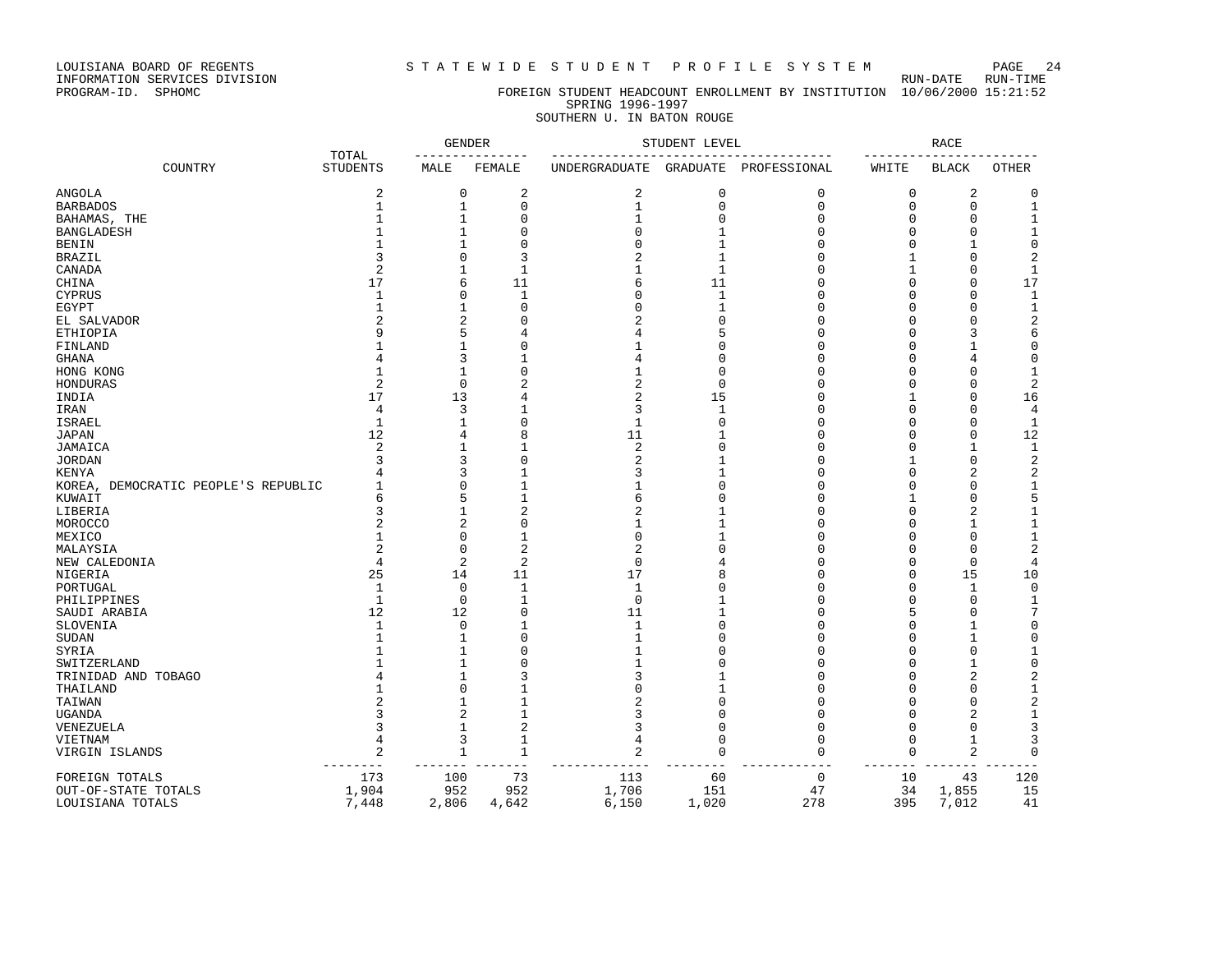#### INFORMATION SERVICES DIVISION RUN-DATE RUN-TIME PROGRAM-ID. SPHOMC FOREIGN STUDENT HEADCOUNT ENROLLMENT BY INSTITUTION 10/06/2000 15:21:52 SPRING 1996-1997 SOUTHERN U. IN BATON ROUGE

GENDER STUDENT LEVEL RACE TOTAL --------------- ------------------------------------- ----------------------- COUNTRY STUDENTS MALE FEMALE UNDERGRADUATE GRADUATE PROFESSIONAL WHITE BLACK OTHER INSTITUTION TOTALS 9,525 3,858 5,667 7,969 1,231 325 439 8,910 176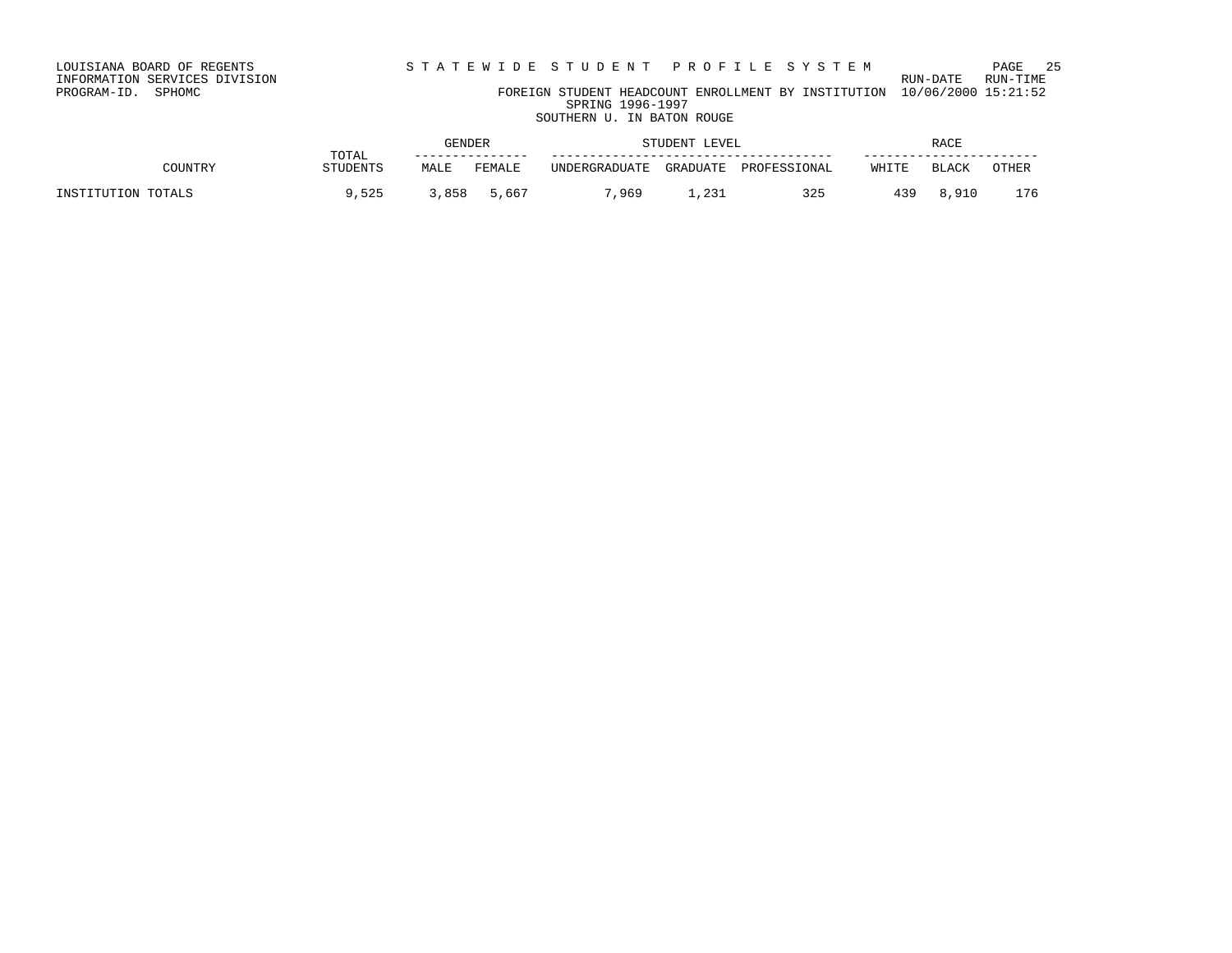### LOUISIANA BOARD OF REGENTS STATEWIDE STUDENT PROFILE SYSTEM PAGE 26

# PROGRAM-ID. SPHOMC FOREIGN STUDENT HEADCOUNT ENROLLMENT BY INSTITUTION 10/06/2000 15:21:52 SPRING 1996-1997

### SOUTHERN U. IN NEW ORLEANS

|                      |                          | <b>GENDER</b> |        | STUDENT LEVEL        |                 | <b>RACE</b>  |       |              |              |
|----------------------|--------------------------|---------------|--------|----------------------|-----------------|--------------|-------|--------------|--------------|
| COUNTRY              | TOTAL<br><b>STUDENTS</b> | MALE          | FEMALE | <b>UNDERGRADUATE</b> | <b>GRADUATE</b> | PROFESSIONAL | WHITE | <b>BLACK</b> | <b>OTHER</b> |
| ALBANIA              |                          |               |        |                      |                 |              |       |              |              |
| <b>BAHRAIN</b>       |                          |               |        |                      |                 |              |       |              |              |
| <b>BARBADOS</b>      |                          |               |        |                      |                 |              |       |              |              |
| BAHAMAS,<br>THE      |                          |               |        |                      |                 |              |       |              |              |
| CANADA               |                          |               |        |                      |                 |              |       |              |              |
| CHINA                |                          |               |        |                      |                 |              |       |              |              |
| EGYPT                |                          |               |        |                      |                 |              |       |              |              |
| ETHIOPIA             |                          |               |        |                      |                 |              |       |              |              |
| <b>GHANA</b>         |                          |               |        |                      |                 |              |       |              |              |
| <b>GERMANY</b>       |                          |               |        |                      |                 |              |       |              |              |
| IRAQ                 |                          |               |        |                      |                 |              |       |              |              |
| <b>JAPAN</b>         |                          |               |        |                      |                 |              |       |              |              |
| JAMAICA              |                          |               |        |                      |                 |              |       |              |              |
| <b>KENYA</b>         |                          |               |        |                      |                 |              |       |              |              |
| KOREA, REPUBLIC OF   |                          |               |        |                      |                 |              |       |              |              |
| KUWAIT               |                          |               |        |                      |                 |              |       |              |              |
| LEBANON              |                          |               |        |                      |                 |              |       |              |              |
| NIGER                |                          |               |        |                      |                 |              |       |              |              |
| NIGERIA              | 12                       |               |        | 11                   |                 |              |       |              | 12           |
| NETHERLANDS ANTILLES |                          |               |        |                      |                 |              |       |              |              |
| QATAR                |                          |               |        |                      |                 |              |       |              | 7            |
| SAUDI ARABIA         | 12                       | 12            |        | 12                   |                 |              |       |              | 12           |
| SOUTH AFRICA         |                          |               |        |                      |                 |              |       |              |              |
| TAIWAN               |                          |               |        |                      |                 |              |       |              |              |
| VENEZUELA            |                          |               |        |                      |                 |              |       |              |              |
| FOREIGN TOTALS       | 72                       | 50            | 22     | 71                   |                 |              |       | $\Omega$     | 72           |
| OUT-OF-STATE TOTALS  | 104                      | 39            | 65     | 101                  |                 |              | 6     | 88           | $10$         |
| LOUISIANA TOTALS     | 4,241                    | 1,391         | 2,850  | 3,945                | 296             |              | 206   | 3,962        | 73           |
| INSTITUTION TOTALS   | 4,417                    | 1,480         | 2,937  | 4,117                | 300             |              | 212   | 4,050        | 155          |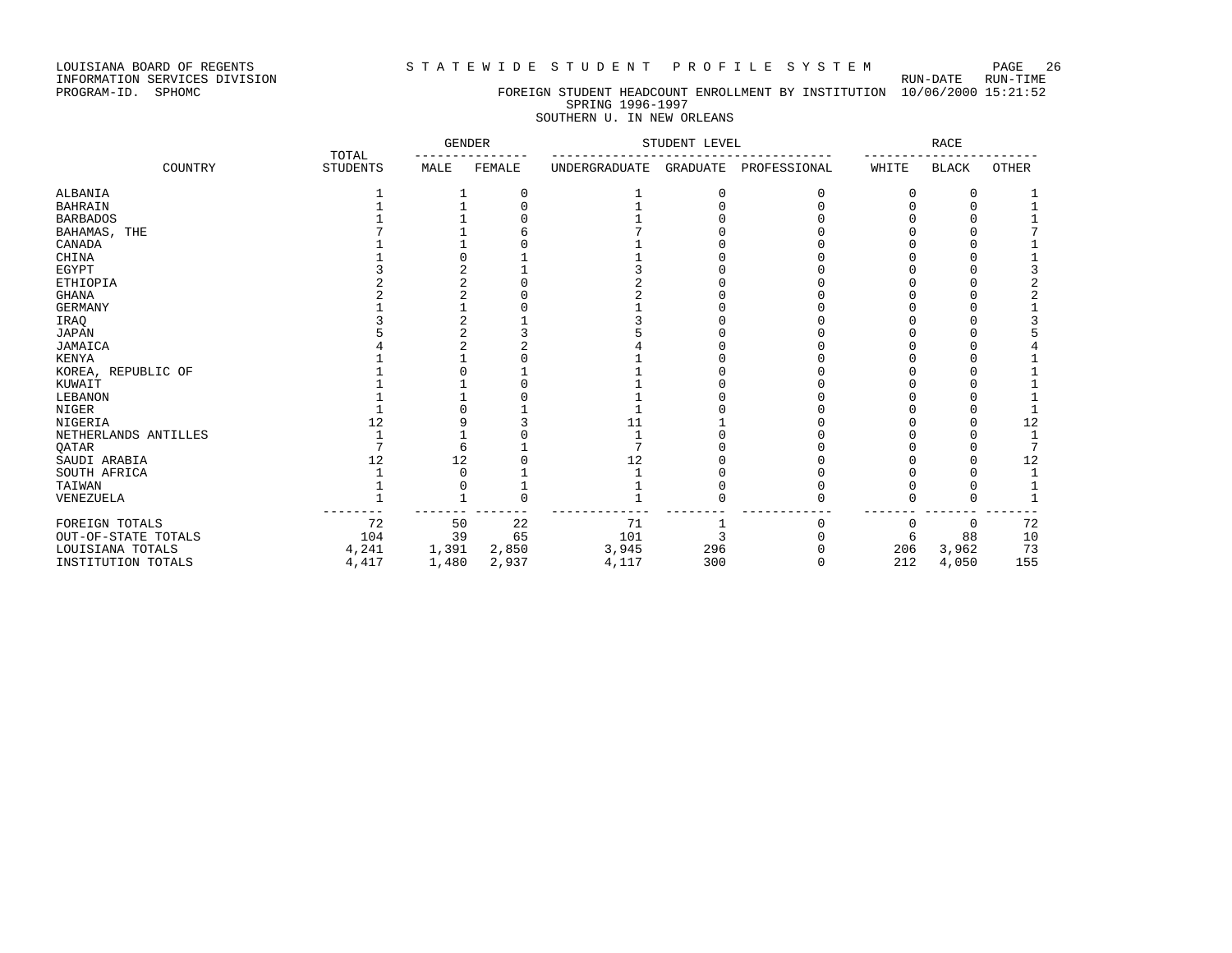LOUISIANA BOARD OF REGENTS STATEWIDE STUDENT PROFILE SYSTEM PAGE 27

# INFORMATION SERVICES DIVISION RUN-DATE RUN-TIME

PROGRAM-ID. SPHOMC FOREIGN STUDENT HEADCOUNT ENROLLMENT BY INSTITUTION 10/06/2000 15:21:52 SPRING 1996-1997

# SOUTHERN U. IN SHREVEPORT

|                     |                   | <b>GENDER</b> |        | STUDENT LEVEL | <b>RACE</b> |              |       |              |       |
|---------------------|-------------------|---------------|--------|---------------|-------------|--------------|-------|--------------|-------|
| COUNTRY             | TOTAL<br>STUDENTS | MALE          | FEMALE | UNDERGRADUATE | GRADUATE    | PROFESSIONAL | WHITE | <b>BLACK</b> | OTHER |
|                     |                   |               |        |               |             |              |       |              |       |
| FOREIGN TOTALS      |                   |               |        |               |             |              |       |              |       |
| OUT-OF-STATE TOTALS |                   |               |        |               |             |              |       |              |       |
| LOUISIANA TOTALS    | 1,317             | 389           | 928    | 1.317         |             |              | 110   | . . 201      |       |
| INSTITUTION TOTALS  | 1,318             | 389           | 929    | 1,318         |             |              | 110   | 1,202        |       |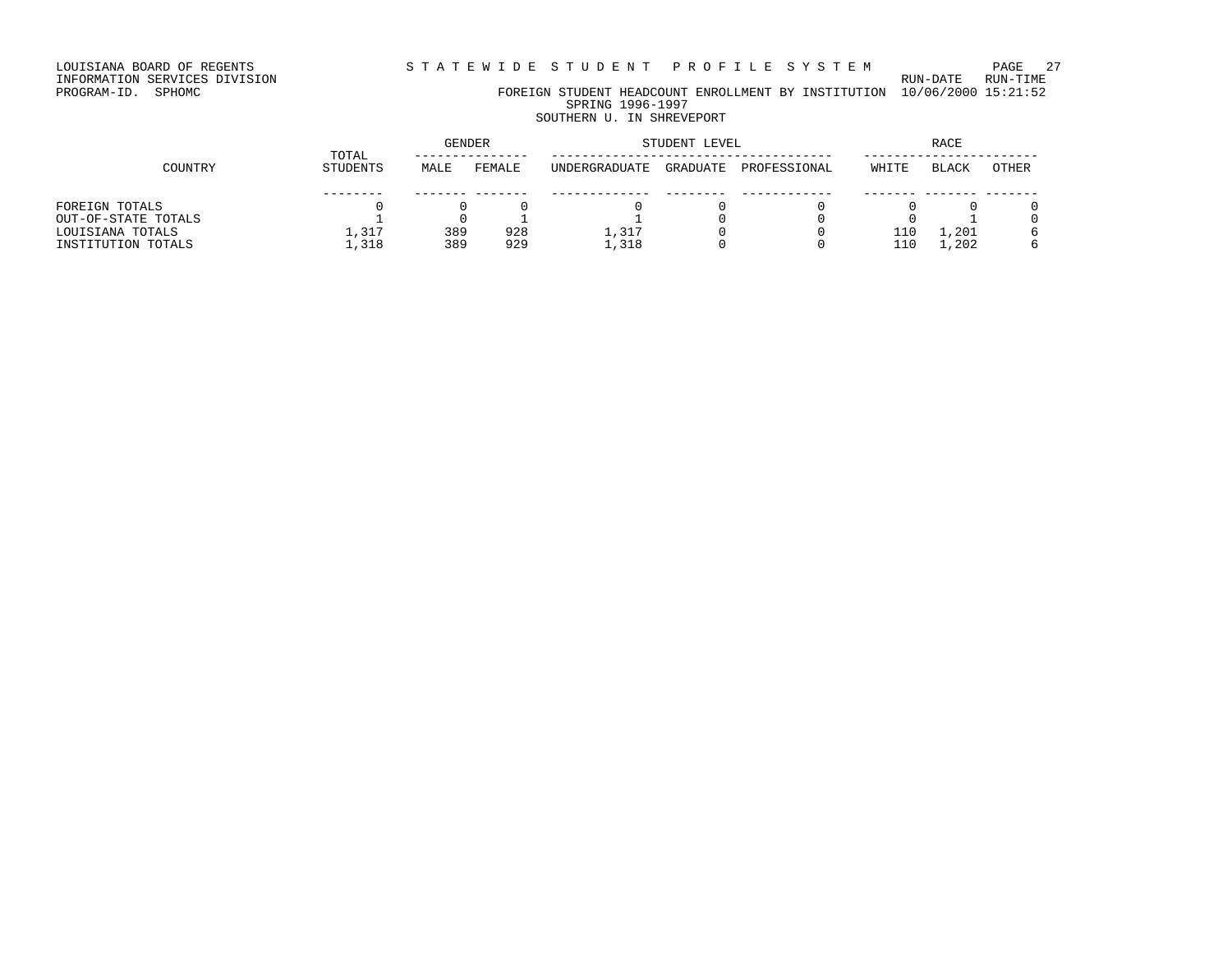LOUISIANA BOARD OF REGENTS S T A T E W I D E S T U D E N T P R O F I L E S Y S T E M PAGE 28

#### PROGRAM-ID. SPHOMC FOREIGN STUDENT HEADCOUNT ENROLLMENT BY INSTITUTION 10/06/2000 15:21:52 SPRING 1996-1997 PUBLIC INSTITUTIONS TOTALS

|                          |                          | <b>GENDER</b><br>------------ |                | STUDENT LEVEL                           | <b>RACE</b>    |              |                   |                        |              |
|--------------------------|--------------------------|-------------------------------|----------------|-----------------------------------------|----------------|--------------|-------------------|------------------------|--------------|
| COUNTRY                  | TOTAL<br><b>STUDENTS</b> | MALE                          | FEMALE         | ______________________<br>UNDERGRADUATE | GRADUATE       | PROFESSIONAL | --------<br>WHITE | ------<br><b>BLACK</b> | OTHER        |
| ANTIGUA AND BARBUDA      | 2                        | 1                             | 1              | 2                                       | 0              | 0            | 0                 | 0                      | 2            |
| ALGERIA                  | $\mathbf 1$              | $\mathbf{1}$                  | 0              | $\mathbf{1}$                            | $\mathsf 0$    | $\mathbf 0$  | $\mathbf{1}$      | $\Omega$               | $\mathbf 0$  |
| AZERBAIJAN               | 7                        | $\overline{4}$                | 3              | 6                                       | $\mathbf{1}$   | $\Omega$     | $\Omega$          | $\Omega$               | 7            |
| ALBANIA                  | 6                        | $\overline{4}$                | $\overline{2}$ | 3                                       | 3              | $\Omega$     | $\Omega$          | 0                      | 6            |
| ARMENIA                  | 3                        | $\mathbf 0$                   | 3              | $\mathbf{1}$                            | $\overline{2}$ | $\Omega$     | $\Omega$          | $\mathbf{0}$           | 3            |
| <b>ANGOLA</b>            | 19                       | 17                            | $\overline{2}$ | 16                                      | 3              | $\Omega$     | $\Omega$          | 2                      | 17           |
| ARGENTINA                | 13                       | 9                             | 4              | 5                                       | 8              | $\Omega$     | $\Omega$          | $\mathbf{0}$           | 13           |
| AUSTRALIA                | 18                       | 11                            | 7              | 16                                      | $\overline{2}$ | $\Omega$     | 1                 | $\Omega$               | 17           |
| AUSTRIA                  | 14                       | 11                            | 3              | 3                                       | 11             | O            | $\Omega$          | $\Omega$               | 14           |
| <b>BAHRAIN</b>           | 15                       | 15                            | $\Omega$       | 14                                      | $\mathbf{1}$   | $\Omega$     | $\Omega$          | $\Omega$               | 15           |
| <b>BARBADOS</b>          | 8                        | 5                             | 3              | 5                                       | 3              | $\Omega$     | $\Omega$          | $\overline{2}$         | 6            |
| <b>BOTSWANA</b>          | 6                        | 3                             | 3              | 5                                       | $\mathbf{1}$   | $\Omega$     | $\Omega$          | $\Omega$               | 6            |
| <b>BELGIUM</b>           | 32                       | 16                            | 16             | 19                                      | 12             | 1            | 0                 | 0                      | 32           |
| BAHAMAS, THE             | 19                       | 10                            | 9              | 18                                      | $\mathbf{1}$   | 0            | $\Omega$          | 1                      | 18           |
| <b>BANGLADESH</b>        | 70                       | 62                            | 8              | 35                                      | 35             | $\Omega$     | $\Omega$          | $\mathbf 0$            | 70           |
| <b>BELIZE</b>            | 12                       | 5                             | 7              | 11                                      | $\mathbf{1}$   | 0            | 1                 | 0                      | 11           |
| BOSNIA AND HERZEGOVINA   | 15                       | 9                             | 6              | 13                                      | 2              | $\Omega$     | $\mathbf{1}$      | $\Omega$               | 14           |
| <b>BOLIVIA</b>           | 10                       | 3                             | 7              | 5                                       | 5              | $\Omega$     | $\Omega$          | $\Omega$               | 10           |
| <b>BURMA</b>             | 1                        | 1                             | $\Omega$       | 1                                       | $\mathbf 0$    | $\Omega$     | $\Omega$          | $\Omega$               | 1            |
| <b>BENIN</b>             | $\overline{2}$           | $\mathbf{1}$                  | $\mathbf{1}$   | $\Omega$                                | $\overline{2}$ | $\Omega$     | $\Omega$          | 1                      | 1            |
| <b>BELARUS</b>           | 3                        | 2                             | $\mathbf{1}$   | $\mathbf 0$                             | 3              | $\Omega$     | $\Omega$          | $\Omega$               | 3            |
| <b>BRAZIL</b>            | 65                       | 35                            | 30             | 47                                      | 18             | $\Omega$     | 1                 | 0                      | 64           |
| BASSAS DA INDIA          | $\sqrt{2}$               | $\overline{2}$                | $\mathbf 0$    | $\overline{c}$                          | $\mathbf 0$    | $\mathbf{0}$ | 0                 | $\Omega$               | $\sqrt{2}$   |
| <b>BULGARIA</b>          | 33                       | 17                            | 16             | 18                                      | 14             | $\mathbf{1}$ | 2                 | $\mathbf{0}$           | 31           |
| BOUVET ISLAND            | 1                        | 0                             | 1              | 1                                       | 0              | 0            | 0                 | 0                      | 1            |
| <b>BRUNEI</b>            | $\mathbf{1}$             | 1                             | $\Omega$       | $\mathbf{1}$                            | $\Omega$       | $\mathbf{0}$ | $\Omega$          | $\mathbf{0}$           | 1            |
| CANADA                   | 130                      | 68                            | 62             | 85                                      | 44             | 1            | 10                | 2                      | 118          |
| <b>CHAD</b>              | 1                        | 1                             | $\mathbf 0$    | $\mathbf{1}$                            | $\mathbf 0$    | $\Omega$     | $\Omega$          | 0                      | 1            |
| SRI LANKA                | 13                       | 9                             | 4              | 6                                       | 7              | $\Omega$     | $\Omega$          | $\Omega$               | 13           |
| ZAIRE                    | $\overline{4}$           | 3                             | $\mathbf{1}$   | 2                                       | 2              | 0            | $\Omega$          | 0                      | 4            |
| CHINA                    | 588                      | 363                           | 225            | 58                                      | 530            | 0            | $\Omega$          | $\mathbf 0$            | 588          |
| CHILE                    | 13                       | $\overline{7}$                | 6              | 5                                       | 8              | $\Omega$     | $\Omega$          | $\Omega$               | 13           |
| CAYMAN ISLANDS           | $\mathbf{1}$             | $\mathbf 0$                   | $\mathbf{1}$   | $\mathbf{1}$                            | $\mathbf 0$    | $\Omega$     | $\Omega$          | $\Omega$               | $\mathbf{1}$ |
| CAMEROON                 | 3                        | 1                             | $\overline{2}$ | $\mathbf{1}$                            | 1              | 1            | $\Omega$          | $\Omega$               | 3            |
| COMOROS                  | $\mathbf{1}$             | $\mathbf 0$                   | $\mathbf{1}$   | $\mathbf{1}$                            | $\Omega$       | $\mathbf{0}$ | $\Omega$          | $\Omega$               | $\mathbf{1}$ |
| COLOMBIA                 | 32                       | 20                            | 12             | 21                                      | 11             | $\Omega$     | $\Omega$          | $\Omega$               | 32           |
| NORTHERN MARIANA ISLANDS | $\overline{c}$           | 0                             | 2              | $\mathbf{1}$                            | 1              | $\mathbf 0$  | $\Omega$          | $\Omega$               | 2            |
| COSTA RICA               | 29                       | 19                            | 10             | 22                                      | 7              | $\Omega$     | $\Omega$          | $\Omega$               | 29           |
| CENTRAL AFRICAN REPUBLIC | $\mathbf{1}$             | $\mathbf{1}$                  | 0              | $\mathbf{1}$                            | $\mathbf 0$    | $\Omega$     | $\Omega$          | 1                      | 0            |
| <b>CUBA</b>              | 4                        | 3                             | $\mathbf{1}$   | 4                                       | $\mathbf 0$    | $\Omega$     | $\Omega$          | 0                      | 4            |
| <b>CYPRUS</b>            | 85                       | 72                            | 13             | 73                                      | 12             | $\Omega$     | $\Omega$          | $\Omega$               | 85           |
| DENMARK                  | 6                        | $\overline{4}$                | $\overline{2}$ | 5                                       | $\mathbf{1}$   | $\Omega$     | 1                 | $\Omega$               | 5            |
| DJIBOUTI                 | -1                       | 1                             | $\mathbf{0}$   | 1                                       | $\mathbf 0$    | $\Omega$     | $\Omega$          | U                      | 1            |
| DOMINICA                 | $\mathbf{1}$             | $\mathbf 0$                   | $\mathbf{1}$   | $\mathbf{1}$                            | $\Omega$       | $\Omega$     | $\Omega$          | $\Omega$               | 1            |
| DOMINICAN REPUBLIC       | 8                        | 7                             | $\mathbf{1}$   | 7                                       | 1              | $\Omega$     | U                 | $\Omega$               | 8            |
| <b>ECUADOR</b>           | 36                       | 19                            | 17             | 31                                      | 5              | O            | $\Omega$          | $\cap$                 | 36           |
| EGYPT                    | 28                       | 26                            | $\overline{2}$ | 11                                      | 17             | $\Omega$     | O                 | $\Omega$               | 28           |
| IRELAND                  | 9                        | 8                             | $\mathbf{1}$   | 8                                       | $\mathbf{1}$   | $\Omega$     | $\Omega$          | 0                      | 9            |
| EQUATORIAL GUINEA        | $\mathbf{1}$             | $\mathbf{1}$                  | $\Omega$       | $\mathbf{1}$                            | $\Omega$       | $\Omega$     | $\Omega$          | $\Omega$               | $\mathbf{1}$ |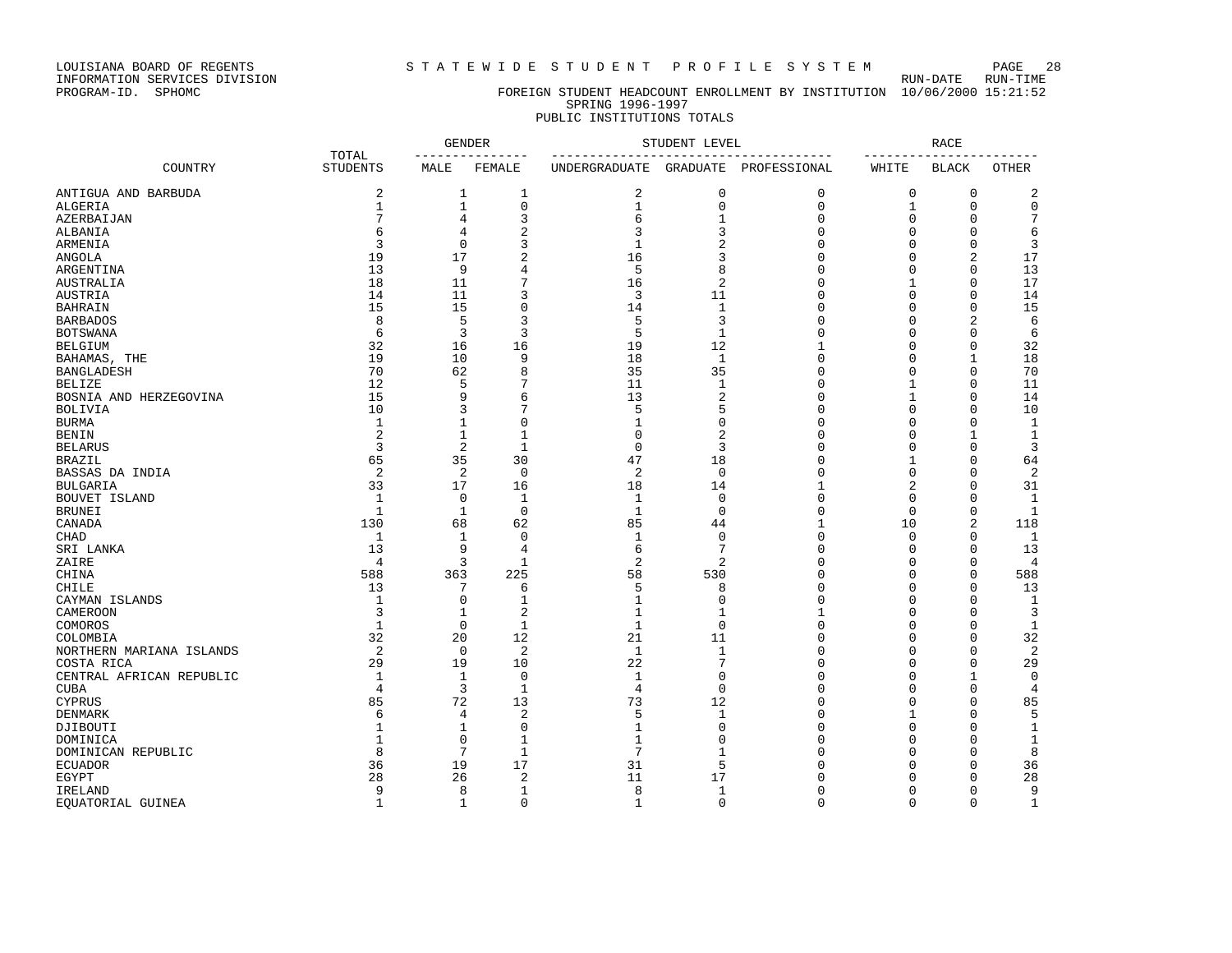LOUISIANA BOARD OF REGENTS S T A T E W I D E S T U D E N T P R O F I L E S Y S T E M PAGE 29

# PROGRAM-ID. SPHOMC FOREIGN STUDENT HEADCOUNT ENROLLMENT BY INSTITUTION 10/06/2000 15:21:52 SPRING 1996-1997

# PUBLIC INSTITUTIONS TOTALS GENDER STUDENT LEVEL SEERS AND RACE TOTAL --------------- ------------------------------------- ----------------------- COUNTRY STUDENTS MALE FEMALE UNDERGRADUATE GRADUATE PROFESSIONAL WHITE BLACK OTHER

| EL SALVADOR                         | 24             | 16             | 8              | 20             | $\overline{4}$ | $\mathbf{0}$       | $\mathbf 0$        | 0              | 24                      |
|-------------------------------------|----------------|----------------|----------------|----------------|----------------|--------------------|--------------------|----------------|-------------------------|
| <b>ETHIOPIA</b>                     | 34             | 25             | 9              | 21             | 13             | $\Omega$           | $\mathbf 0$        | 9              | 25                      |
| EUROPA ISLAND                       | $\mathbf{1}$   | $\mathbf 0$    | 1              | $\mathbf{1}$   | $\mathbf 0$    | $\Omega$           | $\mathbf{1}$       | $\mathbf 0$    | $\overline{0}$          |
| CZECH REPUBLIC                      | 13             | 6              | 7              | 8              | 5              | $\Omega$           | $\overline{2}$     | 0              | 11                      |
| FINLAND                             | 20             | 11             | 9              | 16             | 4              | $\Omega$           | $\Omega$           | $\mathbf{1}$   | 19                      |
| FAROE ISLANDS                       | $\mathbf{1}$   | $\mathbf 0$    | $\mathbf{1}$   | $\mathbf{1}$   | $\mathbf 0$    | $\Omega$           | $\mathbf{1}$       | 0              | $\mathbf 0$             |
| FRANCE                              | 131            | 63             | 68             | 74             | 55             | $\overline{c}$     | $\overline{c}$     | $\mathbf{1}$   | 128                     |
| GAMBIA, THE                         | 4              | 2              | $\overline{2}$ | $\mathbf{1}$   | 3              | $\Omega$           | $\Omega$           | $\Omega$       | 4                       |
| GABON                               | 18             | 15             | 3              | 16             | 2              | $\Omega$           |                    | 0              | 17                      |
| <b>GEORGIA</b>                      | 7              | 2              | 5              | 4              | ζ              | $\Omega$           | $\Omega$           | $\Omega$       | $7\phantom{.0}$         |
| <b>GHANA</b>                        | 18             | 14             | 4              | 14             | 4              | $\Omega$           | $\Omega$           | 4              | 14                      |
| <b>GRENADA</b>                      | $\mathbf{1}$   | $\mathbf{1}$   | $\mathbf 0$    | $\mathbf 0$    | $\mathbf{1}$   | $\cap$             | $\Omega$           | $\Omega$       | $\mathbf{1}$            |
| <b>GERMANY</b>                      | 60             | 38             | 22             | 23             | 37             | $\Omega$           | $\mathbf{1}$       | 0              | 59                      |
| <b>GREECE</b>                       | 16             | 9              | 7              | 10             | 5              | 1                  | 2                  | 0              | 14                      |
| <b>GUATEMALA</b>                    | 26             | 17             | 9              | 19             |                | $\Omega$           | $\Omega$           | $\Omega$       | 26                      |
| <b>GUINEA</b>                       | $\overline{2}$ | 2              | 0              | $\mathsf 0$    | 2              | $\Omega$           | $\Omega$           | $\mathbf 0$    | $\overline{2}$          |
| <b>GUYANA</b>                       | $\overline{2}$ | 2              | $\Omega$       | $\overline{2}$ | $\Omega$       | $\cap$             | $\cap$             | $\Omega$       | $\sqrt{2}$              |
| $\mathtt{HAIT}$                     | $\overline{2}$ | $\overline{2}$ | $\mathbf 0$    | $\overline{2}$ | $\mathbf 0$    | $\Omega$           | $\Omega$           | $\mathbf 0$    | $\overline{2}$          |
| HONG KONG                           | 38             | 23             | 15             | 27             | 11             | $\cap$             | $\Omega$           | 0              | 38                      |
| HONDURAS                            | 114            | 55             | 59             | 96             | 18             | $\Omega$           |                    | $\Omega$       | 113                     |
| CROATIA                             | 9              | 5              | 4              | 4              | 5              | $\Omega$           |                    | $\Omega$       | 8                       |
| HUNGARY                             | 8              | 2              | 6              | 5              | 3              | $\Omega$           | $\Omega$           | 0              | 8                       |
| <b>ICELAND</b>                      | 9              | 4              | 5              | $\overline{4}$ | 5              | $\Omega$           | $\Omega$           | $\mathbf 0$    | 9                       |
| INDONESIA                           | 67             | 49             | 18             | 45             | 22             | $\Omega$           | $\Omega$           | 0              | 67                      |
| INDIA                               | 572            | 466            | 106            | 65             | 507            | $\Omega$           |                    | $\Omega$       | 571                     |
| BRITISH INDIAN OCEAN TERRITORY      | $\mathbf{1}$   | 1              | $\mathbf 0$    | $\mathbf 0$    | $\mathbf{1}$   | $\Omega$           | $\Omega$           | $\mathbf 0$    | $\mathbf{1}$            |
| IRAN                                | 29             | 16             | 13             | 10             | 19             | $\Omega$           |                    | $\Omega$       | 28                      |
| <b>ISRAEL</b>                       | 8              | 5              | 3              | 3              | 5              | $\Omega$           |                    | $\mathbf 0$    | $7\phantom{.0}$         |
| <b>ITALY</b>                        | 12             | 8              | 4              | 7              | 4              |                    | $\Omega$           | $\Omega$       | 12                      |
| COTE D'IVOIRE (IVORY COAST)         | $\overline{4}$ | 4              | $\Omega$       | $\mathbf{1}$   | 3              | $\Omega$           | $\Omega$           | $\Omega$       | 4                       |
| IRAQ                                | 3              | 2              | $\mathbf{1}$   | 3              | $\mathbf 0$    | $\Omega$           | $\Omega$           | $\mathbf 0$    | 3                       |
| <b>JAPAN</b>                        | 126            | 53             | 73             | 99             | 27             | $\Omega$           | $\cap$             | $\Omega$       | 126                     |
| JAMAICA                             | 30             | 13             | 17             | 24             | 6              | $\Omega$           | $\Omega$           | $\mathbf{1}$   | 29                      |
| <b>JORDAN</b>                       | 34             | 30             | 4              | 21             | 13             | $\Omega$           |                    | $\Omega$       | 33                      |
| <b>KENYA</b>                        | 28             | 23             | 5              | 17             | 11             | $\Omega$           | $\Omega$           | 3              | 25                      |
| KOREA, DEMOCRATIC PEOPLE'S REPUBLIC | $\overline{2}$ | $\mathbf{1}$   | $\mathbf{1}$   | 2              | $\mathbf 0$    | $\Omega$           | $\Omega$           | $\Omega$       | $\overline{c}$          |
| KOREA, REPUBLIC OF                  | 97             | 68             | 29             | 37             | 60             | $\cap$             | $\Omega$           | 0              | 97                      |
| KUWAIT                              | 40             | 38             | $\overline{2}$ | 38             | 2              | $\Omega$           |                    | $\Omega$       | 39                      |
| KAZAKHSTAN                          | $\overline{4}$ | 3              | $\mathbf{1}$   | 3              |                | $\cap$             | $\Omega$           | 0              | 4                       |
| LEBANON                             | 16             | 16             | 0              | 9              |                | $\Omega$           | $\Omega$           | $\Omega$       | 16                      |
|                                     | 4              | 2              | 2              | 3              |                | $\Omega$           | $\Omega$           | $\mathbf 0$    | $\overline{4}$          |
| LATVIA<br>LITHUANIA                 |                |                | 0              | $\mathbf{1}$   | <sup>n</sup>   | $\cap$             | $\cap$             | 0              |                         |
| LIBERIA                             | 6              | 3              | 3              | 4              | 2              | $\Omega$           | $\Omega$           | $\overline{2}$ | 1<br>4                  |
|                                     |                |                | 3              | 4              |                | ∩                  |                    | $\Omega$       |                         |
| SLOVAKIA                            |                | 2              | O              | $\Omega$       |                |                    |                    |                | 4                       |
| LESOTHO                             | 6              |                |                | 3              |                | $\Omega$<br>$\cap$ | $\Omega$<br>$\cap$ | $\Omega$<br>1  | $\mathbf 1$             |
| MADAGASCAR                          |                | 2              | 4              | $\mathbf{1}$   |                |                    | n                  |                | 5                       |
| MACAU                               |                | 2              | 0              |                |                | $\cap$             |                    | $\Omega$       | $\overline{\mathbf{c}}$ |
| MOLDOVA                             | 3              | 2              |                | $\mathbf 0$    | 3              |                    | $\Omega$           | $\Omega$       | 3                       |
| MALAWI                              | $\overline{a}$ | 2              | $\Omega$       | $\mathbf{1}$   | 1              | $\cap$             | $\Omega$           | $\Omega$       | $\overline{c}$          |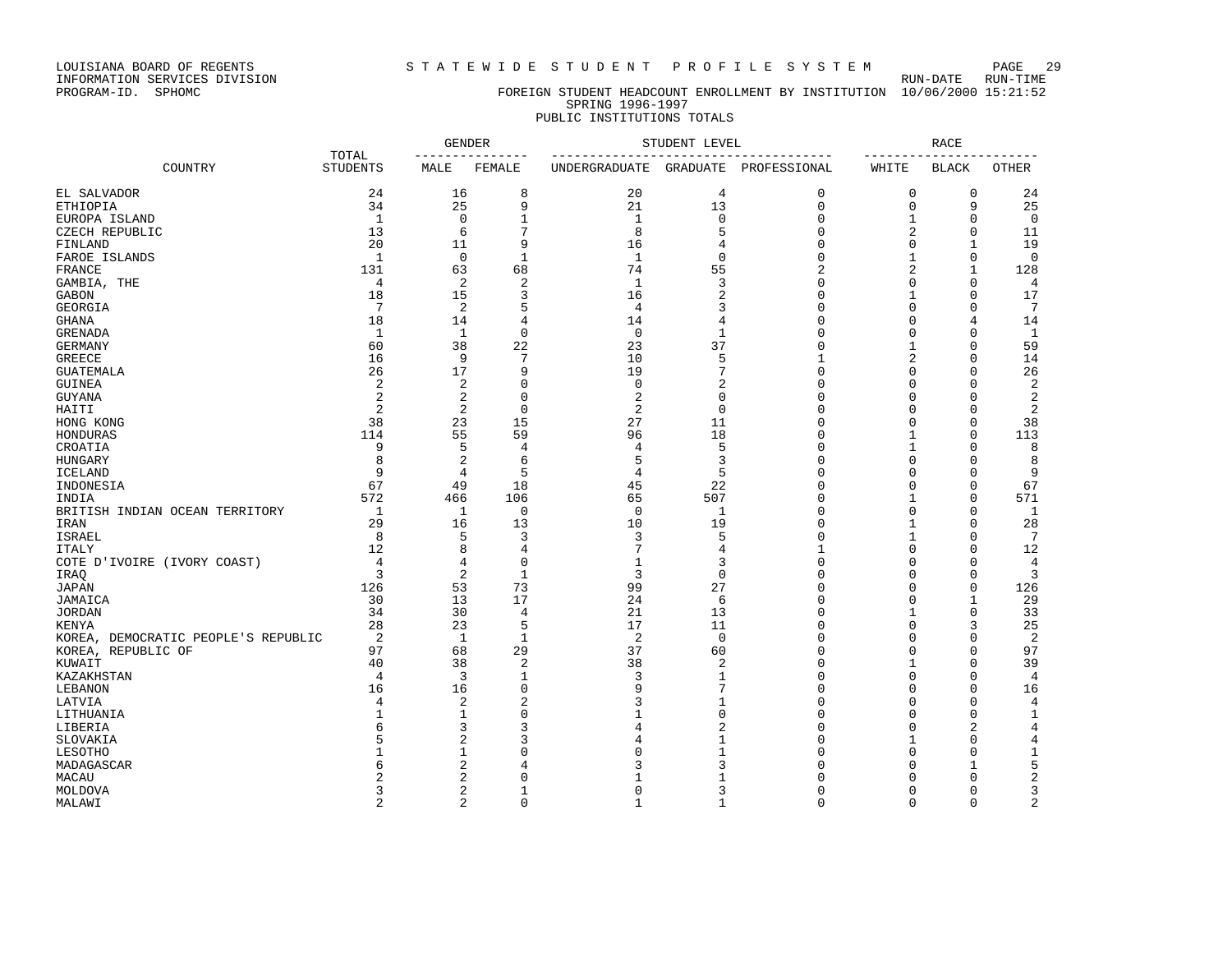LOUISIANA BOARD OF REGENTS SOURCLES IN STATEWIDE STUDENT PROFILE SYSTEM RUN-DATE RUN-TIME<br>INFORMATION SERVICES DIVISION INFORMATION SERVICES DIVISION<br>PROGRAM-ID. SPHOMC

#### FOREIGN STUDENT HEADCOUNT ENROLLMENT BY INSTITUTION 10/06/2000 15:21:52 SPRING 1996-1997 PUBLIC INSTITUTIONS TOTALS

### GENDER STUDENT LEVEL RACE TOTAL --------------- ------------------------------------- ----------------------- COUNTRY STUDENTS MALE FEMALE UNDERGRADUATE GRADUATE PROFESSIONAL WHITE BLACK OTHER MACEDONIA 14 10 4 13 1 0 2 0 12 MALI 4 3 1 2 2 0 0 1 3 MOROCCO 10 7 3 6 4 0 0 1 9 MAURITIUS 8 5 3 7 1 0 0 0 8 MAURITANIA 2 2 0 0 2 0 0 0 2 OMAN 15 15 0 14 1 0 0 0 15 MEXICO 72 44 28 36 35 1 0 0 72 MALAYSIA 104 70 34 80 23 1 0 0 104  $MOZAMBIOUE$  5 4 1 0 5 0 0 0 5 NEW CALEDONIA 4 2 2 0 4 0 0 4 NIUE 1 0 1 1 0 0 0 1 0 NIGER 1 0 1 1 0 0 0 0 1 NIGERIA 79 50 29 57 21 1 0 26 53 NETHERLANDS 18 9 9 15 3 0 1 0 17 NORWAY 27 16 11 22 5 0 0 0 27 NEPAL 8 8 0 5 3 0 0 0 8 SURINAME 3 1 2 3 0 0 0 0 3 NETHERLANDS ANTILLES 1 1 0 1 0 0 0 0 1 NICARAGUA 35 20 15 34 1 0 0 0 35 NEW ZEALAND 3 1 2 3 0 0 0 0 3  $\begin{array}{ccccccccccccccccccccc}\texttt{PARGUAY} & & & & & 4 & & 4 & & 0 & & 1 & & 3 & & 0 & & 1 & & 0 & & 3\end{array}$ PERU 18 6 12 11 7 0 0 0 18 PAKISTAN 42 39 3 24 18 0 0 0 42 POLAND 11 7 4 8 3 0 0 0 11 PANAMA 51 30 21 38 13 0 0 0 51 PORTUGAL 2 0 2 2 0 0 0 1 1 QATAR 8 7 1 8 0 0 0 0 8 ROMANIA 21 11 10 3 18 0 0 0 21 PHILIPPINES 11 4 7 5 6 0 0 0 11 PUERTO RICO 2 1 1 1 1 0 0 0 2 RUSSIA 44 25 19 23 21 0 2 0 42 SAUDI ARABIA 80 79 1 69 11 0 5 0 75 SOUTH AFRICA 25 17 8 13 12 0 0 0 25  $\text{SLOVENIA}$  1 0 1 1 0 0 0 1 0 SIERRA LEONE 1 0 1 0 1 0 0 0 1 SINGAPORE 10 9 1 5 5 0 1 0 9 SPAIN 26 16 10 11 15 0 1 0 25<br>SERBIA 3 2 1 1 2 0 0 3 SERBIA 3 2 1 1 2 0 0 0 3 ST. LUCIA 1 1 0 1 0 0 0 0 1  $\texttt{SUBAN}$  3 3 0 2 1 0 0 1 2 SWEDEN 6 0 2 42 42 SYRIA 14 9 5 8 6 0 1 0 13 SWITZERLAND 15 6 9 14 1 0 1 1 13 UNITED ARAB EMIRATES  $\begin{array}{cccccccc} 22 & 21 & 1 & 21 & 1 & 0 & 0 & 0 & 22 \\ \text{TFINIDAD AND TOBAGO} & 17 & 9 & 8 & 12 & 5 & 0 & 0 & 6 & 11 \end{array}$ TRINIDAD AND TOBAGO 17 9 8 12 5 0 0 6 11 THAILAND 56 37 19 13 43 0 0 0 56 TONGA 1 1 0 1 0 0 0 0 1 TUNISIA 1 1 0 0 1 0 0 0 1 TURKEY 99 65 34 26 73 0 5 0 94